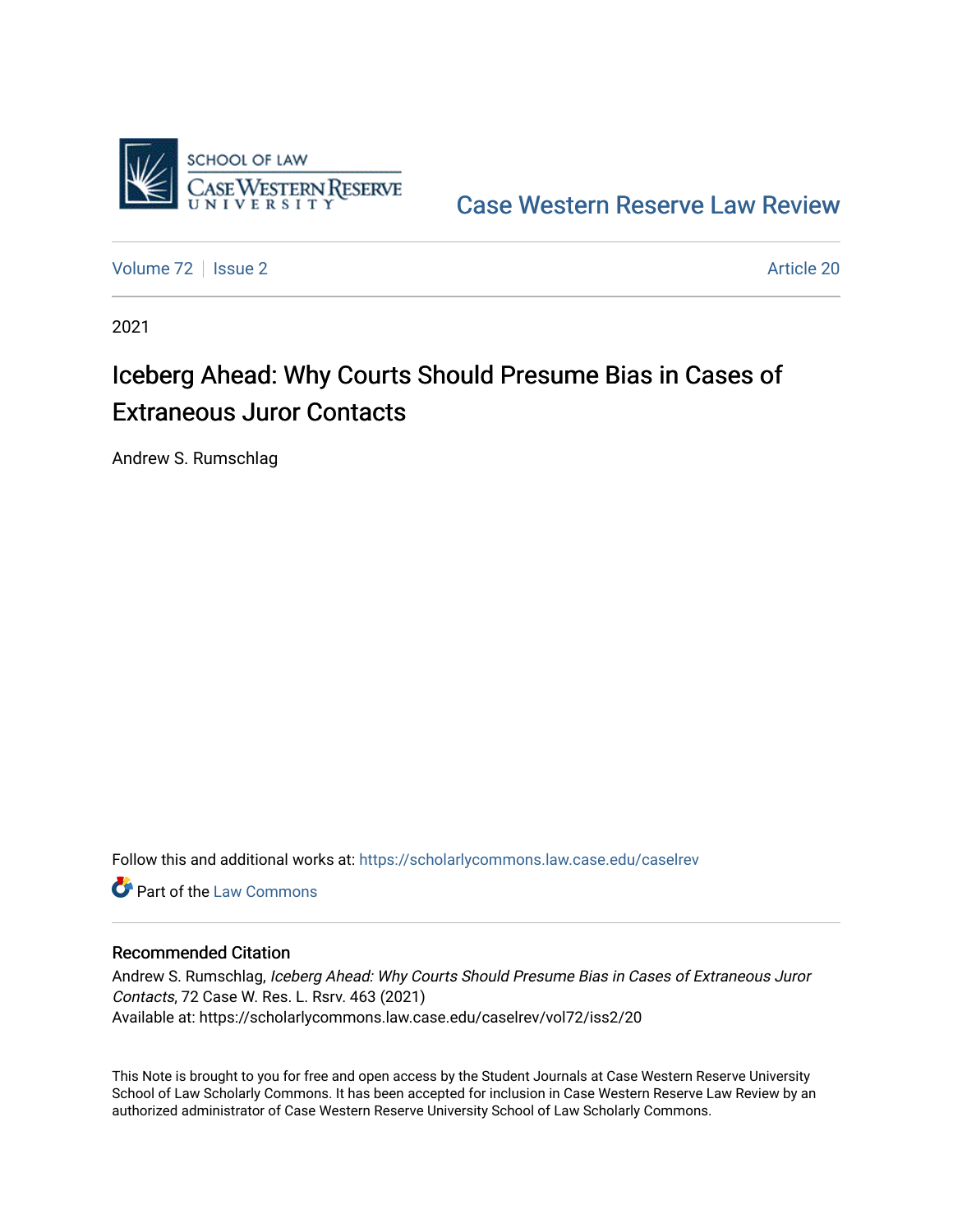— Note —

# ICEBERG AHEAD: WHY COURTS Should Presume Bias in Cases of EXTRANEOUS JUROR CONTACTS

## **CONTENTS**

| THE LAW GOVERNING EXTRANEOUS JUROR CONTACTS 465<br>T.                 |
|-----------------------------------------------------------------------|
|                                                                       |
| B.                                                                    |
| $C_{\cdot}$                                                           |
| $1_{-}$                                                               |
| $2^{\circ}$                                                           |
|                                                                       |
| $1_{-}$                                                               |
| The No-Impeachment Rule, Federal Rule of Evidence 606(b),<br>2.5      |
| 3.                                                                    |
|                                                                       |
| $\mathbf{1}$ .                                                        |
| 2.5                                                                   |
| II.                                                                   |
| A. Extraneous Contact as Unique: Maintaining Remmer's Presumption     |
| B. Extraneous Contacts as Juror Misconduct: No Presumption            |
|                                                                       |
| C. Extraneous Contacts as Indistinct from Other Causes for Mistrials: |
| III.                                                                  |
| A. Resolving the Overlap of Extraneous Contact and Misconduct488      |
| B.                                                                    |
| $\mathbf{1}$ .                                                        |
| 2.                                                                    |
| 3.                                                                    |
|                                                                       |
|                                                                       |
|                                                                       |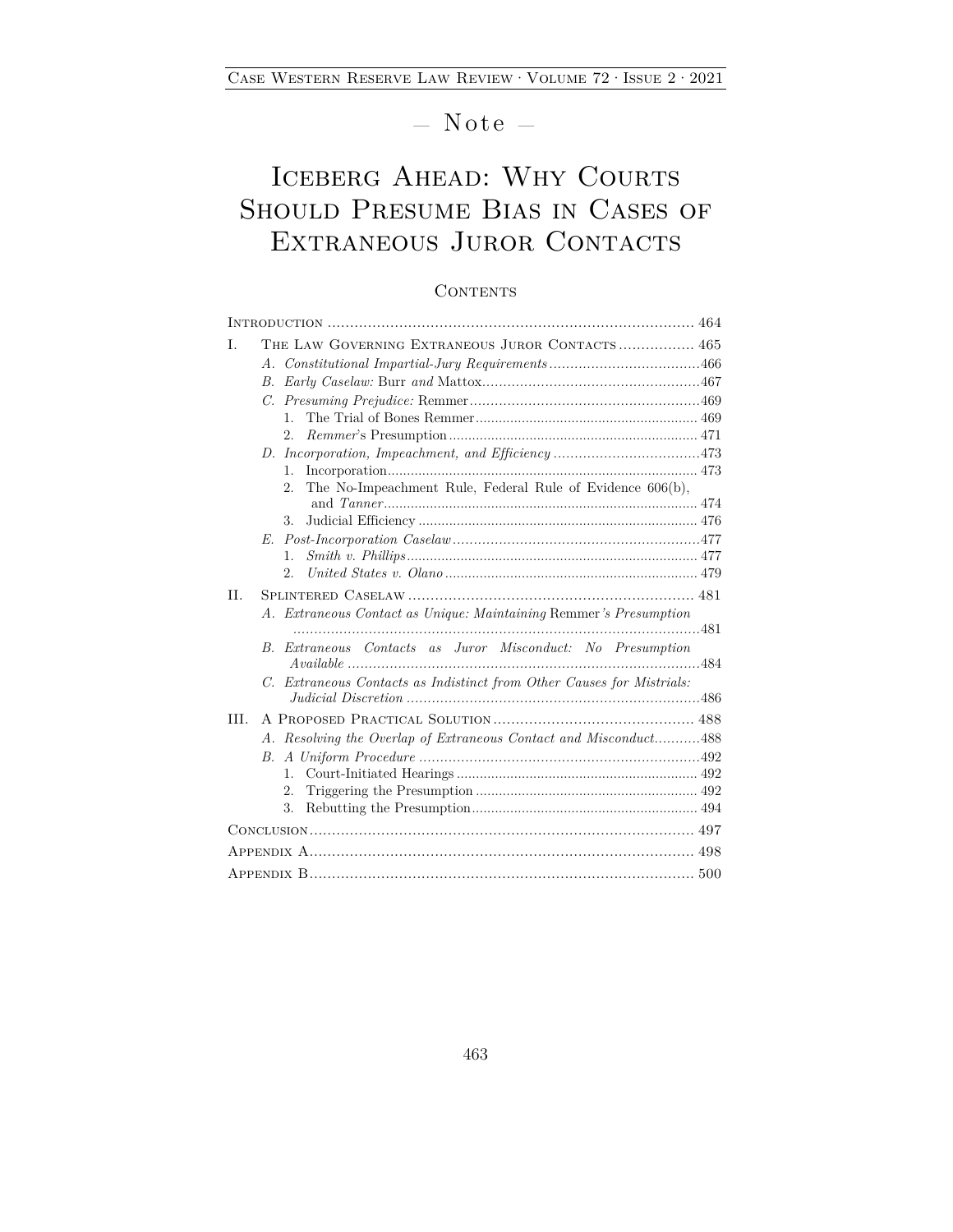## **INTRODUCTION**

In its 1954 decision, *Remmer v. United States*, the Supreme Court declared that outside influences on jurors are "presumptively prejudicial."1 Although *Remmer* involved paradigmatic jury tampering, extraneous contacts involving jurors—and juror misconduct more broadly—comes in many forms. 2 Since *Remmer*, the internet and electronic secondary sources have required courts to address extraneous contact involving internet legal research and social media. 3 And, although the Supreme Court incorporated the Sixth Amendment right to an impartial jury against the states, remedies for extraneous contacts involving jurors vary widely between jurisdictions.4

In the half-century following *Remmer*, although stopping short of explicitly overruling *Remmer*, the Court cast doubt on the presumption's vitality, sowing widespread confusion among the lower courts. 5 Further, states have adopted myriad procedures aimed at remedying extraneous juror contacts.6 This variation likely stems from confusion about where extraneous contact with a juror ends and juror misconduct begins.7

A presumption that extraneous contacts are prejudicial is not a minor, idiosyncratic difference between jurisdictions. As Justice Brennan once noted, "[T]he assignment of the burden of proof on an

"Defendants have claimed that jurors were [1] influenced by external contacts with third parties, [2] exposed to extraneous, nonevidentiary information, [3] engaged in contrived experiments and improper reenactments in the jury room, [4] made dishonest and misleading statements during jury selection, [5] engaged in conduct demonstrating bias and prejudgment, [6] suffered from physical and mental impairments, [7] engaged in pre-deliberation discussions of the evidence, and [8] willfully violated the trial court's legal instructions."

 (footnotes omitted). *But see infra* text accompanying notes 176–77; *infra* Part III(A) (explaining why extraneous contacts should not be treated as juror misconduct). In this Note, "extraneous contact" means any contact between a juror and extrajudicial influence pertaining to the matter for which a juror is empaneled—the first two of Gershman's above examples.

- 3. *See generally* Amanda McGee, Comment, *Juror Misconduct in the Twenty-First Century: The Prevalence of the Internet and Its Effect on American Courtrooms*, 30 LOY. L.A. ENT. L. REV. 301, 307-14 (2010).
- 4. *See infra* Part I(D)(1); *infra* Part II.
- 5. *See infra* Part II.
- 6. *See infra* Part III.
- 7. *See infra* Part II.

<sup>1.</sup> Remmer v. United States (*Remmer I*), 347 U.S. 227, 229 (1954).

<sup>2.</sup> See Bennett L. Gershman, *Contaminating the Verdict: The Problem of Juror Misconduct*, 50 S.D. L. Rev. 322, 323–24 (2005), which explains: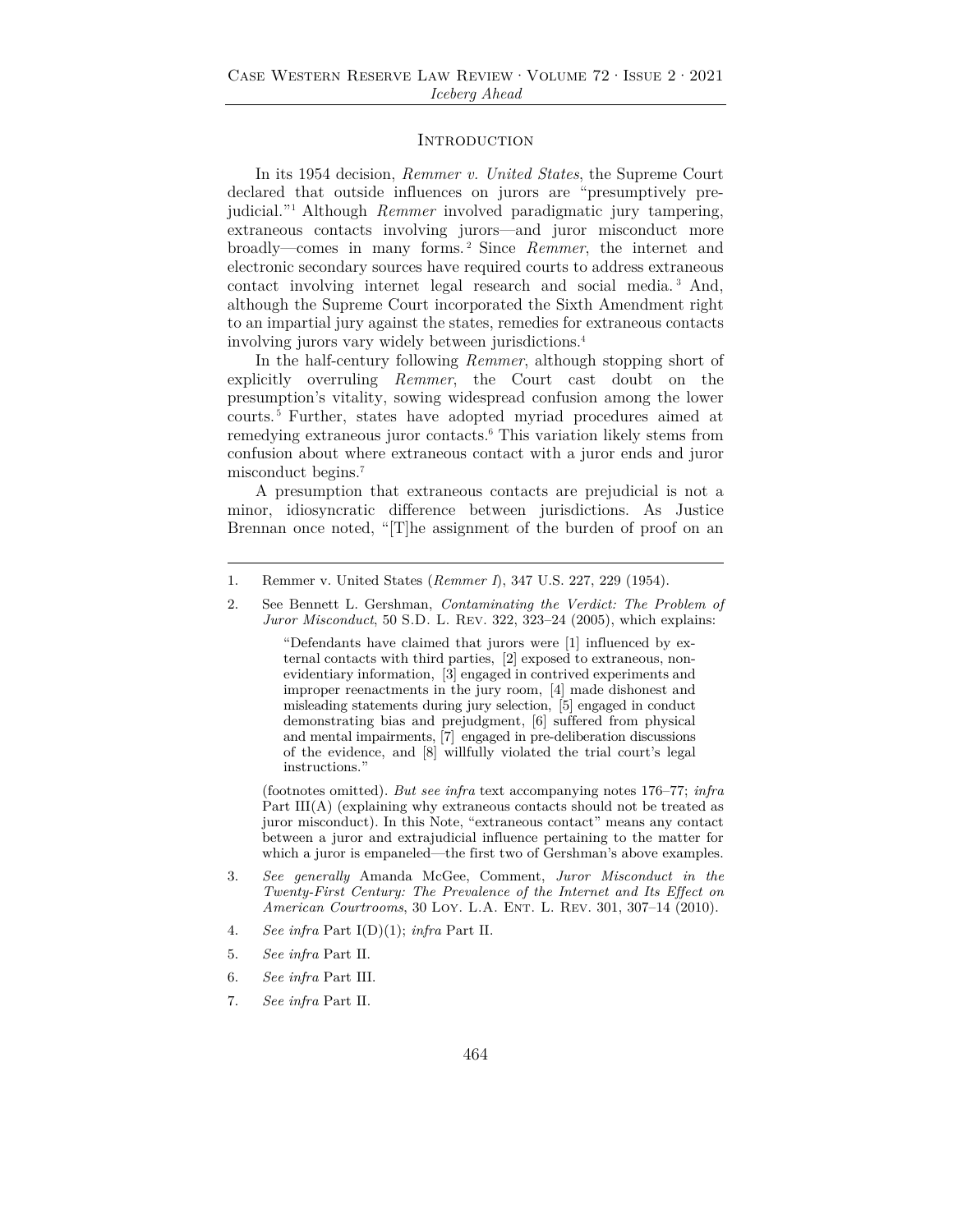issue where evidence does not exist and cannot be obtained is outcome determinative. [The] assignment of the burden is merely a way of announcing a predetermined conclusion."8 Extraneous contacts present that precise problem. Evidence that a contact biased a juror is generally unavailable due to the no-impeachment rule. Although the rule permits testimony about whether an extraneous contact happened, it generally excludes relevant information that might otherwise prove whether that contact impacted deliberations.9 When the only fact either party can prove is whether or not extraneous contact happened, rather than what its effects were (i.e., whether a juror manifested bias during deliberation), the burdened party fails.

Put another way, the no-impeachment rule restricts evidence of whether extraneous contacts influenced a jury's verdict, exposing only the proverbial tip of the iceberg. The question is whether to presume until proven otherwise that what lies unseen below the water threatens to sink the defendant's impartial jury guarantee—or whether to sail ahead under the assumption that no danger lurks beneath the waves, in the interest of making good time.10

This Note examines the Supreme Court's, federal circuits', and state courts' approaches to remedying extraneous contacts. From those disparate approaches, it attempts to formulate a uniform solution that strikes a constitutionally sound balance between the impartial jury guarantee and judicial efficiency. Part I examines the Supreme Court's extraneous-contact jurisprudence, the Sixth Amendment impartial-jury guarantee's incorporation, and the Federal Rules of Evidence. Part II surveys a three-way split between federal circuits, as well as the patchwork of state approaches to extraneous contacts. Part III proposes a procedure that courts should adopt when analyzing claims of extrinsic juror bias. The proposed procedure strikes an appropriate balance between the constitutional guarantee of an impartial jury and concerns of judicial efficiency.

## I. The Law Governing Extraneous Juror Contacts

American colonists decried the Crown's decision to deprive colonists of their jury-trial right in the Declaration of Independence.11 While it is unclear how frequently colonists were in fact denied a jury trial, the

<sup>8.</sup> United States v. Leon, 468 U.S. 897, 943 (1984) (Brennan, J., dissenting) (alternation in original) (quoting Roger B. Dworkin, *Fact Style Adjudication and the Fourth Amendment: The Limits of Lawyering*, 48 IND. L.J. 329, 332–33 (1973)).

<sup>9.</sup> *See infra* Part I(D)(2).

<sup>10.</sup> *See generally* TITANIC (Paramount Pictures 1997).

<sup>11.</sup> Sydney George Fisher, *The Twenty-Eight Charges Against the King in the Declaration of Independence*, 31 PA. MAG. HIST. & BIOGRAPHY 257, 288 (1907).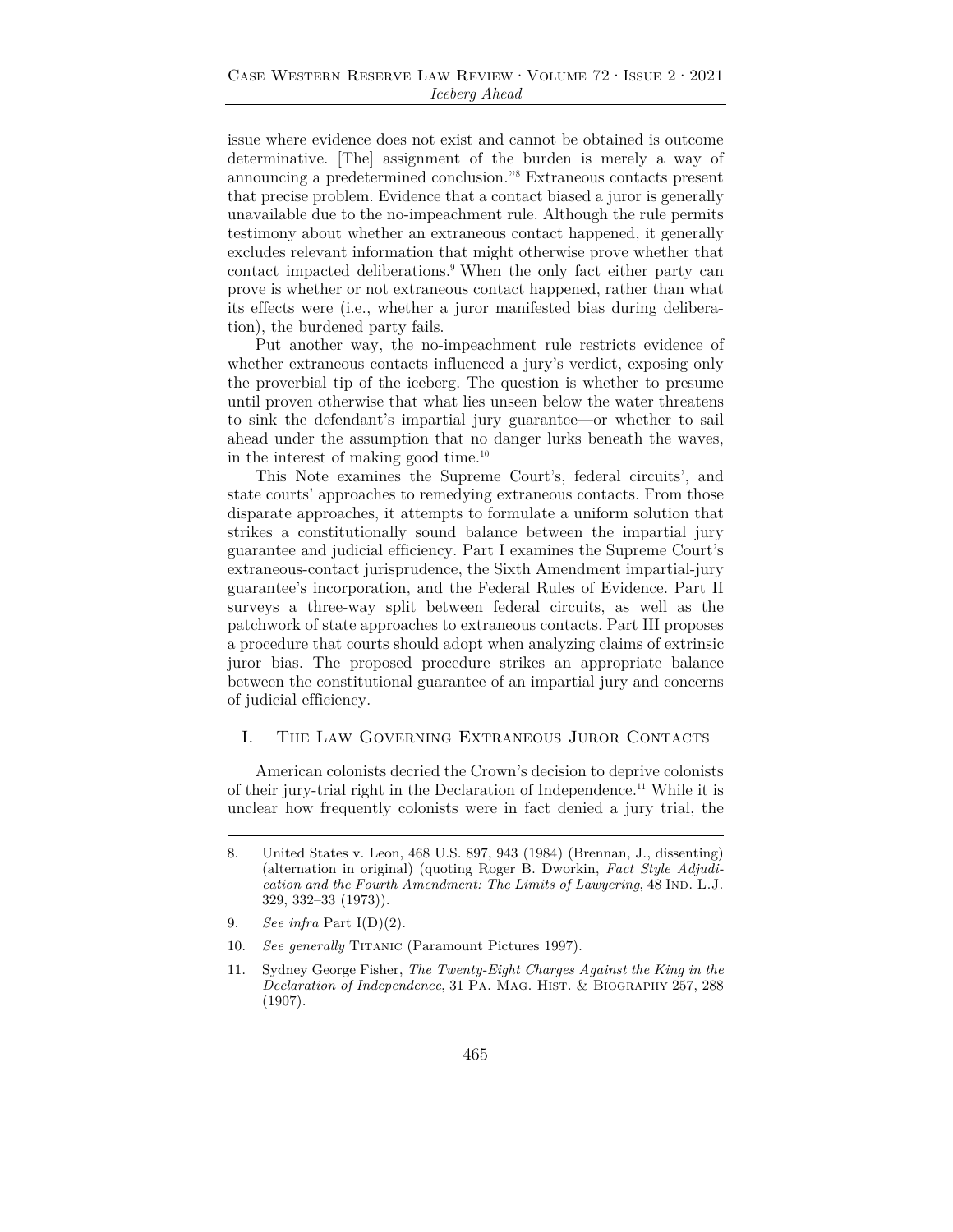Crown's actions nevertheless inspired the Sixth and Seventh Amendments.12 The Supreme Court later held that the right to trial by impartial jury was so fundamental to our concept of ordered liberty that it incorporated the right against the states through the Fourteenth Amendment.<sup>13</sup> Yet the Court's approach to rooting out bias caused by extraneous contacts has trended away from stalwartly protecting the impartial-jury guarantee towards favoring finality. 14 Simultaneously, the range of potential extraneous contacts has broadened, encompassing everything from quintessential jury tampering<sup>15</sup> to jurors researching legal terms of art on Wikipedia.16 Regardless of how extraneous contact happens, courts are concerned that extraneous contacts will affect a juror's ability to deliberate impartially.17

## *A. Constitutional Impartial-Jury Requirements*

The impartial-jury requirement appears in the Sixth Amendment's text, which ensures that criminal defendants "enjoy the right to a speedy and public trial, by an impartial jury of the State and district wherein the crime shall have been committed."18

Even one biased juror may deprive a defendant of her Sixth Amendment right.<sup>19</sup> But an impartial juror need not be "totally ignorant of the facts and issues" of the case for which she is empaneled.<sup>20</sup> Rather, the Supreme Court has described impartiality as a state of

- 13. Duncan v. Louisiana, 391 U.S. 145, 149–50 (1968); *see infra* Part I(D)(1).
- 14. *Compare* Mattox v. United States, 146 U.S. 140, 150 (1892) ("Private communications . . . between jurors and third persons . . . invalidate the verdict, . . . unless their harmlessness is made to appear."), *with* Smith v. Phillips, 455 U.S. 209, 217 (1982) ("[D]ue process does not require a new trial every time a juror has been placed in a potentially compromising situation. Were that the rule, few trials would be constitutionally acceptable.").
- 15. *E.g.*, *Remmer I*, 347 U.S. 227, 228.
- 16. *E.g.*, United States v. Lawson, 677 F.3d 629, 639 (4th Cir. 2012) (applying *Remmer* to a juror who "research[ed] on Wikipedia the term 'sponsor,' an element of the crimes charged").
- 17. See generally Sarah N. Welling, 3 Federal Practice and Procedure § 587 (4th ed.), Westlaw (database updated Apr. 2021 & Supp. Jan. 2022) for background.
- 18. U.S. CONST. amend. VI.
- 19. Williams v. Bagley, 380 F.3d 932, 944 (6th Cir. 2004) (citing Morgan v. Illinois, 504 U.S. 719, 729 (1992)).
- 20. Irvin v. Dowd, 366 U.S. 717, 722 (1961).

<sup>12.</sup> *See id.* (noting some confusion regarding which acts of Parliament the Declaration of Independence referred to).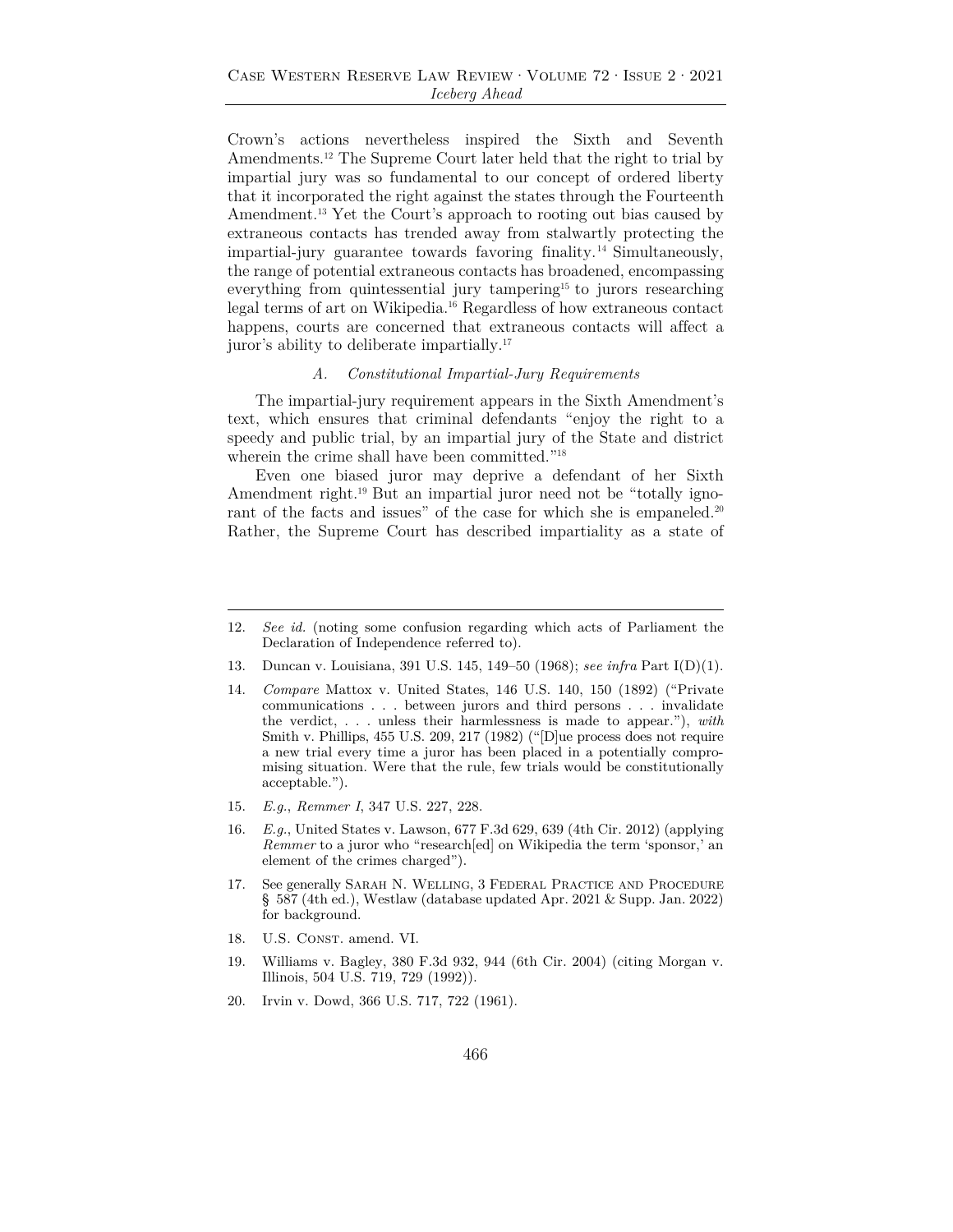indifference that must be assessed on a case-by-case basis.21 The Court recognized as early as 1963 that "widespread and diverse methods of communication" ensure that well-informed prospective jurors inevitably have some sort of opinion or impression about the case for which they are called.22 To avoid an impossible standard, it is enough that a juror can set aside any preconceived notions and "render a verdict based on the evidence presented in court."23

Unlike criminal defendants, whose impartial-jury right is rooted in the Sixth Amendment, civil litigants' right to a jury trial is found in the Seventh Amendment.<sup>24</sup> Although the Seventh Amendment does not explicitly guarantee an "impartial" jury, courts have consistently found that the Seventh and Fifth Amendments require impartial juries in civil trials.25 Although courts have occasionally applied *Remmer*'s holding to civil proceedings,26 this Note will focus on *Remmer*'s primary application: protecting criminal defendants' Sixth Amendment right to an impartial jury.

#### *B. Early Caselaw:* Burr *and* Mattox

While riding circuit in 1807, Chief Justice Marshall had an early opportunity to define the impartial jury guarantee in *United States v. Burr*. 27 Aaron Burr's attorneys sought to prevent potential jurors from being empaneled. They argued that "inflammatory articles" about

- 22. *Irvin*, 366 U.S. at 722.
- 23. *Id.* at 723. This has been the impartial-jury standard since the early 19th century. *Id.* at 722. And every state constitution preserved the jury-trial right for criminal defendants accused of serious crimes even before the Supreme Court incorporated the Sixth Amendment impartial-jury right against the states. Duncan v. Louisiana, 391 U.S. 145, 150 n.14 (1968).
- 24. U.S. Const. amend. VII ("In Suits at common law, where the value in controversy shall exceed twenty dollars, the right of trial by jury shall be preserved, and no fact tried by a jury, shall be otherwise re-examined in any Court of the United States, than according to the rules of the common  $law."$ ).
- 25. James J. Gobert, *In Search of the Impartial Jury*, 79 J. Crim. L. & Criminology 269, 269 n.1 (1988).
- 26. *E.g.*, Krause v. Rhodes, 570 F.2d 563 (6th Cir. 1977) (requiring a *Remmer* hearing after allegations of jury tampering in a § 1983 proceeding).
- 27. 25 F. Cas. 49, 52 (C.C.D. Va. 1807) (No. 14,692g). This was a companion case to *United States v. Burr*, 25 F. Cas. 187 (C.C.D. Va. 1807) (No. 14,694), in which Aaron Burr stood trial for treason. *See generally* Morrison Shafroth, *The Aaron Burr Conspiracy*, 18 A.B.A. J. 669 (1932) (explaining the surrounding circumstances).

<sup>21.</sup> United States v. Wood, 299 U.S. 123, 145–46 (1936) ("Impartiality is not a technical conception. It is a state of mind. For the ascertainment of this mental attitude of appropriate indifference, the Constitution lays down no particular tests and procedure is not chained to any ancient and artificial formula.").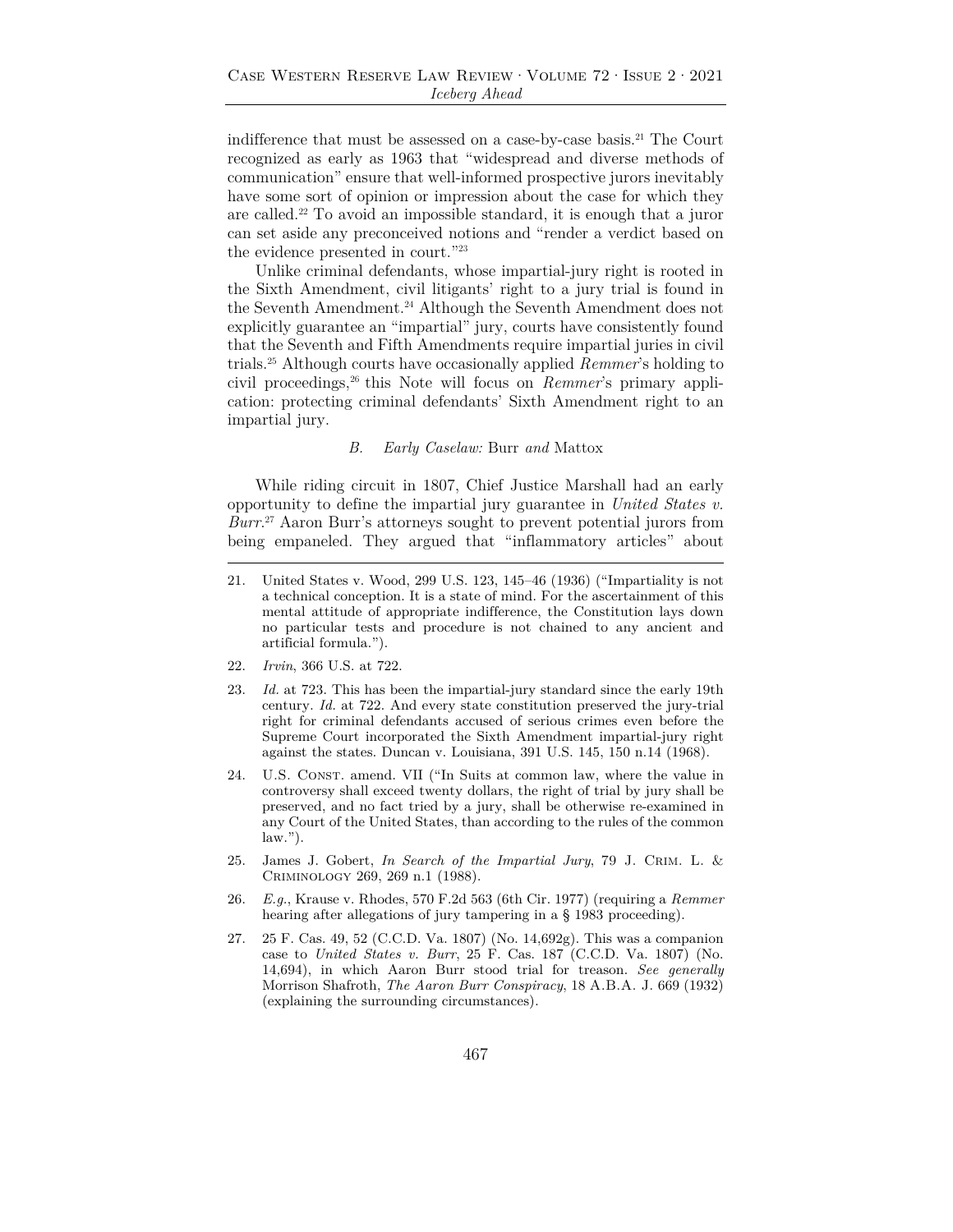## Case Western Reserve Law Review·Volume 72·Issue 2·2021 *Iceberg Ahead*

Burr's conduct had biased the jurors against him.28 Marshall explained the practical difficulties of empaneling a truly impartial jury in particularly high-profile cases.<sup>29</sup> "[L]ight impressions," therefore, were permissible—but "strong and deep impressions" that could not yield to evidence at trial were not.<sup>30</sup> Further, whether a party could challenge a potential juror's impartiality depended on whether the impression pertained to a case's dispositive element.31 Burr's attorneys could therefore challenge only those jurors who "ha[d] made up and delivered the opinion that [Burr] entertained the treasonable designs with which he [was] charged, and that he retained those designs and was prosecuting them when the act charged in the indictment is alleged to have been committed . . . ."32 Chief Justice Marshall's *Burr* decision exemplifies the tension between guaranteeing a perfectly impartial jury and empaneling imperfect human jurors.<sup>33</sup> But while *Burr* instructed courts how to root out bias before empaneling jurors, it did not deal with bias as a result of extraneous contacts with already-empaneled jurors.

Nearly a century after *Burr*, the Court foreshadowed its *Remmer* rule in *Mattox v. United States*. 34 Clyde Mattox stood trial for murder.35 During deliberations, the bailiff provided extrajudicial information to the jury. The bailiff told jurors that Mattox would stand trial again on different charges after it returned its verdict—and that his alleged victim was the third person Mattox had killed.<sup>36</sup> Further, the jury was read an excerpt from an article in a local newspaper, which opined that "[i]f [Mattox was] not found guilty of murder he [would] be a lucky man" because of the "very strong" evidence against him.<sup>37</sup>

Chief Justice Fuller articulated a rule that foreshadowed *Remmer*'s "presumptively prejudicial" doctrine: "Private communications, possibly prejudicial, between jurors and third persons, or witnesses, or the

- 28. *Burr*, 25 F. Cas. at 49.
- 29. *Id.* at 50–51.
- 30. *Id.* at 51.
- 31. *Id.* ("[T]o say that any man who had formed an opinion on any fact conducive to the final decision of the case would therefore be considered as disqualified from serving on the jury, would exclude intelligent and observing men . . . .").
- 32. *Id.* at 52.
- 33. *See id.* at 50–51. ("Were it possible to obtain a jury without any prepossessions whatever respecting the guilt or innocence of the accused, it would be extremely desirable to obtain such a jury; but this is perhaps impossible, and therefore will not be required.").
- 34. 146 U.S. 140 (1892).
- 35. *Id.* at 141.
- 36. *Id.* at 142.
- 37. *Id.* at 143.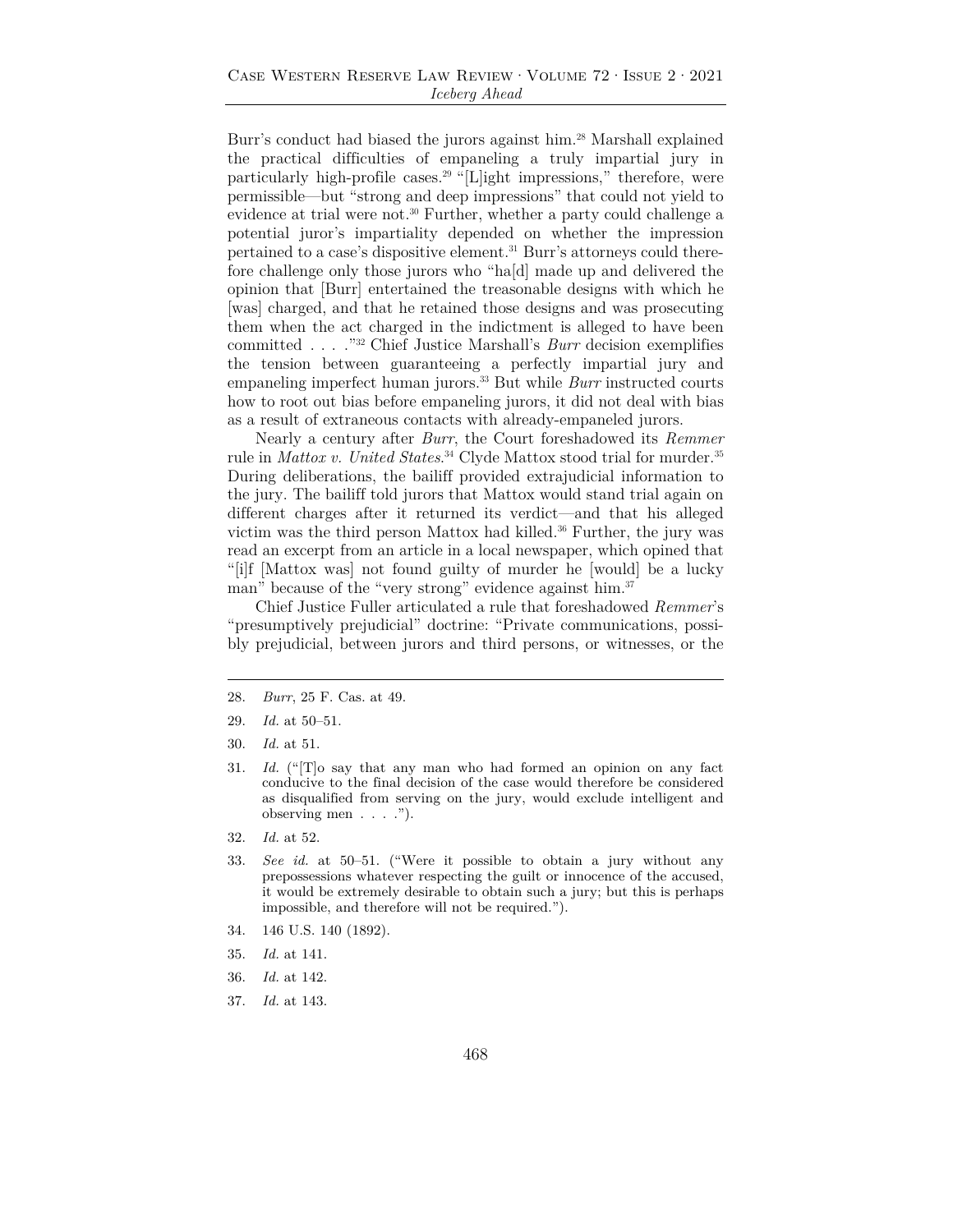officer in charge, are absolutely forbidden, and invalidate the verdict, at least unless their harmlessness is made to appear."38 Because the *Mattox* Court specified that the default response to extraneous contacts is a mistrial, it implicitly burdened the government to prove the "harmlessness" of "possibly prejudicial" contact with jurors.

*Burr* and *Mattox* laid the doctrinal groundwork for *Remmer*'s procedural solution. *Burr* defined the Sixth Amendment impartial-jury right. And *Mattox* burdened the government to prove that any improper extrinsic influence on jurors is *not* prejudicial.

## *C. Presuming Prejudice:* Remmer

Another half-century later, the Court prescribed the procedural remedy for extraneous contacts. Namely, an evidentiary hearing, at which the government bears a heavy burden to rebut a presumption that extraneous contacts prejudiced the defendant.

#### 1. The Trial of Bones Remmer

Elmer "Bones" Remmer, a money launderer for organized crime in the western United States,<sup>39</sup> stood trial in San Francisco from late 1951 through early 1952 for tax evasion.40 Sometime during the trial, James Satterly, a Las Vegas craps dealer, approached I.J. Smith—one of the jurors—and remarked that Smith "could profit by bringing in a favorable verdict" for Remmer.<sup>41</sup> After learning of Satterly's comments, the judge conferred with the prosecuting attorneys and contacted the FBI. 42 The FBI's investigation—which included interviewing Smith while the trial was ongoing—concluded that Satterly had made the statement in jest. 43 But defense counsel did not learn about the extraneous contact, let alone that the FBI had investigated it, until they read newspapers' coverage of the trial—*after* the jury had already convicted Remmer.44

Remmer moved for a new trial and requested that the district court hold a hearing to determine whether the bribe offer and subsequent FBI investigation had affected the jury's impartiality.45 The district court

- 40. *Remmer I*, 347 U.S. 227, 228 (1954).
- 41. Transcript of Record at 3–4, Remmer v. United States, 347 U.S. 227 (1954) (No. 12,177).
- 42. *Remmer I*, 347 U.S. at 228.
- 43. *Id.*
- 44. Transcript of Record, *supra* note 41, at 4.
- 45. *Remmer I*, 347 U.S. at 228.

<sup>38.</sup> *Id.* at 150.

<sup>39.</sup> Paul Drexler, *Elmer 'Bones' Remmer: San Francisco's Gambling Czar*, S.F. EXAM'R (Nov. 20, 2016 12:00 AM), https://www.sfexaminer.com/news/ elmer-bones-remmer-san-franciscos-gambling-czar [https://perma.cc/V3MM-BQVQ].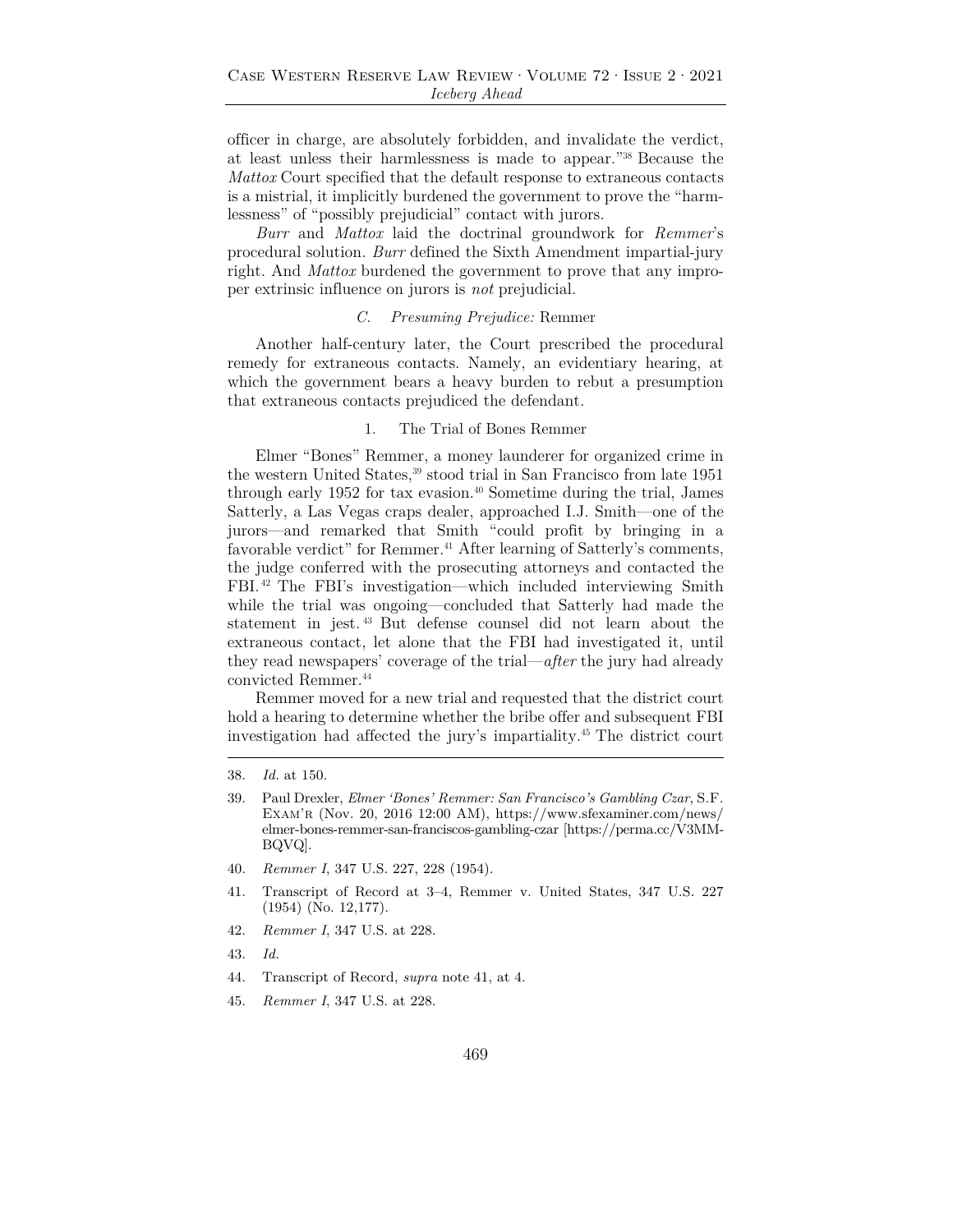denied the motion and refused the hearing request.46 The Ninth Circuit affirmed the district court's ruling because Remmer had not shown that the contact between Satterly and Smith had produced prejudice.<sup>47</sup>

The Supreme Court vacated Remmer's conviction and remanded to the district court, instructing the trial judge to hold a hearing to determine whether Satterly's comments had biased the jury. 48 The *Remmer* Court explicitly rejected burdening the defendant to show prejudice, explaining:

In a criminal case, any private communication, contact, or tampering, directly or indirectly, with a juror during a trial about the matter pending before the jury is, for obvious reasons, deemed *presumptively prejudicial*, if not made in pursuance of known rules of the court and the instructions and directions of the court made during the trial, with full knowledge of the parties. The presumption is not conclusive, but the burden rests heavily upon the Government to establish, after notice to and hearing of the defendant, that such contact with the juror was harmless to the defendant.49

The district court was instructed "to hold a hearing to determine whether the incident complained of was harmful to the petitioner" and, if so, "to grant a new trial."50

 On remand, the district court limited its inquiry to whether the FBI investigation had prejudiced the jury deliberations.<sup>51</sup> But when the case returned to the Supreme Court two years later, the Court explained that the district court should have examined "the entire picture," including Satterly's communications with Smith.<sup>52</sup>

The entire picture, as it turned out, was troubling. Satterly's comments had "disturbed" Smith. 53 Further, Smith had discussed Slattery's offer and the "terrific pressure" he felt to two other jurors.<sup>54</sup> Smith also did not know the FBI investigation's findings when casting

- 49. *Id.* at 229 (emphasis added).
- 50. *Id.* at 230.
- 51. Remmer v. United States (*Remmer II*), 350 U.S. 377, 378 (1956).
- 52. *Id.* at 379; *see also Remmer I*, 347 U.S. at 230 ("We therefore vacate the judgment of the Court of Appeals and remand the case to the District Court with directions to hold a hearing to determine whether the incident complained of was harmful to the petitioner, and if after hearing it is found to have been harmful, to grant a new trial.").
- 53. *Remmer II*, 350 U.S. at 380.
- 54. *Id.* at 381.

<sup>46.</sup> *Id.* at 229.

<sup>47.</sup> *Id.*

<sup>48.</sup> *Id.* at 230.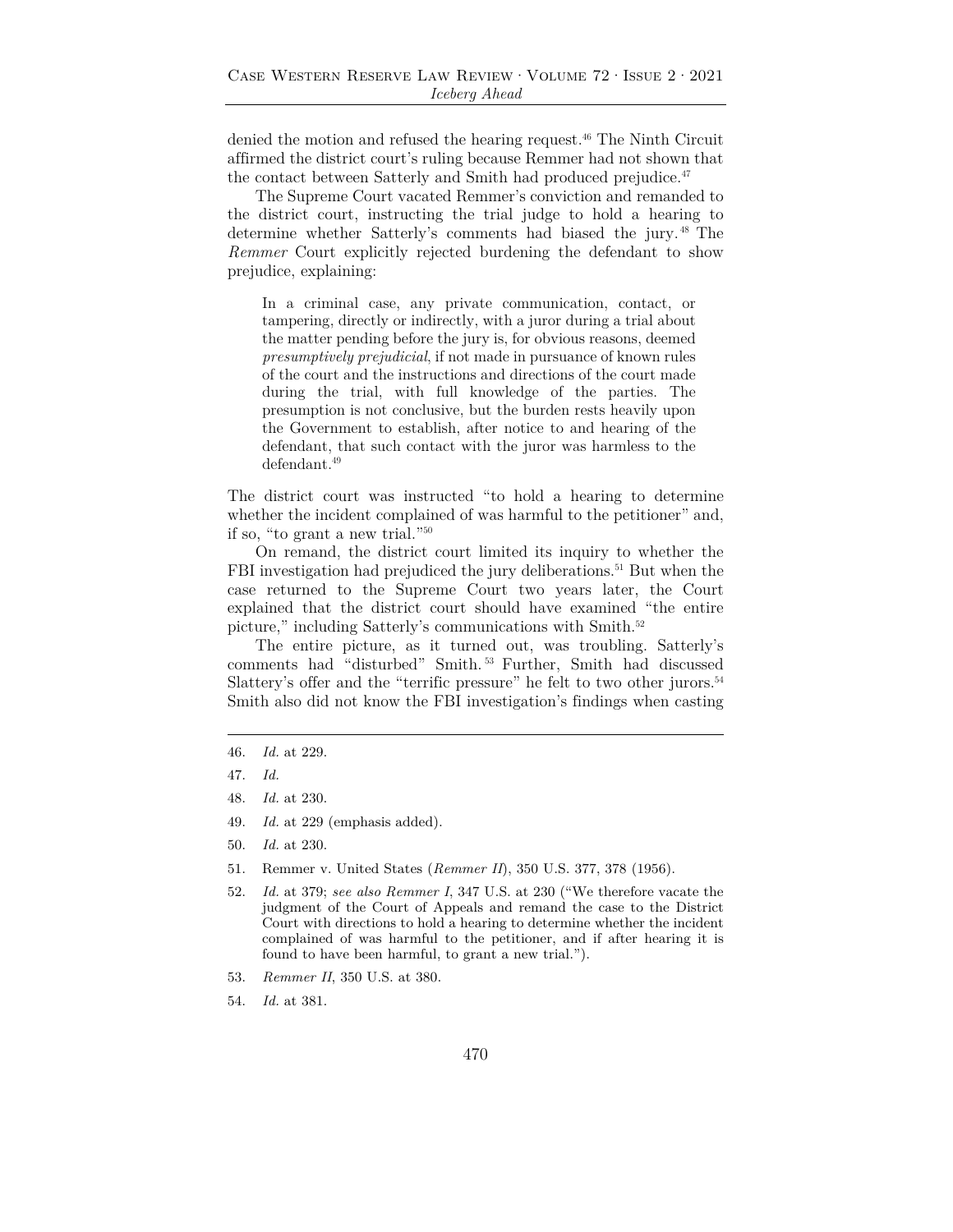his vote to convict Remmer.<sup>55</sup> And, as Remmer's attorneys pointed out, the conversation with Satterly may have given Smith pause about voting to acquit. 56 Taken together, the Court determined that the extraneous contact had biased Smith.<sup>57</sup> Remmer was entitled to a new trial.<sup>58</sup>

#### 2. *Remmer*'s Presumption

The *Remmer* Court deemed extraneous contact involving a juror "presumptively prejudicial."59 But *Remmer* did little to clarify that presumption's precise nature—and courts have contributed to the confusion by incautiously interpreting *Remmer*'s holding.<sup>60</sup>

As a preliminary matter, the *Remmer* Court omitted a key intermediate premise from the rule it articulated. The extraneous *contact* does not presumptively prejudice the defendant. Instead, the contact presumptively *biases the juror*—by altering the juror's opinion of the defendant, knowledge of the case's facts, or understanding of the applicable legal standard. The presumption is that the juror, once exposed to extraneous contacts, will not be able to "render a verdict based on evidence presented in court" as required by the impartial jury guarantee.61 That biased juror, then, prejudices the proceedings because he can no longer deliberate impartially using only the record generated at trial.<sup>62</sup>

Generally speaking, a presumption's character and constitutionality depend on the presumption's context. 63 In the criminal context, a presumption burdening the defendant raises constitutional concerns if it allows the jury to presume a crime's element is satisfied, rather than require the prosecution to prove each element beyond a reasonable

- 59. *Remmer I*, 347 U.S. 227, 229 (1954).
- 60. *See, e.g.*, Smith v. Phillips, 455 U.S. 209, 215 (1982) (stating—contrary to *Remmer*'s text—that *Remmer* placed the burden on the *defendant* to prove bias).
- 61. Irvin v. Dowd, 366 U.S. 717, 723 (1961).
- 62. *See supra* notes 19–23 and accompanying text.
- 63. *Compare* Fed. R. Evid. 301, *with* Ulster Cnty. Ct. v. Allen, 442 U.S. 140 (1979).

<sup>55.</sup> *Id.* at 381–82.

<sup>56.</sup> Transcript of Record, *supra* note 41, at 4 ("Smith, having had such conversation, quite naturally would be apprehensive of being suspected and criticized were he to vote and attempt to have the other jurors vote for a verdict in favor of the defendant  $\dots$  ...").

<sup>57.</sup> *Remmer II*, 350 U.S. at 381 ("We think this evidence, covering the total picture, reveals such a state of facts that neither Mr. Smith nor anyone else could say that he was not affected in his freedom of action as a juror.").

<sup>58.</sup> *Id.* at 382.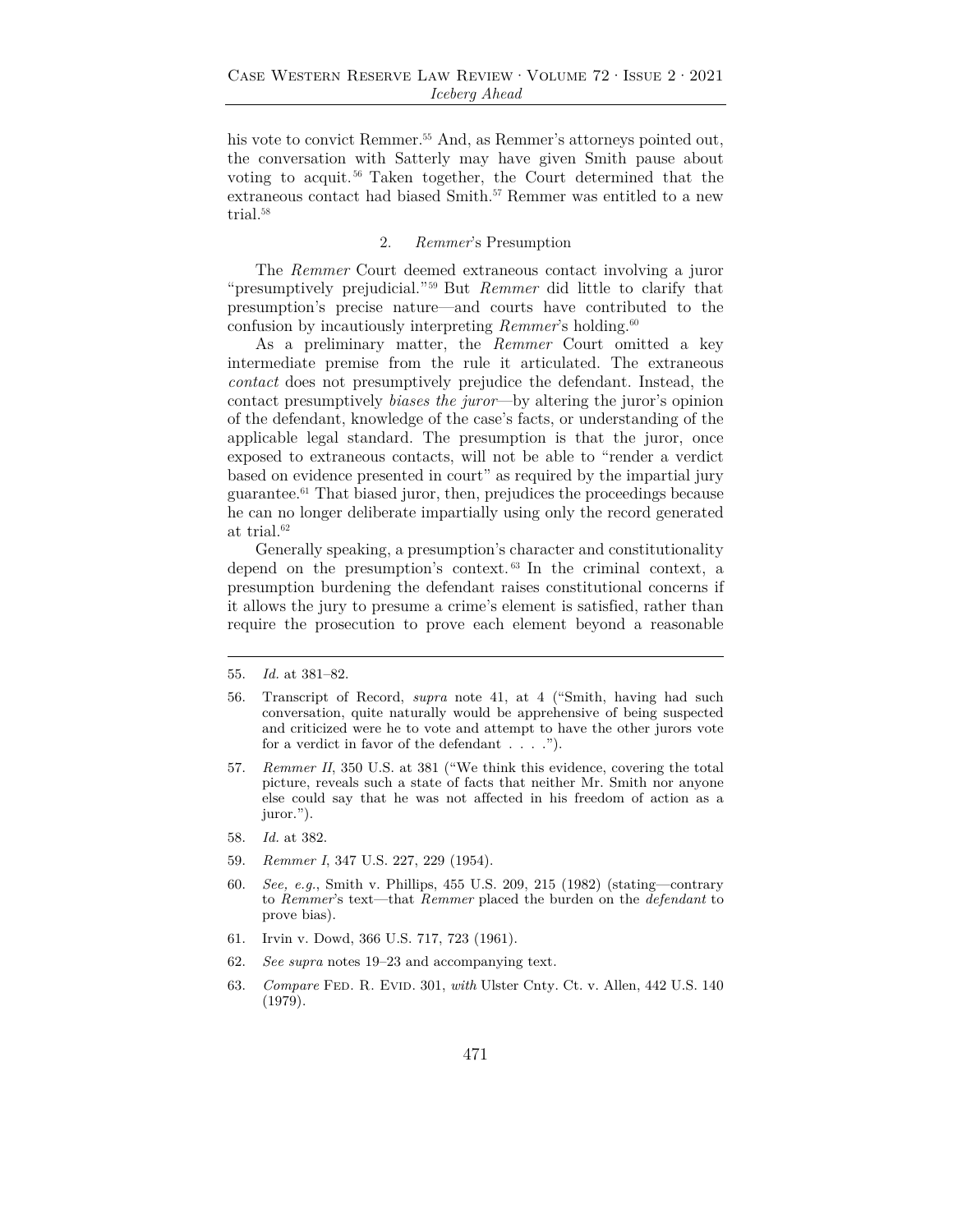doubt.64 But because an evidentiary hearing investigating an extraneous contact does not determine a defendant's guilt or innocence—and the presumption is against the government, rather than the defendant—no such concern exists in the *Remmer*-hearing context.

Yet the usual civil-context presumption (a "bursting bubble" presumption)—which would allow the government to rebut the presumption simply by producing *any* evidence that the defendant was *not* prejudiced—is inappropriate in this context. <sup>65</sup> *Remmer* was explicit that "the burden rests heavily upon the Government to establish . . . that such contact with the juror was harmless to the defendant."66

Instead, the Court probably contemplated a presumption that assigns not only a burden of production, but also a burden of persuasion.67 Presumptions that assign a burden of persuasion typically arise when strong policy underpinnings—including evidence's unavailability and social policy—render a "bursting bubble" presumption inadequate.68 In the *Remmer*-hearing context, the no-impeachment rule renders evidence that deliberations were biased unavailable.<sup>69</sup> Further, *Remmer*'s presumption serves an unquestionably important policy concern: a criminal defendant's Sixth Amendment impartial-jury guarantee. It is not clear what evidentiary standard the *Remmer* Court intended to require of the government to rebut a presumption of prejudice. But that the Court characterized the burden as "rest[ing] heavily<sup>"70</sup> certainly rules out anything less than a preponderance of the evidence<sup>71</sup>—and likely implies an even more demanding standard.<sup>72</sup>

- 65. *See* 2 Kenneth S. Broun, George E. Dix, Edward J. Imwinkelried, David H. Kaye & Eleanor Swift, McCormick on Evidence § 344, at 741–51 (Robert P. Mosteller ed., 8th ed. 2020) (discussing the "bursting bubble" theory of presumption and critiques thereof); *see also* Fed. R. EVID. 301.
- 66. *Remmer I*, 347 U.S. 227, 229 (1954).
- 67. Broun et al., *supra* note 65, at 751.
- 68. *See id.* at 743–44 ("The strong policies behind [certain] presumption[s] are so apparent that the courts have universally agreed that the party . . . [rebutting the presumption] not only has the burden of producing evidence in support of the contention, but also has a heavy burden of persuasion on the issue as well.").
- 69. *See infra* Part I(D)(2).
- 70. *Remmer I*, 347 U.S. at 229.
- 71. *Cf.* Colorado v. Connelly, 479 U.S. 157, 167–68 (1986) (determining that the "'heavy' burden" imposed on the government to show that a defendant has waived her *Miranda* rights may be satisfied by a preponderance of the evidence).
- 72. *See* Commonwealth v. Guisti, 747 N.E.2d 673, 680 (Mass. 2001) (requiring the government to prove beyond a reasonable doubt that extraneous contact did not prejudice the defendant).

<sup>64.</sup> *Allen*, 442 U.S. at 157.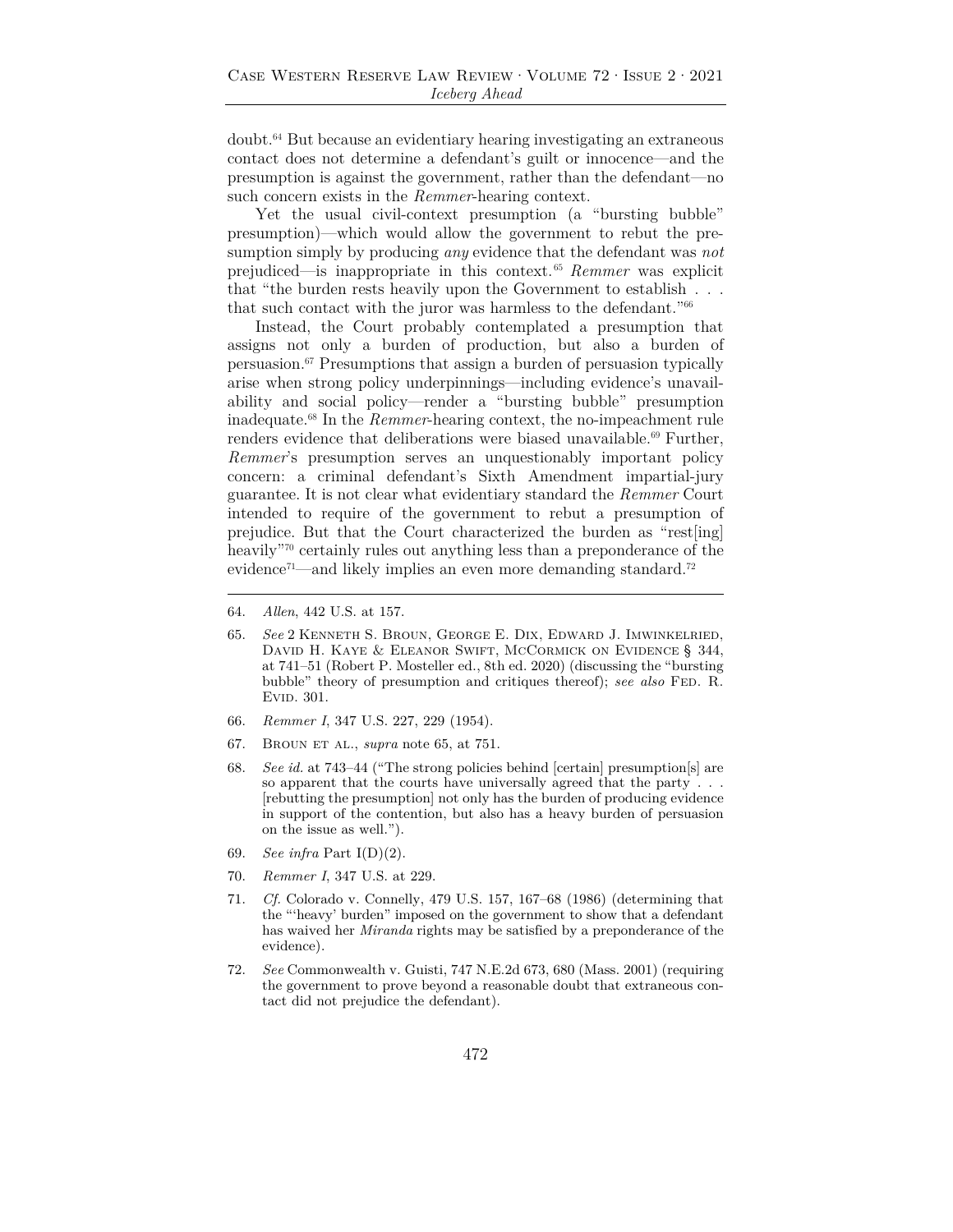## *D. Incorporation, Impeachment, and Efficiency*

*Remmer* was decided on the cusp of a watershed period in American law. That shifting legal landscape may explain why the Court apparently departed from *Remmer*'s presumption. Three developments are especially relevant: the Supreme Court incorporated the impartial-jury guarantee to the states; Congress enacted the Federal Rules of Evidence, which codified the no-impeachment rule; and the Burger and Rehnquist Courts emphasized judicial efficiency and finality, calling into question the *Remmer* presumption's continuing vitality.

## 1. Incorporation

Just over a decade after deciding *Remmer II*, the Court incorporated the impartial-jury guarantee against the states in *Duncan v. Louisiana*. 73 The Court traced the long history of the jury trial back to the Magna Carta, and determined that the right to an impartial jury was so fundamental and firmly rooted in American jurisprudence that substantive due process incorporated it against the states.<sup>74</sup> But although the Court recognized that the right to an impartial jury is fundamental, the procedures ensuring that right vary widely between jurisdictions.75 That variation merits skepticism—the Court has time and again rejected a "watered-down, subjective" application of fundamental rights incorporated through substantive due process.<sup>76</sup> Further, in the collateral-appeal context some circuits even consider a state court's failure to apply *Remmer*'s presumption an unreasonable application of federal law.77 A uniform *Remmer* procedure is therefore necessary to ensure that the Sixth Amendment's guarantee is truly incorporated against the states.

<sup>73. 391</sup> U.S. 145 (1968).

<sup>74.</sup> *Id.* at 151–54.

<sup>75.</sup> *See infra* Part II.

<sup>76.</sup> *See* McDonald v. City of Chicago, 561 U.S. 742, 765 (2010) (quoting Malloy v. Hogan, 378 U.S. 1, 10 (1964)).

<sup>77.</sup> *E.g.*, Barnes v. Joyner, 751 F.3d 229, 243, 246 (4th Cir. 2014). But on collateral appeal, the petitioner must prove that failing to apply the presumption resulted in actual prejudice. *Id.* at 252–53 (citing Hall v. Zenk, 692 F.3d 793 (7th Cir. 2012). *But see* B. Samantha Helgason, Note, *Opening Pandora's Jury Box*, 89 Fordham L. Rev. 231, 259–60 (2020) (cataloging disparate collateral-appeal approaches between circuits).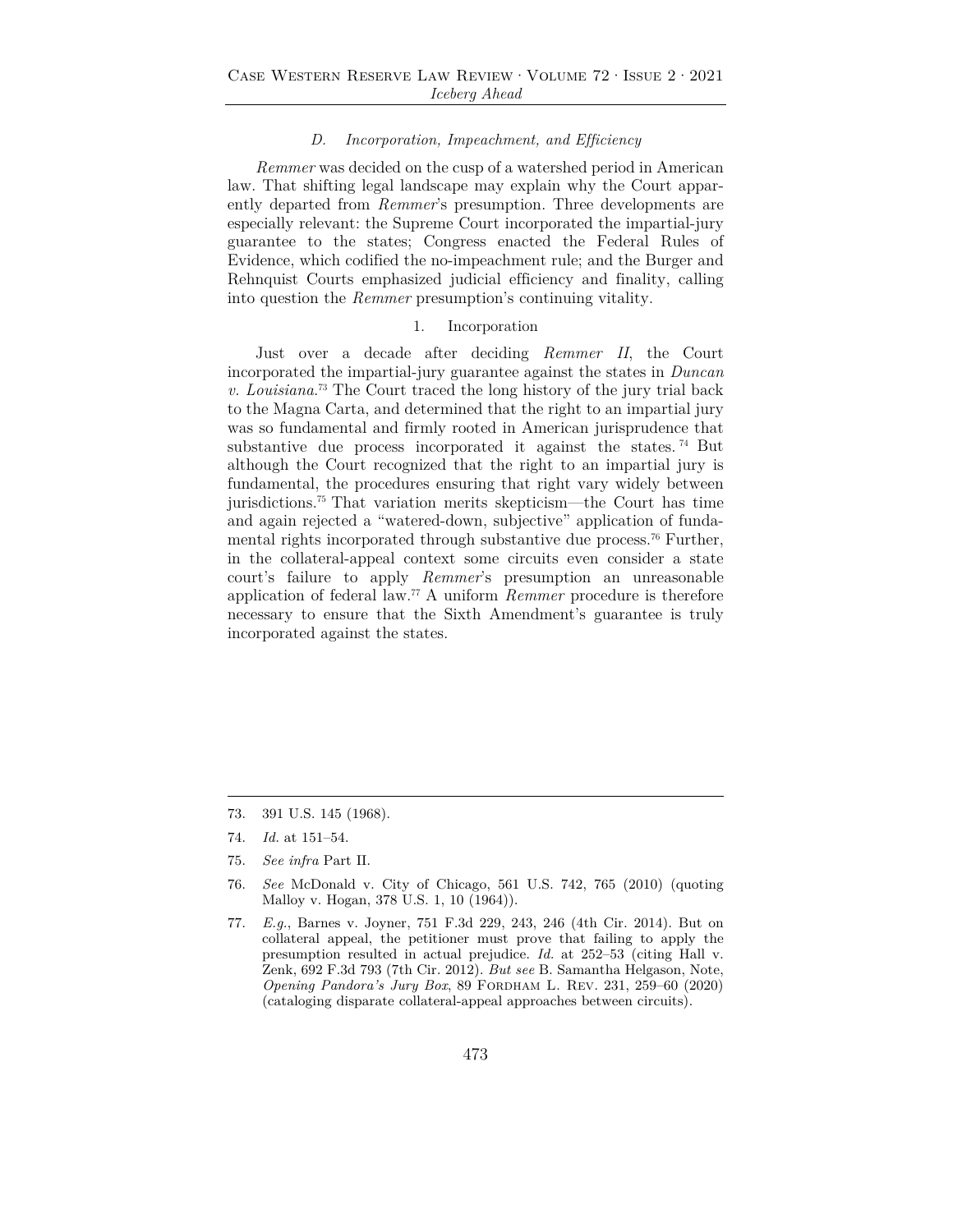## 2. The No-Impeachment Rule, Federal Rule of Evidence 606(b), and *Tanner*

The *Remmer* presumption is inextricably linked with the noimpeachment rule,78 which prohibits jurors from testifying about their deliberations.79 The rule dates to 1785, when Lord Mansfield ruled that a juror could not submit an affidavit alleging juror misconduct. <sup>80</sup> "Mansfield's Rule" was widely adopted and settled by 1975, when Congress enacted the Federal Rules of Evidence. 81 Federal Rule of Evidence  $606(b)$  codified this common-law rule.<sup>82</sup> The Senate Judiciary Committee report explained that Rule 606(b) provides "finality" and the "absolute privacy" of jurors.<sup>83</sup> Although Rule  $606(b)$  preserved the common-law exception that permits jurors to testify about improper  $extaneous contacts<sup>84</sup>$  it still excludes testimony about whether those contacts actually affected a jury's deliberations.<sup>85</sup>

The Supreme Court echoed the judiciary committee's rationales in *Tanner v. United States*. 86 In *Tanner*, two jurors separately alleged that

- 78. *See, e.g.*, Peña-Rodriguez v. Colorado, 137 S. Ct. 855, *passim* (2017) (referring to the exclusion of juror testimony regarding deliberations as the "no-impeachment rule").
- 79. *See generally* 3 Christopher B. Mueller & Laird C. Kirkpatrick, Federal Evidence § 6:16 (4th ed.), Westlaw (database updated May 2021) (describing the scope, origins, and policy considerations for the noimpeachment rule).
- 80. Andrew J. Hull, *Unearthing Mansfield's Rule: Analyzing the Appropriateness of Federal Rule of Evidence 606(b) in Light of the Common Law Tradition*, 38 S. ILL. U. L.J. 403, 406 (2014).
- 81. *Id.* at 406–07.
- 82. *Id.* at 406; *see also* Tanner v. United States, 483 U.S. 107, 121 (1987).
- 83. Hull, *supra* note 80, at 407 (quoting S. Rep. No. 93-1277, at 13–14 (1974)); *see also* Fed. R. Evid. 606 note (Subdivision (b)) ("The values sought to be promoted by excluding the evidence include freedom of deliberation, stability and finality of verdicts, and protection of jurors against annoyance and embarrassment. . . . On the other hand, simply putting verdicts beyond effective reach can only promote irregularity and injustice. The rule offers an accommodation between these competing considerations.").
- 84. Federal Rule of Evidence 606(b) includes the *Mattox* exception, which allows jurors to testify about extraneous contacts. *Tanner*, 483 U.S. at 121.
- 85. *See, e.g.*, Defendants' Joint Post-*Remmer* Hearing Brief in Support of Ordering a New Trial, Exhibit 1 - Redacted Transcript at 43, United States v. Lanier, No. 2:14-cr-00083, 2016 WL 6819998 (E.D. Tenn. Oct. 24, 2016). The trial court admonished the defense attorney that 606(b) precluded asking a juror "about what happened in deliberations or what [the juror at issue] said in deliberations or what other people said [in deliberations]." *Id.*
- 86. *Tanner*, 483 U.S. at 120.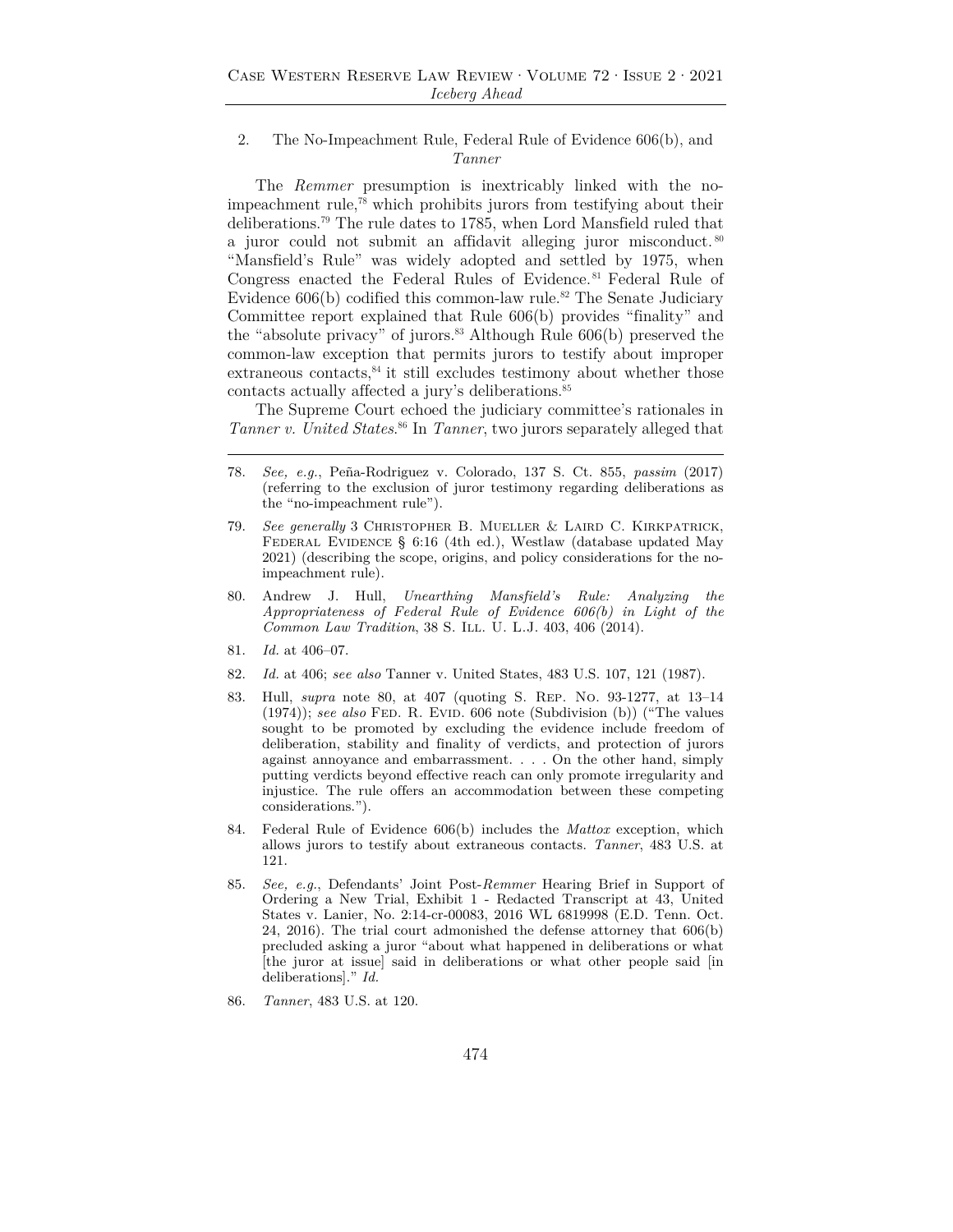jurors were consuming alcohol, marijuana, and cocaine during recesses.<sup>87</sup> But the Court refused to carve out an exception to Rule 606(b). Permitting juror testimony about deliberations, it reasoned, would result in jurors being "harassed and beset" by criminal defendants, thereby "destr[oying] all frankness and freedom" during deliberations.88 So the possibility of subsequent investigations into deliberations, according to the Court, was not unlike the "unauthorized invasion" *Remmer* sought to remedy. 89 Further, the Court noted that jurormisconduct allegations raised "days, weeks, or months after the verdict" threatened to "seriously disrupt the [verdict's] finality."90

The *Tanner* Court emphasized an "external/internal distinction," differentiating internal juror misconduct—like the drug and alcohol abuse at issue—from extraneous contacts.91 Courts may admit evidence that extraneous contacts took place, but not evidence of contacts' impact on deliberations. 92 Any juror testimony evidencing how the jurors deliberated is inadmissible.<sup>93</sup> Still, Rule  $606(b)$ , like the commonlaw no-impeachment rule, does not prohibit juror testimony "concerning any mental bias in matters unrelated to the specific issues that the juror was called to decide."94

A juror can therefore testify, for example, that her extrajudicial discovery of a defendant's prior convictions compromised her impartiality.95 But she could not testify that she shared that knowledge with other jurors during deliberations or how that knowledge affected the ultimate verdict. And if the extraneous contact involved information directly related to the issues before the jury, she could not testify whether it biased her. $96$  Defendants tasked with proving actual

- 87. *Id.* at 113–16.
- 88. *Id.* at 119–20 (quoting McDonald v. Pless, 238 U.S. 264, 267–68 (1915)).
- 89. *Id.* at 120 (quoting *Remmer I*, 347 U.S. 227, 335 (1954)).
- 90. *Id.*
- 91. *Id.* at 117.
- 92. *Id.*
- 93. *Id.*
- 94. Rushen v. Spain, 464 U.S. 114, 120–21 & 121 n.5 (1983).
- 95. *See id.*
- 96. In practice, courts do not always carefully adhere to this rule. *See, e.g.*, United States v. Wheaton, 517 F.3d 350 (6th Cir. 2008). In *Wheaton*, a juror used his laptop to determine the relative distance between two locations relevant to the case. *Id.* at 359. In open court, the judge "asked the jury whether the use of the juror's computer had in any way affected anyone's decisionmaking, and the jurors responded by shaking their heads negatively." *Id.* After admonishing the jury not to conduct independent research, the judge "instructed the jury to continue with its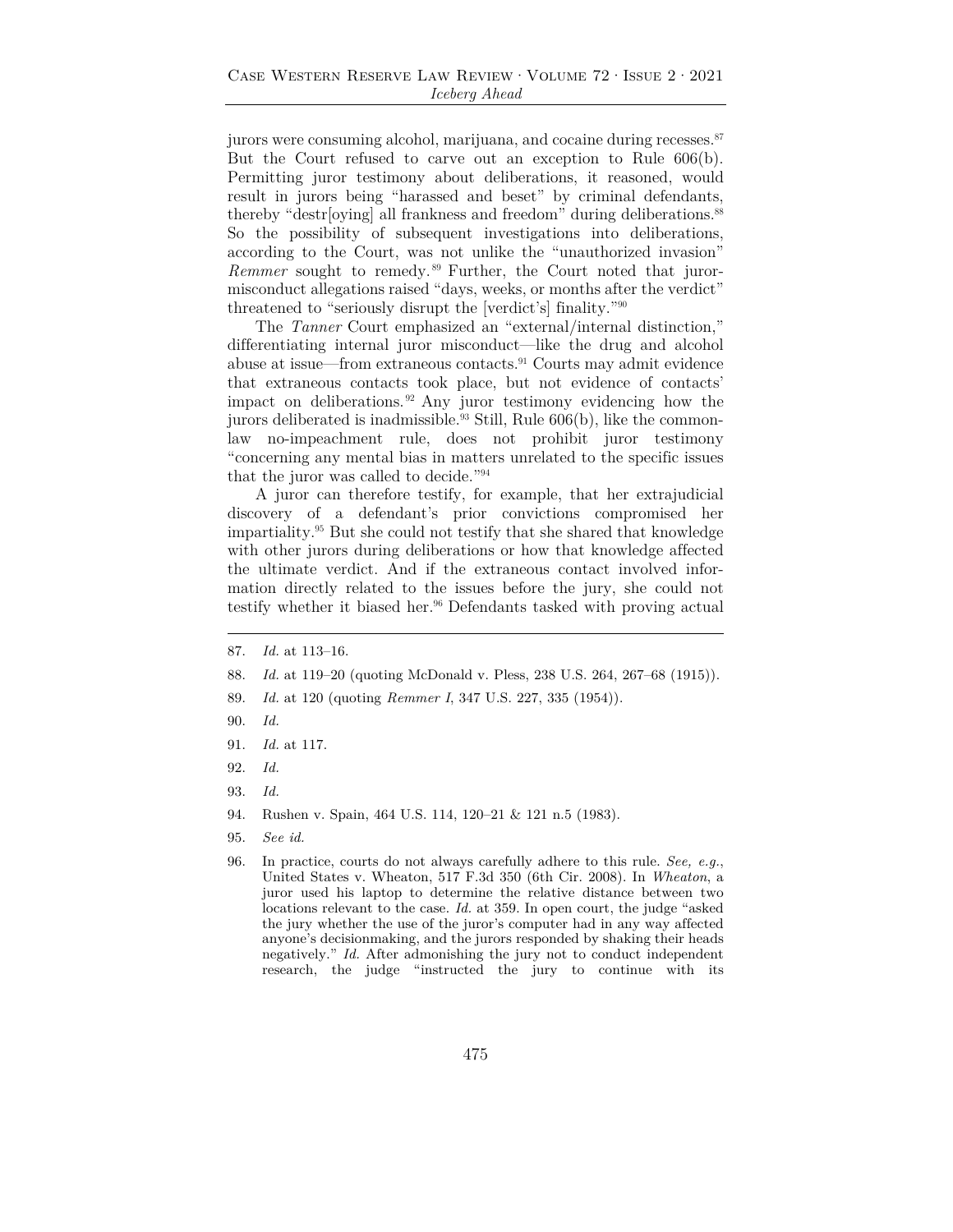bias therefore face a nearly impossible task.<sup>97</sup> Even if a defendant is able to inquire about mental bias unrelated to the issues before the jury, he must rely only on the juror's ability to self-diagnose—and willingness to admit—whether she is biased or not. But recent scholarship indicates that jurors are especially bad at this sort of self-diagnosis.98

The purpose of *Remmer*'s presumption is therefore to ensure that, in a criminal proceeding, the government bears this nearly impossible burden. Put another way, without the no-impeachment rule, there would be little need for a presumption. Rather than stopping its *Remmer* inquiry at whether the extraneous contact took place, the trial court could admit evidence about how the jury reacted to the outside influence. Courts could then evaluate problematic deliberations as they would any other grounds for a new trial.<sup>99</sup> But while eliminating the noimpeachment rule would result in a more uniform impartial-jury right, it would reintroduce the problems that Lord Mansfield sought to remedy nearly 250 years ago: infringing jurors' privacy, threatening their freedom to deliberate frankly, and undermining concerns of finality. This Note therefore proposes a procedure consistent with these policy considerations while protecting defendants' right to an impartial jury.

#### 3. Judicial Efficiency

Chief Justice Burger, appointed fifteen years after *Remmer*, spearheaded a jurisprudential shift towards judicial efficiency and finality.100 His administrative philosophy—which was largely inspired by foreign court systems and hospital administration—abhorred

deliberations." *Id.* The Sixth Circuit determined this was not an abuse of the district court's discretion and affirmed the defendant's conviction. *Id.* at 361–62. True enough, the *Wheaton* jurors did not offer testimony governed by the Rules of Evidence—they were not sworn witnesses. But the no-impeachment rule's underlying policy concerns still apply. *See also infra* Part II(B) (explaining that the Sixth Circuit is a jurisdiction that treats extraneous contacts as juror misconduct).

<sup>97.</sup> Several jurisdictions require an actual-bias showing. *E.g.*, State v. Jenner, 780 S.E.2d 762, 773–74 (W. Va. 2015) ("[T]he person seeking a new trial must prove, by clear and convincing evidence, that improper influence on a juror occurred and affected the verdict."). Some jurisdictions have therefore rejected a subjective actual-bias requirement in favor of an objective hypothetical-reasonable-juror test. *See infra* notes 244–49.

<sup>98.</sup> *See* David Yokum, Christopher T. Robertson & Matt Palmer, *The Inability to Self-Diagnose Bias*, 96 Denv. L. Rev. 869, 913 (2018) (noting that "jurors [in the study] completely failed to self-diagnose bias").

<sup>99.</sup> *See infra* Part II(C) (explaining that courts generally have significant discretion when hearing motions for a new trial in contexts outside of extraneous contacts involving jurors).

<sup>100.</sup> James A. Gazell, *Chief Justice Burger's Quest for Judicial Administrative Efficiency*, 1977 Det. Coll. L. Rev. 455, 455.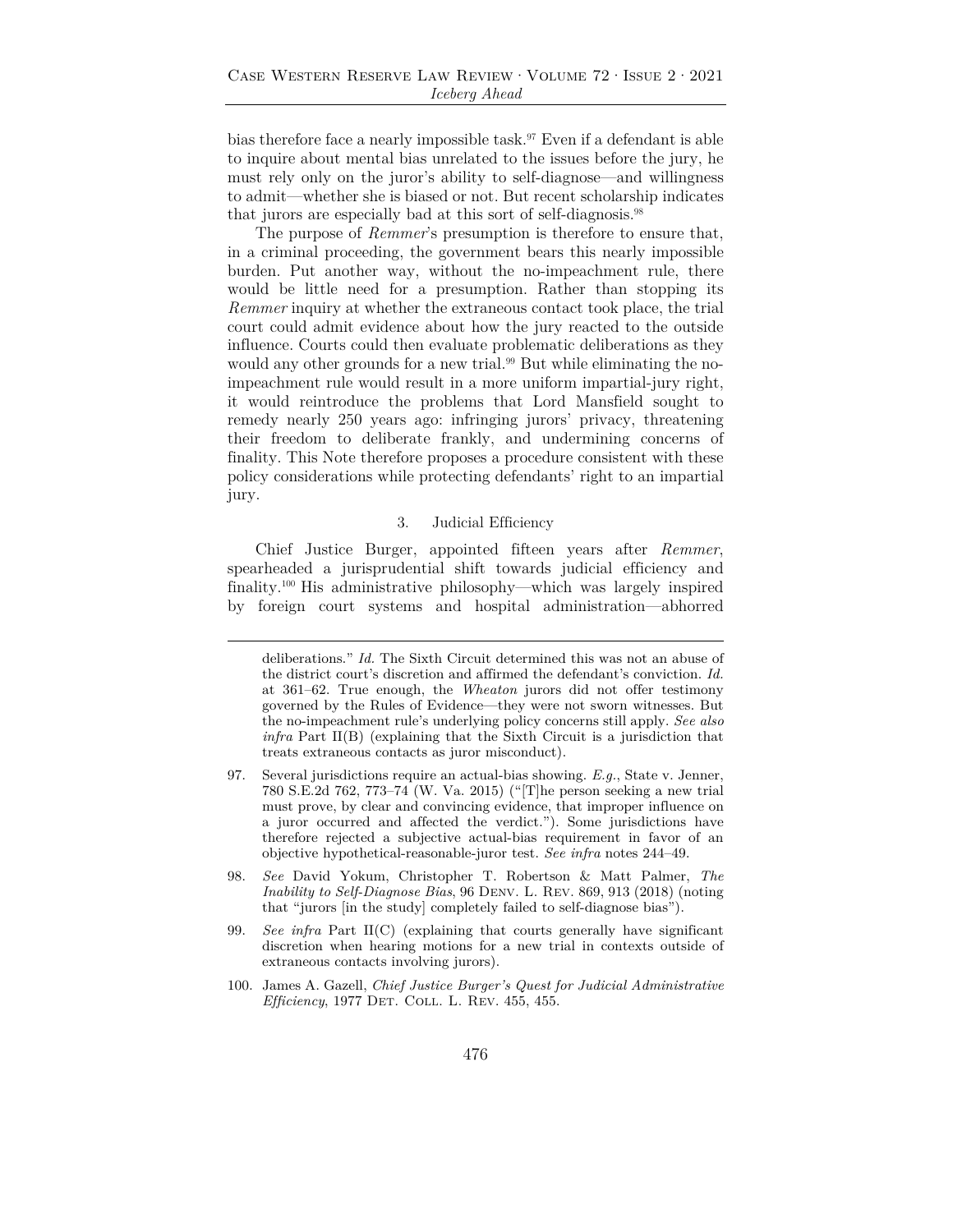congestion and promoted judicial efficiency.101 This shift helps explain why *Remmer*'s presumption—which made a new (expensive) trial the default remedy for extraneous contacts—fell out of favor.

Justice Rehnquist, who would succeed Burger, wholeheartedly embraced this pivot towards judicial efficiency. In *McDonough Power Equipment, Inc. v. Greenwood*, 102 the Court grappled with another manifestation of juror bias—failing to truthfully answer questions during *voir dire*. 103 Writing for the majority, then-Justice Rehnquist reiterated that "there are no perfect trials."104 He further emphasized the cost to litigants, jurors, and taxpayers inherent in trying cases.105 Even if perfect trials were possible, he reasoned, limited resources and increased caseloads would prevent courts from holding them. <sup>106</sup> Moreover, Justice Rehnquist explicitly disapproved of presuming prejudice—a practice that he viewed as a relic of a bygone era when "reviewing courts were considered 'citadels of technicality.'"107

#### *E. Post-Incorporation Caselaw*

Chief Justice Rehnquist presided over two cases that dealt with extraneous juror contacts. This section examines these cases to better understand why some lower courts have departed from *Remmer*, and to formulate a more effective *Remmer* procedure.

#### 1. *Smith v. Phillips*

Although not the sole cause, some have blamed *Smith v. Phillips* for courts' departure from *Remmer*'s presumption.108 William Phillips was convicted of murder.<sup>109</sup> During Phillips's trial, one of the jurors applied to be a "major felony investigator in the District Attorney's Office."110 Despite initially concealing the juror's application from the

- 104. *Id.* at 553 (quoting Brown v. United States, 411 U.S. 223, 232 (1973)).
- 105. *Id.* at 553, 555.
- 106. *Id.* at 553.
- 107. *Id.* (quoting Kotteakos v. United States, 328 U.S. 750, 759 (1946)).
- 108. Eva Kerr, Note, *Prejudice, Procedure, and a Proper Presumption: Restoring the* Remmer *Presumption of Prejudice in Order to Protect Criminal Defendants' Sixth Amendment Rights*, 93 Iowa L. Rev. 1451, 1460 (2008) ("*Smith* has generated confusion among the federal courts of appeals as to whether the *Remmer* presumption of prejudice remains valid.").
- 109. *Phillips*, 455 U.S. at 210.
- 110. *Id.* at 212.

<sup>101.</sup> *Id.* at 456–61.

<sup>102. 464</sup> U.S. 548 (1984).

<sup>103.</sup> *Id.* at 549–50.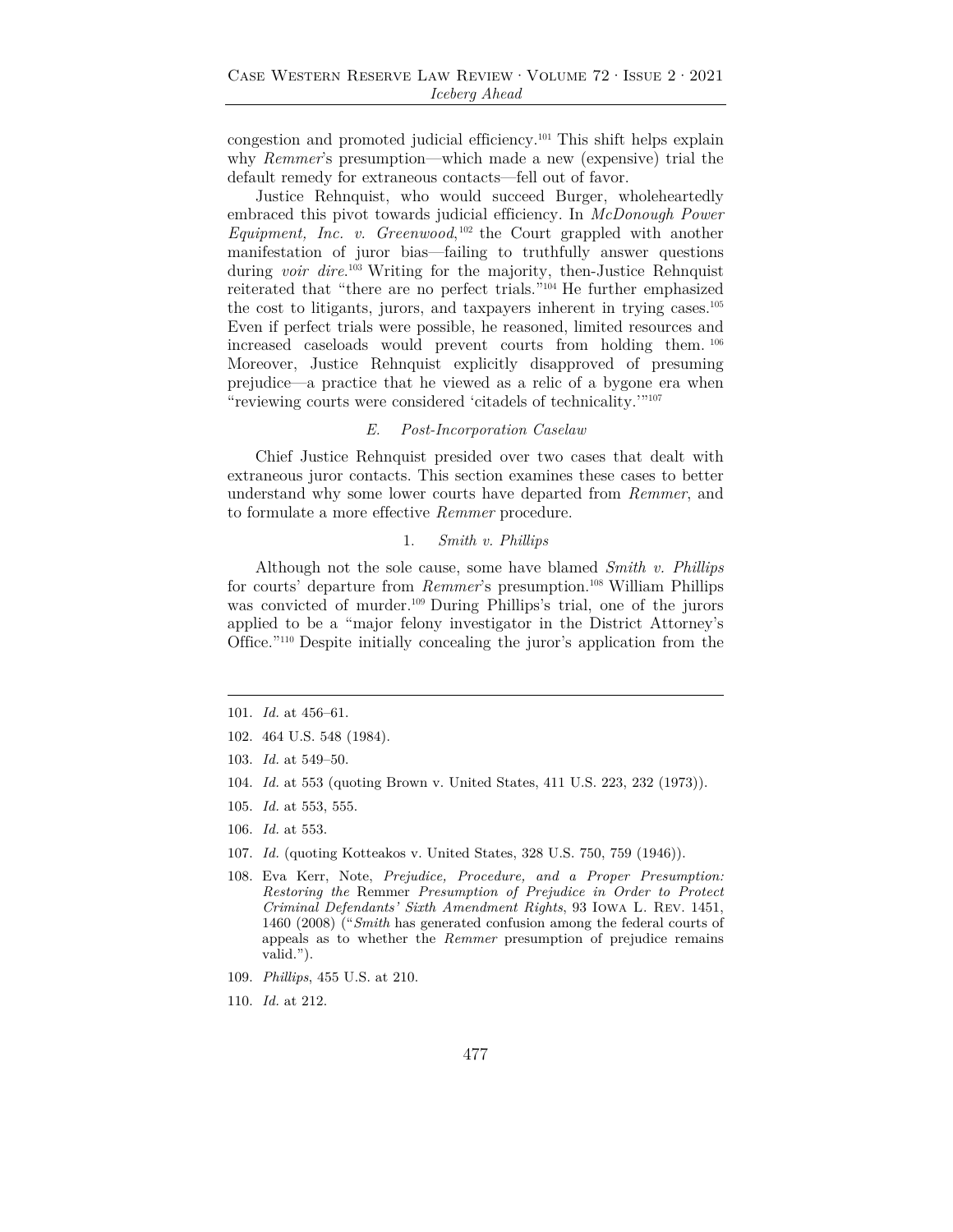trial court, prosecutors eventually disclosed it. 111 The trial judge determined that the application did not warrant a mistrial, and the jury convicted Phillips.112 On federal collateral appeal, the district court "ordered [him] released unless the State granted him a new trial within 90 days," and the Second Circuit affirmed.113

The Supreme Court reversed.114 Writing for the majority, Chief Justice Rehnquist explained that trial courts do not need to grant a mistrial "every time a juror has been placed in a potentially compromising situation."115 Although he did not cite *Burr* directly, Rehnquist's discussion of the inherently impossible nature of a perfectly impartial jury tracked much of Marshall's reasoning. 116 Somewhat perplexingly, Rehnquist wrote that "[t]his Court has long held that the remedy for allegations of juror partiality is a hearing in which the *defendant* has the opportunity to prove actual bias," citing *Remmer* as support.<sup>117</sup> But the *Remmer* Court did not burden the defendant with "prov[ing] actual bias"—it placed "the burden . . . heavily upon the *Government* to establish . . . that [extraneous] contact with the juror was harmless to the defendant."<sup>118</sup> The resulting disparity between the *Remmer* Court's presumption of prejudice and the *Phillips* Court's implied burden on the defendant to prove prejudice led to confusion

- 111. *Id.* at 213.
- 112. *Id.* at 213–14.
- 113. *Id.* at 214.
- 114. *Id.* at 221.
- 115. *Id.* at 217.
- 116. *Id.*; *see supra* notes 27–31 and accompanying text. Justice Rehnquist explained:

Were that the rule, few trials would be constitutionally acceptable. The safeguards of juror impartiality, such as *voir dire* and protective instructions from the trial judge, are not infallible; it is virtually impossible to shield jurors from every contact or influence that might theoretically affect their vote. Due process means a jury capable and willing to decide the case solely on the evidence before it, and a trial judge ever watchful to prevent prejudicial occurrences and to determine the effect of such occurrences when they happen. Such determinations may properly be made at a hearing like that ordered in *Remmer* and held in this case.

*Phillips*, 455 U.S. at 217.

- 117. *Phillips*, 455 U.S. at 215 (emphasis added) (citing *Remmer I*, 347 U.S. 227  $(1954)$ .
- 118. *Remmer I*, 347 U.S. at 229 (emphasis added). The *Phillips* opinion quoted heavily from *Remmer I* but failed to include this language. *See Phillips*, 455 U.S. at 215–16.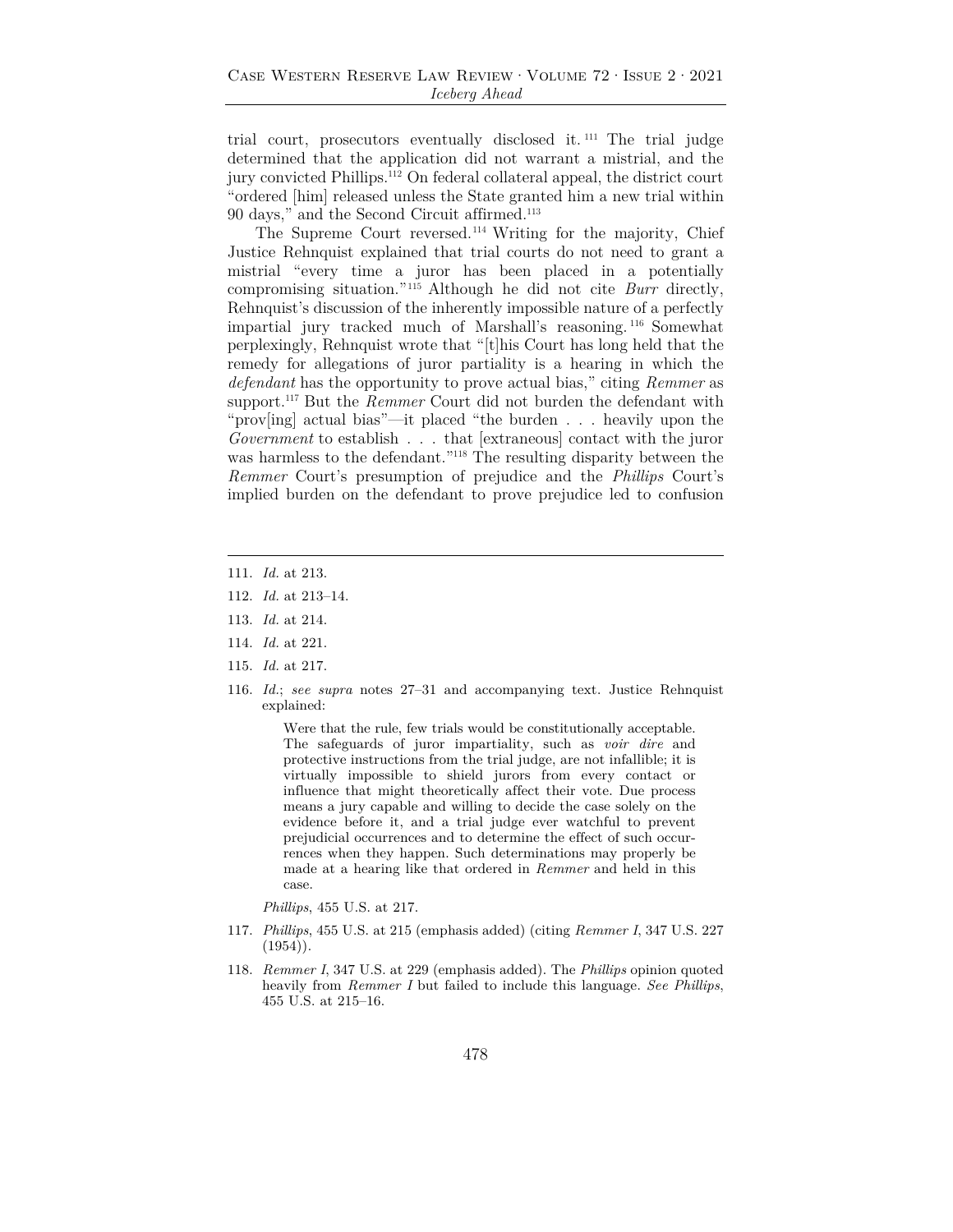about *Remmer*'s continuing vitality—with two circuits abandoning the presumption entirely.119

*Phillips* also raised questions about when *Remmer* applies. *Remmer* and *Mattox* both dealt with third-party-initiated extraneous contacts that pertained to the case for which the juror was empaneled.120 But *Phillips* dealt with an extraneous contact that the *juror* initiated.121 Moreover, *Phillips* did not turn on whether the juror-initiated contact exposed the juror to information that likely biased him. Instead, the Court considered whether the juror's law-enforcement job application demonstrated that the juror was *impliedly* biased, despite the juror's claim that he remained unbiased.<sup>122</sup> It was the juror's intrinsic quality his interest in law enforcement—that the defendant argued manifested bias.123 That the *Phillips* Court invoked *Remmer* in this context is especially perplexing given that *Remmer* constrained its prescription to contacts "about the matter pending before the jury."124 Nothing in *Phillips* indicates that the juror's job application fit this description. Rather, the defendant's theory was that the job application manifested the juror's implied bias favoring law enforcement.125 It therefore made little sense to invoke *Remmer*—which dealt with contacts that *caused* jurors' biases.

The *Phillips* Court's decision caused widespread confusion, leading two circuits to reject *Remmer*'s presumption of prejudice outright, and leading other circuits to question *Remmer*'s continued vitality.<sup>126</sup>

## 2. *United States v. Olano*

Recent scholarship,  $127$  and some court decisions  $128$  characterize *United States v. Olano*<sup>129</sup> as the Court's most recent decision regarding the proper response to extraneous contacts. But *Olano*'s treatment of

- 120. *See supra* Parts I(A)–(C).
- 121. *Phillips*, 455 U.S. at 212–13.
- 122. *Id.* at 215.
- 123. *Id.* at 222 (O'Connor, J., concurring) (noting that certain qualities or affiliations may lead courts to find that a juror is impliedly biased).
- 124. *Remmer I*, 347 U.S. 227, 229; *see also Phillips*, 455 U.S. at 223 (O'Connor, J., concurring) (noting this disparity).
- 125. *See Phillips*, 455 U.S. at 214.
- 126. *See, e.g.*, United States v. Gartmon, 146 F.3d 1015, 1028 (D.C. Cir. 1998) (noting inconsistency within the D.C. Circuit and among circuit courts generally).
- 127. Helgason, *supra* note 77, at 262–63.
- 128. *See, e.g.*, United States v. Sylvester, 143 F.3d 923, 935 (5th Cir. 1998).
- 129. 507 U.S. 725 (1993).

<sup>119.</sup> Helgason, *supra* note 77, at 249; *see also infra* Part II(B) (discussing the Sixth and Tenth Circuits' rejections of *Remmer*).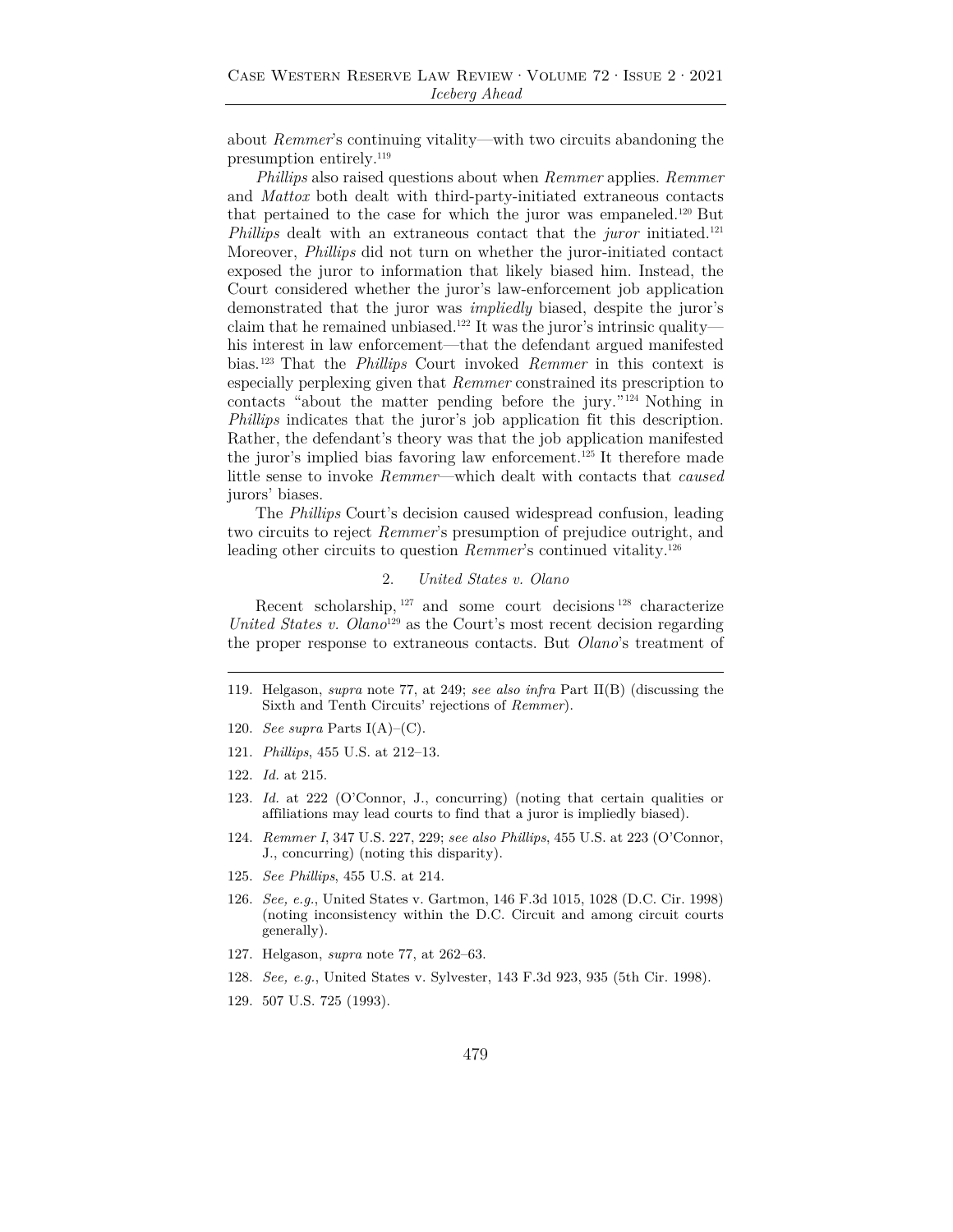## Case Western Reserve Law Review·Volume 72·Issue 2·2021 *Iceberg Ahead*

the respondents' claim of juror bias may not reliably indicate how trial courts ought to remedy alleged juror bias. In *Olano*, the Court noted that the "mere presence of alternate jurors" during a jury's deliberations was not presumptively prejudicial.130 But the *Olano* Court "granted certiorari to clarify the standard for 'plain error' review by the courts of appeals under [Federal] Rule [of Criminal Procedure] 52(b)."131 The presence of alternate jurors during deliberations violated a procedural rule requiring that deliberations not include alternate jurors.132 But whether that violation in turn violated the defendant's impartial jury guarantee was not a question presented to the Court, except as it pertained to finding plain error.133 The Court's decision not to "presume prejudice for purposes of the Rule 52(b) analysis" is a far cry from a blanket rejection of *Remmer*'s presumption.<sup>134</sup> Rather than instruct trial courts not to presume prejudice, *Olano* simply did not presume prejudice when reviewing a procedural violation for plain error.

At least one commentator has suggested that *Phillips* and *Olano* are reconcilable with *Remmer*. 135 She presents two theories purportedly reconciling *Phillips* and *Olano* with *Remmer*.

First, she argues that *Phillips* merely explained that *Remmer*'s presumption is available only on remand and only if the trial court does not initially grant an evidentiary hearing.136 But this theory does not give full effect to *Remmer*'s evidentiary presumption, which arises any time extraneous contacts happen "[i]n a criminal case."137 Nor does it account for *Remmer*'s express burden on the government to prove the contact's harmlessness.138

Second, she argues that *Olano* alluded to a categorical approach that only certain types of extraneous contacts warrant a presumption

- 132. *Id.* at 739; *see also* Fed. R. Crim. P. 24(c)(3) ("The court must ensure that a retained alternate does not discuss the case with anyone until that alternate replaces a juror or is discharged. If an alternate replaces a juror after deliberations have begun, the court must instruct the jury to begin its deliberations anew.").
- 133. *Olano*, 507 U.S. at 739.
- 134. *Id.* at 740.
- 135. Helgason, *supra* note 77, at 259–60.
- 136. *Id.* at 255–57.
- 137. *Compare Remmer I*, 347 U.S. at 229, *with* Helgason, *supra* note 77, at 256 ("[T]he Supreme Court could at most presume that such contact with the jury prejudiced the defendant's trial."); *see also generally supra*, Part  $I(C)(2)$ .
- 138. *Remmer I*, 347 U.S. at 229.

<sup>130.</sup> *Id.* at 739 (emphasis omitted) ("[T]he issue here is whether the alternates' presence sufficed to establish remedial authority under Rule 52(b), not whether it violated the Sixth Amendment or Due Process Clause . . . . .").

<sup>131.</sup> *Id.* at 731.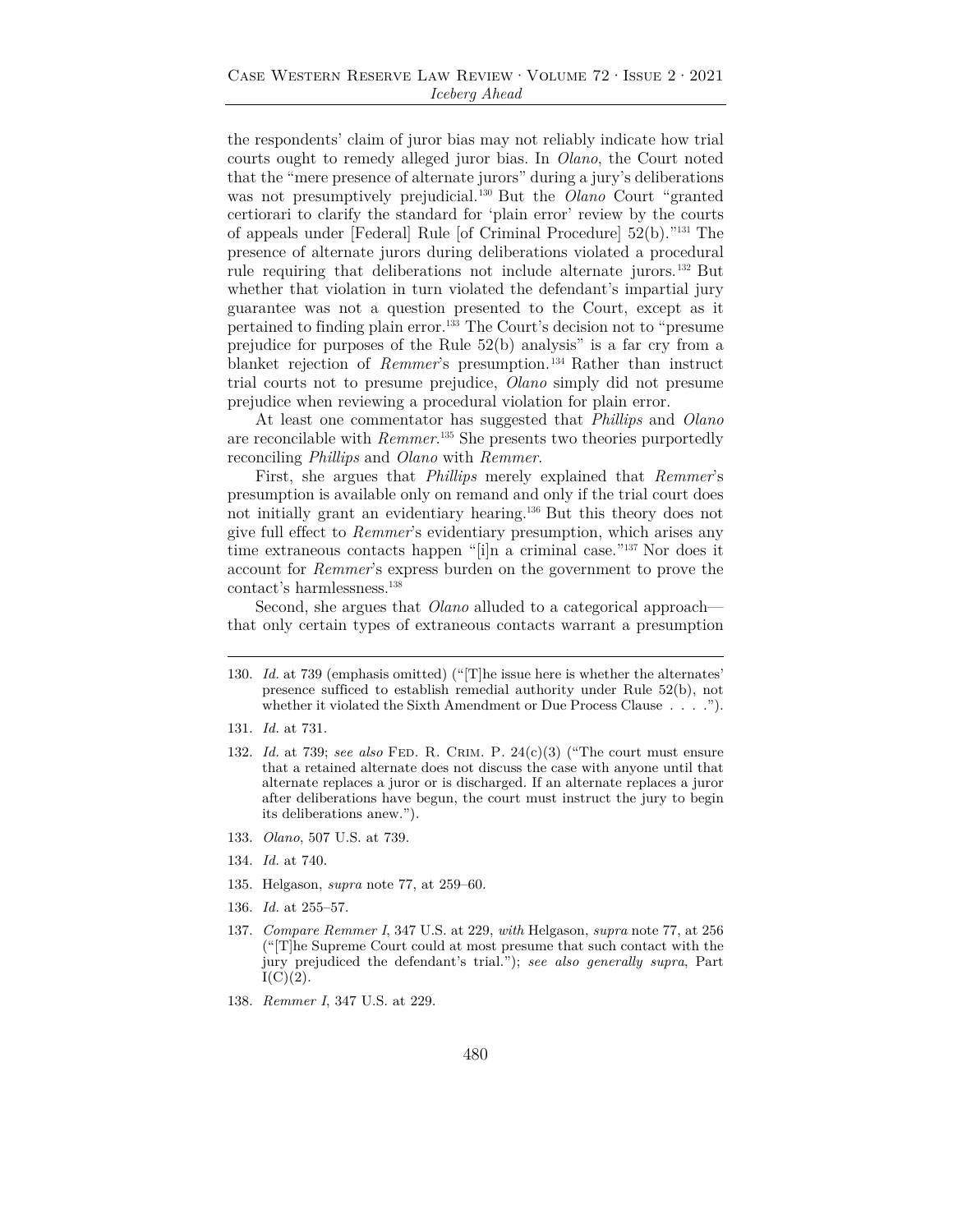of prejudice.139 So because the presence of alternate jurors would not likely prejudice the proceedings, *Olano* did not presume prejudice.<sup>140</sup> But that theory still does not reconcile *Olano* with *Remmer*. *Remmer* cast a wide net, presuming that "*any* private communication, contact, or tampering directly or indirectly" was prejudicial.141 To the extent that *Olano* prescribed a categorical approach, it significantly narrowed *Remmer*. 142

Neither *Phillips* nor *Olano*, then, is reconcilable with *Remmer*. But the Supreme Court also has not explicitly overruled *Remmer*'s presumption. Rather than accepting this current, unsettled state of affairs, courts should adopt a uniform procedure when investigating extraneous contacts involving jurors.

## II. Splintered Caselaw

Others have examined how federal circuits split when applying *Remmer*. 143 This section will update those examinations with recent caselaw and add an exploration of state courts' analyses of extraneous contacts involving jurors. Courts have essentially adopted three approaches: (1) presuming prejudice, as *Remmer* instructed; (2) requiring the defendant to prove juror bias; and (3) relying solely on judicial discretion, rather than burdening either party to prove prejudice or harmlessness.

## *A. Extraneous Contact as Unique: Maintaining* Remmer*'s Presumption*

Eight federal circuits<sup>144</sup> and twenty-eight states<sup>145</sup> expressly maintain some form of *Remmer*'s presumption. These jurisdictions use the presumption to compensate for the no-impeachment rule, which otherwise makes juror-bias evidence inadmissible.146

Many of these jurisdictions require threshold showings, which filter out meritless claims of prejudicial extraneous contacts.147 These showings may pertain to the likelihood that the contact took place<sup>148</sup> or the

- 142. *Id*.
- 143. *See generally* Helgason, *supra* note 77; Kerr, *supra* note 108.
- 144. *See infra* Appendix A.
- 145. *See infra* Appendix B.
- 146. *See In re* Hamilton, 975 P.2d 600, 612–13 (Cal. 1999).
- 147. *See, e.g.*, Ward v. Hall, 592 F.3d 1144, 1180 (11th Cir. 2010) (requiring a "colorable showing" that extraneous contact took place).
- 148. *E.g.*, *id.*

<sup>139.</sup> Helgason, *supra* note 77, at 257–59.

<sup>140.</sup> *Id.*

<sup>141.</sup> *Remmer I*, 347 U.S. at 229 (emphasis added).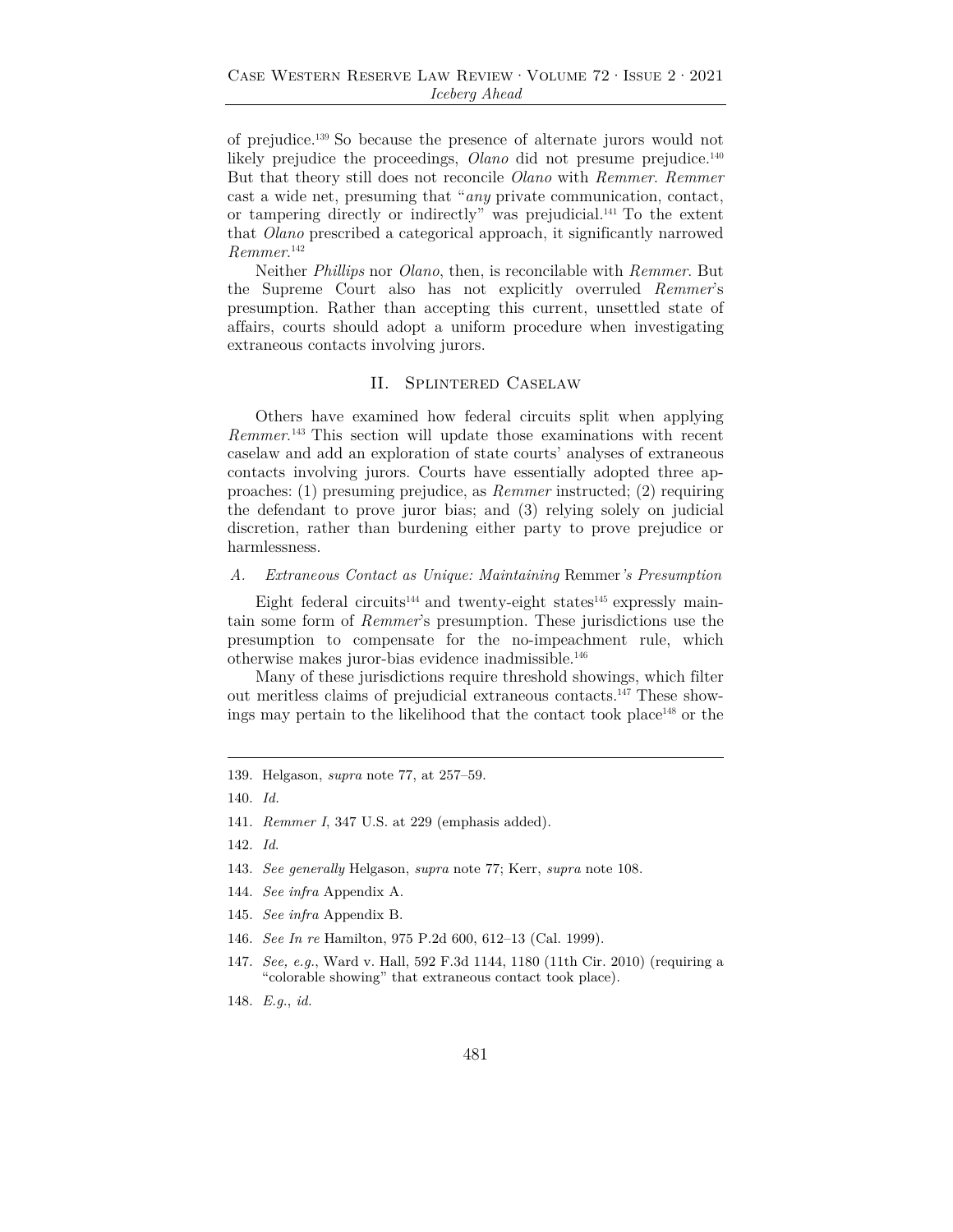likelihood that the contact would have prejudiced a juror. 149 Some jurisdictions establish clear evidentiary standards that apply to threshold showings—for example, requiring the defendant to prove by preponderance of the evidence that a juror was exposed to potentially prejudicial evidence.150 Others have much vaguer requirements, such as requiring the defendant to "demonstrate" <sup>151</sup> or "show" <sup>152</sup> such an exposure without articulating any evidentiary standards. These unclear requirements leave trial courts with little guidance about when they should presume prejudice—and in turn leave defendants without the uniform impartial-jury guarantee that the Sixth Amendment and its incorporation demand.

Other jurisdictions condition the availability on the circumstance's perceived severity. That is, the likelihood that the alleged extraneous contact would bias a juror rather than the likelihood that the contact occurred.153 Among jurisdictions that require defendants to show that the extraneous contact had a tendency to bias, some reserve the presumption only for particularly egregious circumstances.154 But these jurisdictions rarely concretely define which circumstances merit the presumption, effectively granting trial courts broad discretion over when to presume prejudice.<sup>155</sup> To counteract courts' concern for judicial resources156—which may incentivize them to exercise their discretion to avoid retrying cases—something more than this vague guidance is necessary.

- 150. *E.g.*, Wahl v. State, 51 N.E.3d 113, 115 (Ind. 2016); State v. Scott, 2004- 1312921, p. 71–72 (La. 1/19/06); 921 So. 2d 904, 952.
- 151. State v. Adams, 405 S.W.3d 641, 651 (Tenn. 2013).
- 152. State v. Abdi, 2012 VT 4, ¶ 13, 191 Vt. 162, 45 A.3d 29.
- 153. *Compare*, *e.g.*, *Wahl*, 51 N.E.3d at 115 (requiring that the defendant prove that extrajudicial contact pertaining to the case occurred), *with* Conyers v. Commonwealth, 530 S.W.3d 413, 428 (Ky. 2017) (presuming prejudice only in extreme circumstances).
- 154. *E.g.*, United States v. Pagán-Romero, 894 F.3d 441, 447 (1st Cir. 2018) ("It is now well established that less serious instances of potential taint should be addressed using the abuse-of-discretion standard, with the presumption of prejudice being reserved for more serious instances."); Barnes v. Joyner, 751 F.3d 229, 245 (4th Cir. 2014) (noting that the *Remmer* presumption is only available when the contact is "more than innocuous").
- 155. *See, e.g.*, *Pagán-Romero*, 894 F.3d at 447–48 (giving examples, but no test, for what extraneous information merited the presumption of prejudice).
- 156. *See supra* notes 100–07 and accompanying text.

<sup>149.</sup> *E.g.*, Godoy v. Spearman, 861 F.3d 956, 968 (9th Cir. 2017) (requiring defendant to "demonstrate a *credible* risk" that the extraneous contact biased the juror).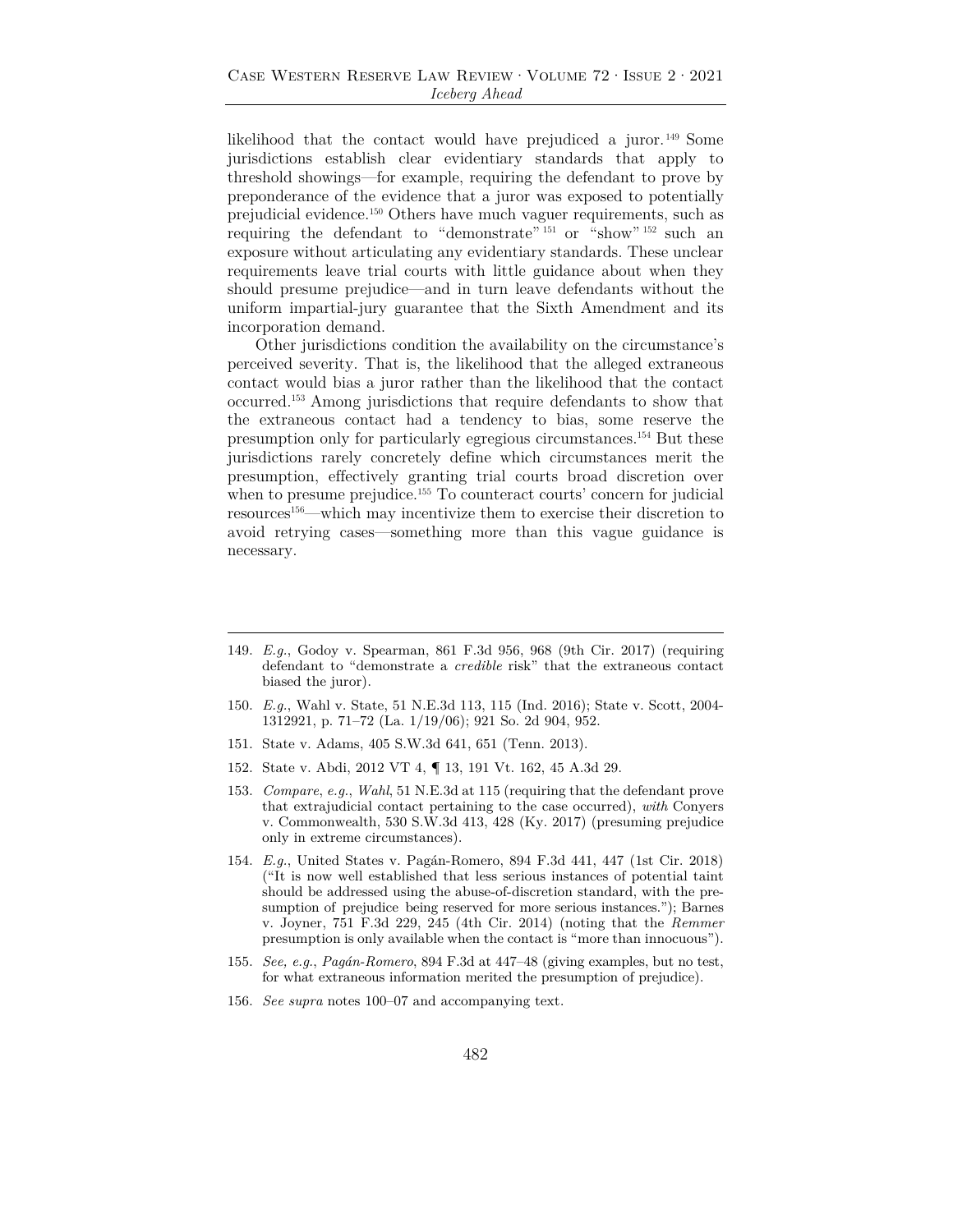Unlike the eight circuits that expressly maintain *Remmer*'s presumption, the Fifth Circuit nominally rejects it. 157 In practice, however, the Fifth Circuit effectively preserved the presumption but imposed a particularly vague threshold requirement. Most recently, in *United States v. Jordan*<sup>158</sup>, the court noted that "[t]o be entitled to a new trial based on an extrinsic influence on the jury, a defendant must first show that the extrinsic influence *likely* caused prejudice."159 The burden then shifts to the government to show that "there is 'no reasonable possibility'" of jury bias.160

This approach effectively aligns the Fifth Circuit with jurisdictions that maintain *Remmer*'s presumption but impose a threshold-showing requirement. *Jordan*'s approach closely resembles the Ninth Circuit's approach in *Godoy v. Spearman*. 161 The *Godoy* court explained that, after showing that an extraneous contact created a "credible risk of influencing the verdict," *Remmer*'s presumption places the burdens of production and persuasion on the government to show that the contact did not cause bias. 162 So while the Fifth Circuit claims to have "rejected" *Remmer*'s presumption in response to *Phillips* and *Olano*, 163 its post-*Olano* procedure functions indistinguishably from circuits that have added a threshold requirement to *Remmer*'s presumption.<sup>164</sup>

Both the Fifth and Ninth Circuits' tests exemplify how vague these threshold requirements often are. It is unclear, for example, what "likely" means to the Fifth Circuit—reasonable interpretations might include "more likely than not" or "plausibly." Nor does the Ninth Circuit explain clearly what amounts to a "credible risk." These vague standards give trial courts broad discretion to decide when the

- 158. 958 F.3d 331 (5th Cir. 2020).
- 159. *Id.* at 335 (emphasis added) (quoting United States v. Mix, 791 F.3d 603, 608 (5th Cir. 2015)).
- 160. *Id.* (quoting *Mix*, 791 F.3d at 608).
- 161. 861 F.3d 956, 959 (9th Cir. 2017).
- 162. *Id.* at 967–68 (quoting Tarango v. McDaniel, 837 F.3d 936, 947, 949 (9th Cir. 2016)); *see also supra* Part I(C)(2).
- 163. United States v. Sylvester, 143 F.3d 923, 935 (5th Cir. 1998).
- 164. *Compare Sylvester*, 143 F.3d at 934 ("[T]he trial court must first assess the severity of the suspected intrusion; only when the court determines that prejudice is likely should the government be required to prove its absence."), *with Godoy*, 861 F.3d at 967 ("The [defendant must show that the extraneous] contact . . . 'raise[s] a credible risk of influencing the verdict' before [that contact] triggers the presumption of prejudice." (quoting *Tarango*, 837 F.3d at 947, 949)).

<sup>157.</sup> *See* United States v. Sylvester, 143 F.3d 923, 934 (5th Cir. 1998) ("[T]he *Remmer* presumption of prejudice cannot survive *Phillips* and *Olano . . .*  [instead,] the trial court must first assess the severity of the suspected intrusion; only when the court determines that prejudice is likely should the government be required to prove its absence.").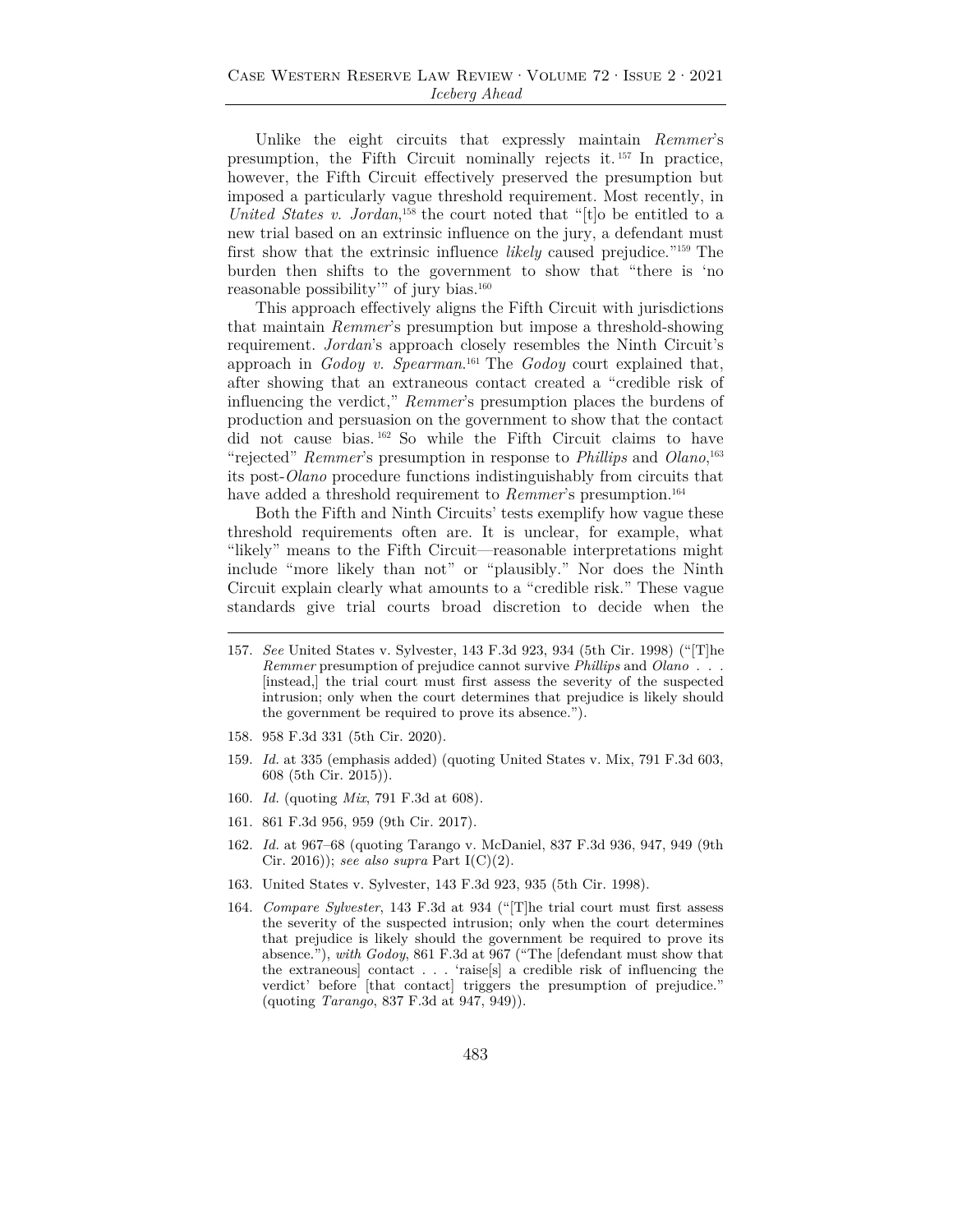threshold requirements are met. Given the strong incentives to preserve judicial resources and efficiency, it seems unlikely that trial courts will err towards finding prejudice.

\* \* \*

Because the no-impeachment rule makes testimony pertaining to jury deliberations inadmissible, many jurisdictions have preserved *Remmer*'s presumption. But following the Supreme Court's shift towards judicial efficiency, many have struck a balance between the impartial-jury guarantee and efficiency by requiring defendants to make a threshold showing. While a prudent *Remmer* procedure should include a threshold requirement to filter out clearly innocuous extraneous contacts, the procedure should clearly state (1) what sort of extraneous contacts require an evidentiary hearing and (2) the evidentiary standard required to prove that the contact was of that nature. Clarifying which standards are necessary would ensure uniform application of *Remmer* by limiting judicial discretion.

## *B. Extraneous Contacts as Juror Misconduct: No Presumption Available*

Some have characterized the Sixth Circuit as standing alone in rejecting *Remmer*'s presumption entirely. 165 In *United States v. Pennell*, 166 the Sixth Circuit held that *Phillips* abrogated *Remmer*, leaving only its requirement that a district court hold an evidentiary hearing when a defendant alleges jury partiality.167 "In light of *Phillips*," the court reasoned, "the burden of proof rests upon [the] defendant . . . . Prejudice is not to be presumed."168 *Pennell* therefore interpreted *Phillips* as an unqualified rejection of *Remmer*'s presumption.

But the Sixth Circuit may not stand alone after all. The Tenth Circuit appears to have rejected *Remmer*'s presumption in *United States v. Barrett*. 169 The *Barrett* court quoted *Remmer*'s presumption but went on to note that the Tenth Circuit had "qualified" that presumption.<sup>170</sup> "The *defendant* must . . . demonstrate 'that an unauthorized contact created actual juror bias; *courts should not presume* that a contact was prejudicial.'"171 The Tenth Circuit therefore does more

- 166. 737 F.2d 521 (1984).
- 167. *Id.* at 532.
- 168. *Id.* The *Pennell* court stated in a footnote that "*Phillips* worked a substantive change in the law." *Id.* at 532 n.10.
- 169. 496 F.3d 1079 (10th Cir. 2007).
- 170. *Id.* at 1102.
- 171. *Id.* (emphasis added) (quoting United States v. Robertson, 473 F.3d 1289, 1294 (10th Cir. 2007)). Notably, the *Robertson* court in turn quoted *United States v. Frost*, 125 F.3d 346, 377 (6th Cir. 1997). So it seems that the Tenth Circuit has adopted the Sixth Circuit's post-*Phillips* approach.

<sup>165.</sup> *E.g.*, Kerr, *supra* note 108.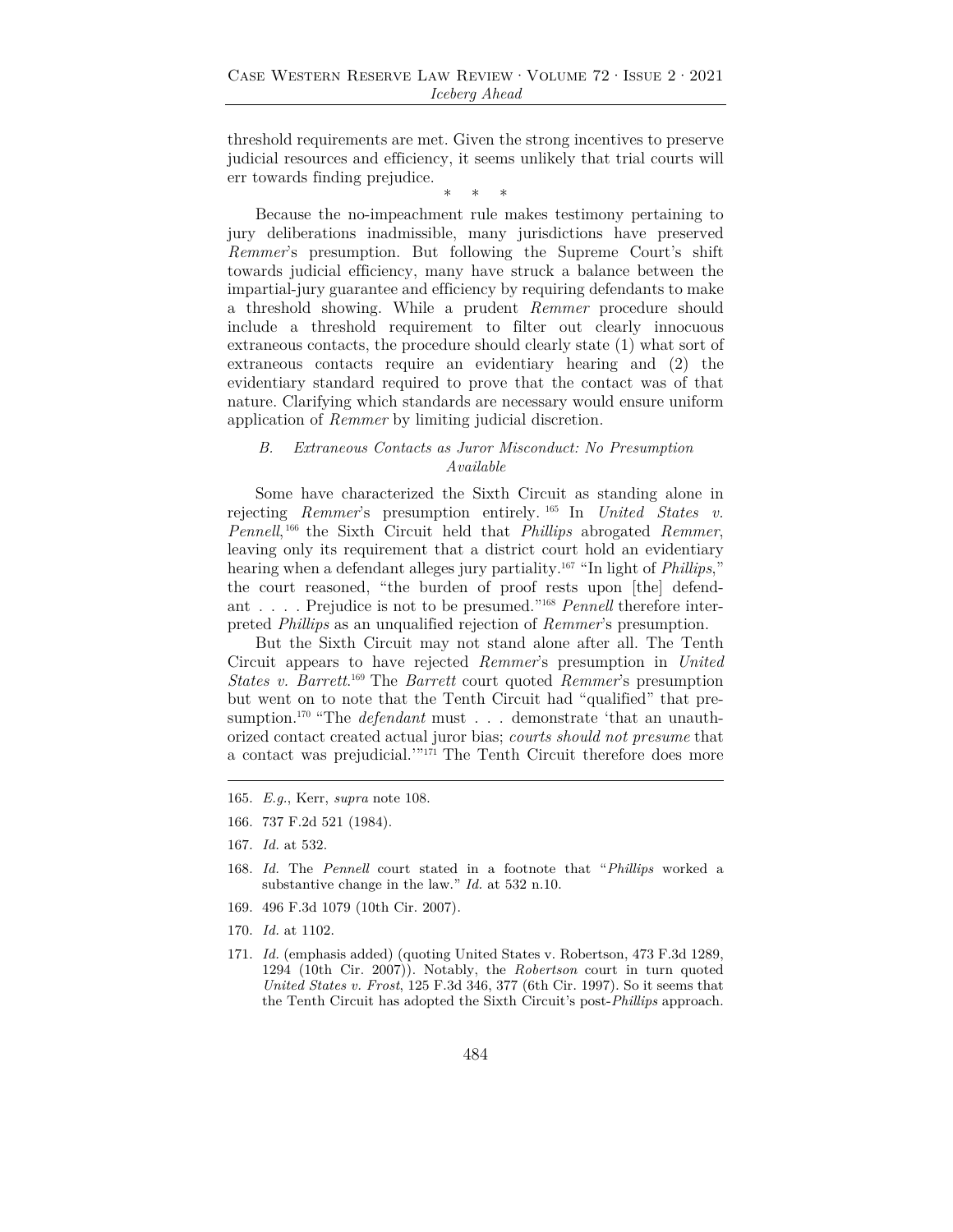than "qualify" *Remmer*'s presumption—it joins the Sixth Circuit in entirely rejecting it.

Fifteen states also either reject or question the continued vitality of *Remmer*'s presumption of prejudice when extraneous contact is alleged.172

Frequently, jurisdictions that reject *Remmer*'s presumption do not distinguish between extraneous contact involving jurors and juror misconduct.173 The commingling of juror-misconduct and extraneouscontact jurisprudence likely explains why some jurisdictions do not presume prejudice.174 That is, even jurisdictions that preserve *Remmer*'s presumption generally do not presume that *internal* juror misconduct misconduct that clearly did not involve third parties—is prejudicial.175 It follows that jurisdictions categorizing and evaluating extraneous contact as a form of juror misconduct would reject *Remmer*'s presumption.

There is admittedly some logic to treating extraneous contacts as juror misconduct. Extraneous contacts may themselves constitute juror misconduct when jurors initiate the extraneous contact.176 A prudent *Remmer* procedure must fit both juror-initiated extraneous contact and third-party-initiated extraneous contact. But as will be discussed in Part III, it does not follow that a juror who engages in misconduct by *initiating* extraneous contact is *not* presumptively biased, while a juror contacted by a third party or unwillingly exposed to extraneous information *is* presumptively biased. If any distinction is appropriate, the

- 174. *E.g.*, State v. Anderson, 134 A.3d 741, 746–47 (Conn. App. Ct. 2016) (noting that both extraneous contact and internal misconduct are forms of juror misconduct).
- 175. *E.g.*, *id.* at 747 (noting that extraneous contact is presumptively prejudicial, while internal misconduct is not); *cf.* Tanner v. United States, 483 U.S. 107, 125 (1987) (refusing to require an evidentiary hearing to investigate alleged internal juror misconduct).
- 176. *See, e.g.*, United States v. Lawson, 677 F.3d 629, 639 (4th Cir. 2012) (examining juror research as an extraneous contact); *see also* Gershman, *supra* note 2, at 323 (describing exposure to extraneous information as juror misconduct).

<sup>172.</sup> *See infra* Appendix B.

<sup>173.</sup> *E.g.*, United States v. Wheaton, 517 F.3d 350 (6th Cir. 2008) (characterizing a juror conducting internet research as "juror misconduct" rather than exposure to extraneous information); Finch v. State, 2018 Ark. 111, at 7–8 & n.4, 542 S.W.3d 143, 147 & n.4 (same); State v. Christensen, 929 N.W.2d 646, 661 (Iowa 2019) ("Juror misconduct often involves communication by a juror with others about the case outside the jury room, independently investigating the crime, or engaging in independent research on questions of law or fact."), *reh'g denied* (July 15, 2019). *Contra* Smith v. Phillips, 455 U.S. 209, 223 (1982) (O'Connor, J., concurring) ("[*Remmer I*], on which the Court heavily relies, involved not juror misconduct, but the misconduct of a third party who attempted to bribe a juror.").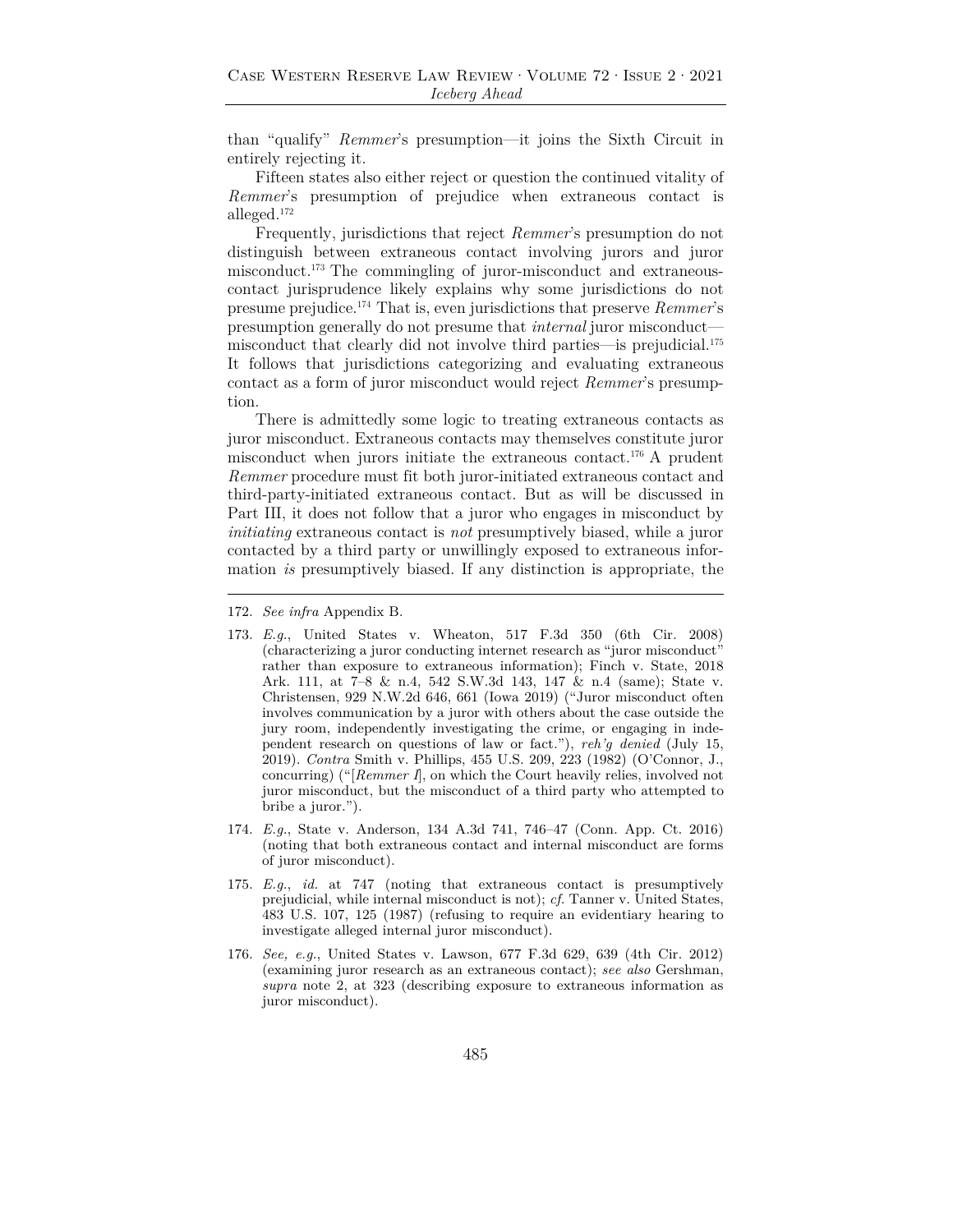presumption of bias ought to be even stronger when the juror initiates extraneous contact.177

\* \* \*

Jurisdictions that do not employ *Remmer*'s presumption have either interpreted *Phillips* and *Olano* as abrogating that presumption or analyzed extraneous contacts as juror misconduct. But because these jurisdictions burden defendants to show bias—and prohibit testimony that would prove that the deliberations were tainted—they do not adequately protect the impartial-jury guarantee.

## *C. Extraneous Contacts as Indistinct from Other Causes for Mistrials: Judicial Discretion*

The Eighth Circuit<sup>178</sup> and seven states<sup>179</sup> do not place the burden of proof on either the defendant or the government. Instead, these jurisdictions bestow the trial court with discretion to find facts, determine prejudice, and grant or deny a new trial. These jurisdictions generally do not differentiate extraneous contact involving a juror from any other reason to declare a mistrial.<sup>180</sup> They instead rely on the trial court's ability to root out juror bias and determine whether a mistrial is warranted.181

By adopting a judicial-discretion approach, the Eighth Circuit has, over the last decade, implicitly rejected *Remmer*'s presumption.182 But unlike the Sixth Circuit, it does not place the burden on the defendant to prove prejudice.183 Instead, district courts in the Eighth Circuit have broad discretion to determine what the extraneous contact was, how it

- 177. *See infra* Part III(A).
- 178. *See infra* Appendix A.
- 179. *See infra* Appendix B.
- 180. *See, e.g.*, State v Taylor, 669 S.E.2d 239, 260 (N.C. 2008).
- 181. *Id.*; People v. Maragh, 729 N.E.2d 701, 704 (N.Y. 2000).
- 182. *Compare* United States v. Hall, 877 F.3d 800, 805–06 (8th Cir. 2017) (requiring trial courts to determine whether *any* "incident that may have improperly influenced the jury . . . 'affect[ed] the jury's deliberations and thereby its verdict'" (quoting United States v. Honken, 541 F.3d 1146, 1167 (8th Cir. 2008))), *with* United States v. Wallingford, 82 F.3d 278, 281 (8th Cir. 1996) (preserving the presumption in cases where the extraneous information related to "factual evidence not developed at trial" (quoting United States v. Blumeyer, 62 F.3d 1013, 1016 (8th Cir. 1995))), *and Blumeyer*, 62 F.3d at 1017 (8th Cir. 1995) ("When an extrinsic contact relates to legal issues, the presumption of prejudice does not apply, and it is the defendant's burden to produce evidence not barred by Rule 606(b) that is sufficient to prove the actual prejudice necessary to justify a new trial." (citation omitted)). *See also* United States v. Lawson, 677 F.3d 629, 643 (4th Cir. 2012) (including the Eighth Circuit as one that does not apply *Remmer*'s presumption).
- 183. *Hall*, 877 F.3d at 805–06.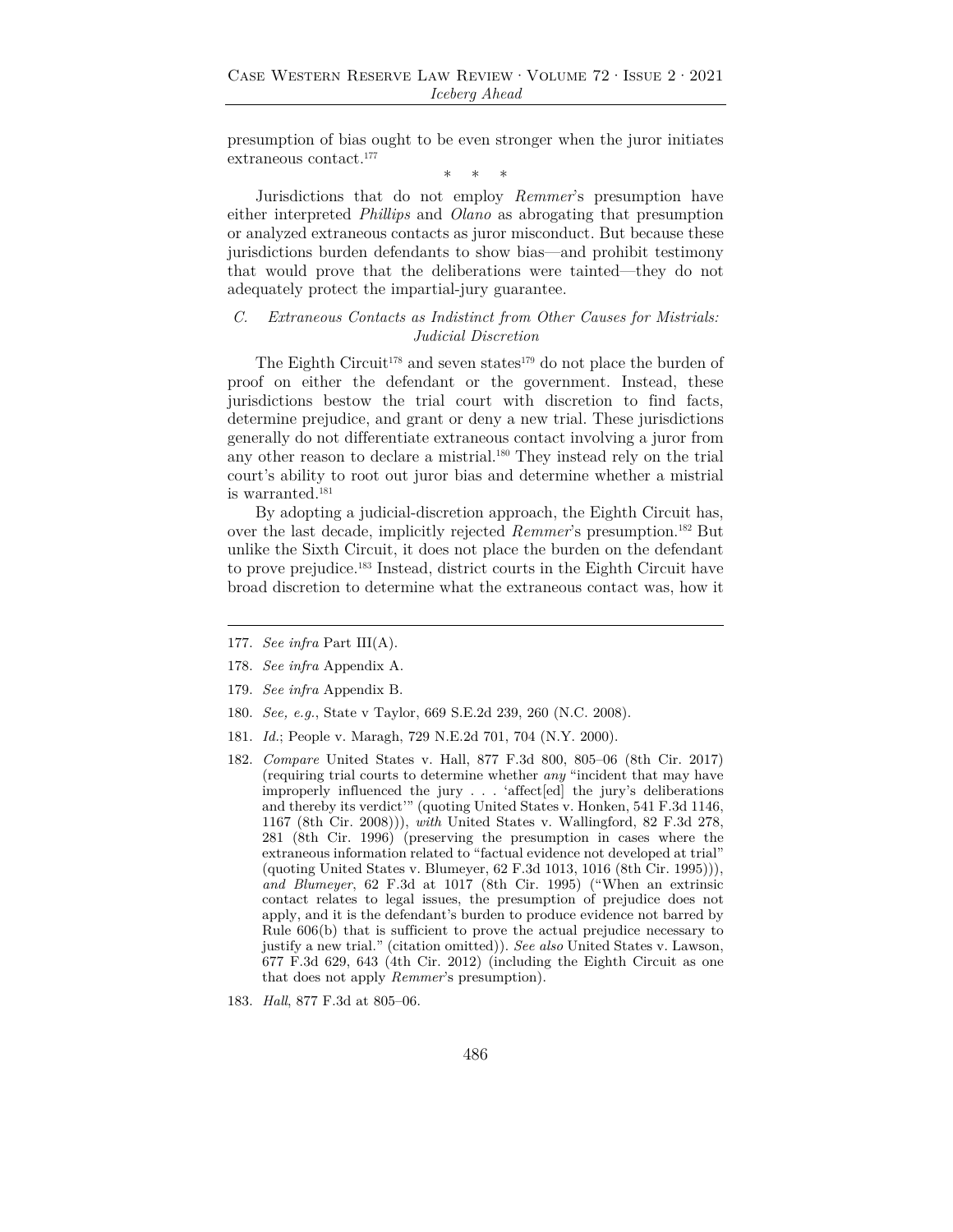affected the jury's deliberations, and whether or not a new trial is warranted.184

The Eighth Circuit's approach is exemplified in *United States v. Harris-Thompson*. 185 There, the defendant moved for a mistrial after jurors reported that they had spoken with people who may have been the defendant's family.186 The Eighth Circuit upheld the district court's decision to deny the defendant's motion.187 The *Harris-Thompson* panel deferred to the district court's inquiry into the extraneous contact's likelihood and severity in light of the trial judge's "advantages of close observation of the jurors and intimate familiarity with the issues at trial."<sup>188</sup>

The primary advantage of leaving mistrials up to the discretion of the trial court is that it is a highly flexible approach—and can therefore address a wide range of circumstances involving extraneous contact involving jurors.189 But what this approach offers in flexibility, it lacks in concrete protections for criminal defendants. Without any consistently applicable principles, allowing individual judges to make ad hoc decisions may create disparate outcomes between similarly situated defendants. Moreover, courts are loath to declare a mistrial, often emphasizing concern for judicial resources.<sup>190</sup> Leaving the decision of whether a mistrial is warranted to the trial court's sole discretion therefore does not provide adequate safeguards for defendants' impartialjury guarantee.

\* \* \*

In sum, the patchwork solutions adopted by circuit and state courts provide inconsistent—and therefore constitutionally unacceptable protections for defendants' Sixth Amendment right to an impartial jury. 191 A uniform, administrable *Remmer* procedure is needed to guarantee an impartial jury, while giving due consideration to the policy concerns of judicial efficiency and juror privacy.

- 186. *Id.* at 594–95.
- 187. *Id.* at 594, 598.
- 188. *Id.* at 598 (quoting United States v. Cheyenne, 855 F.2d 566, 568 (8th Cir. 1988)).
- 189. People v. Maragh, 729 N.E.2d 701, 704 (N.Y. 2000) ("[B]ecause juror misconduct can take many forms, no ironclad rule of decision is possible." (quoting People v. Brown*,* 399 N.E.2d 51, 53 (N.Y. 1979))).
- 190. *See supra* notes 100–07 and accompanying text.
- 191. *See supra* notes 73–77 and accompanying text.

<sup>184.</sup> *Id.*

<sup>185. 751</sup> F.3d 590 (8th Cir. 2014).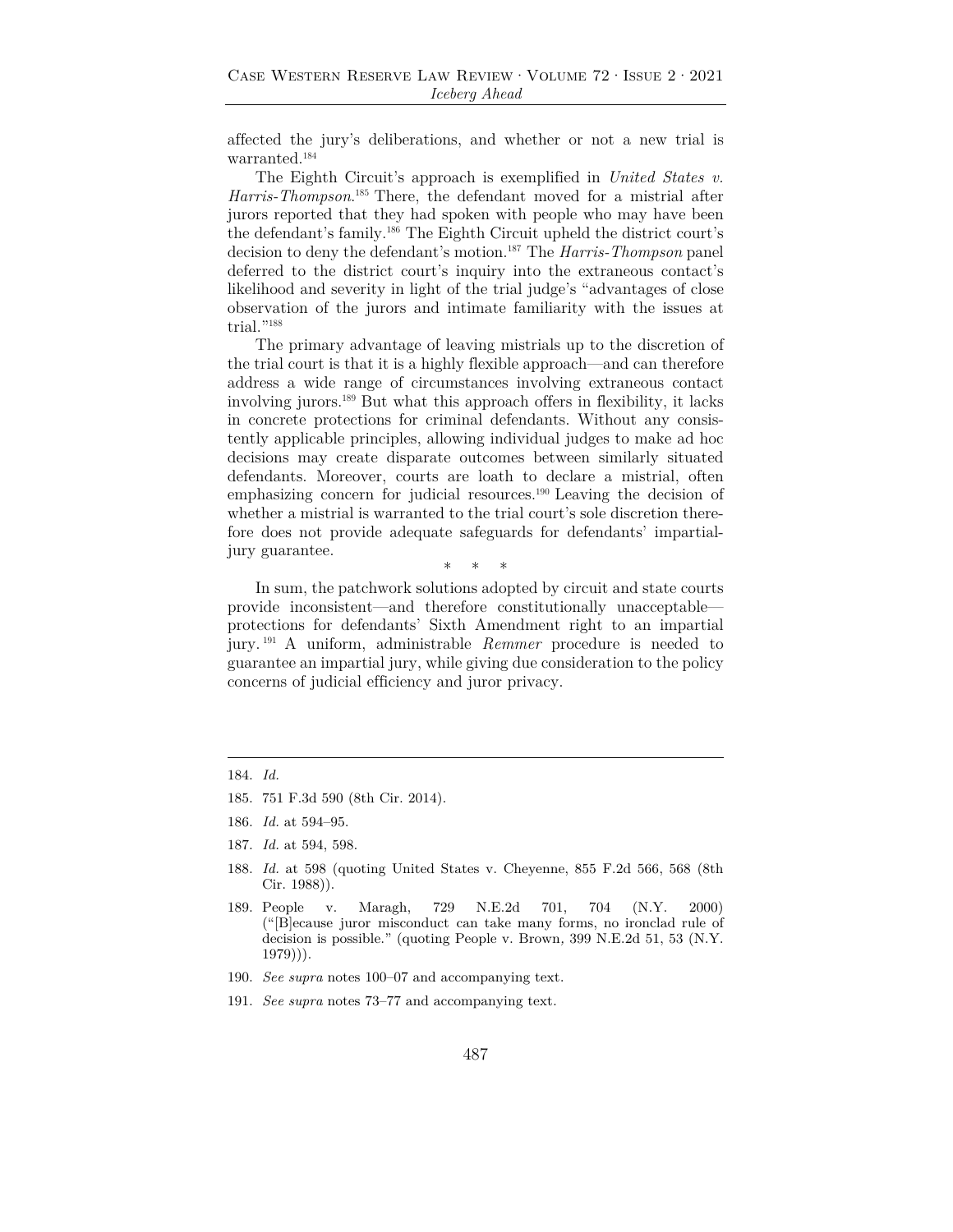## III. A Proposed Practical Solution

Because extraneous contacts may take myriad forms, adopting a one-size-fits-all *Remmer* procedure may be difficult. Indeed, several jurisdictions have declined to provide any guidance at all to the trial court—leaving whether to grant a new trial entirely up to its discretion. But that approach fails to account for—and counterbalance—trial courts' interest in judicial efficiency.192 The considerable public-resource outlay, which prolonged criminal trials require, means that courts may tend towards preserving a verdict rather than perfecting a trial.193 So while a bright-line rule may be inapposite, clear guidance is necessary to preserve a defendant's Sixth Amendment impartial-jury guarantee, while accounting for judicial efficiency and the no-impeachment rule.

#### *A. Resolving the Overlap of Extraneous Contact and Misconduct*

Part II demonstrated that whether a jurisdiction characterizes extraneous contact as juror misconduct corresponds with whether it maintains *Remmer*'s presumption. Preserving *Remmer*'s presumption requires parsing the difference between extraneous contact and purely internal juror misconduct, which may be easier said than done. A Venn diagram helps illustrate the difficulty. Circle A encompasses all extraneous contacts involving jurors and Circle B encompasses all juror misconduct. Juror tampering as contemplated by federal juror-tampering statutes is exclusively in A.194 Because the juror did not initiate the contact, no juror misconduct has occurred. Internal juror misconduct such drug and alcohol consumption<sup>195</sup>—is solely within Circle B.<sup>196</sup> The remaining question, then, is what to do where these categories overlap. A procedure that presumes juror bias when extraneous contact occurs must determine whether juror-initiated extraneous contact—which is both a form of juror misconduct and an extraneous contact—also triggers that presumption.

196. *See supra* note 91 and accompanying text.

<sup>192.</sup> *See supra* Part I(D)(3).

<sup>193.</sup> *See supra* notes 104–06 and accompanying text.

<sup>194. 18</sup> U.S.C. § 1503 (criminalizing "corruptly, or by threats or force, or by any threatening letter or communication, endeavor[ing] to influence, intimidate, or impede any . . . juror"); 18 U.S.C. § 1504 (criminalizing "attempt[ing] to influence the action or decision of any . . . juror . . . upon any issue or matter pending before such juror, or before the jury of which he is a member, or pertaining to his duties, by writing or sending to him any written communication, in relation to such issue or matter").

<sup>195.</sup> *See* United States v. Tanner 483 U.S. 107, 118–19 (1987).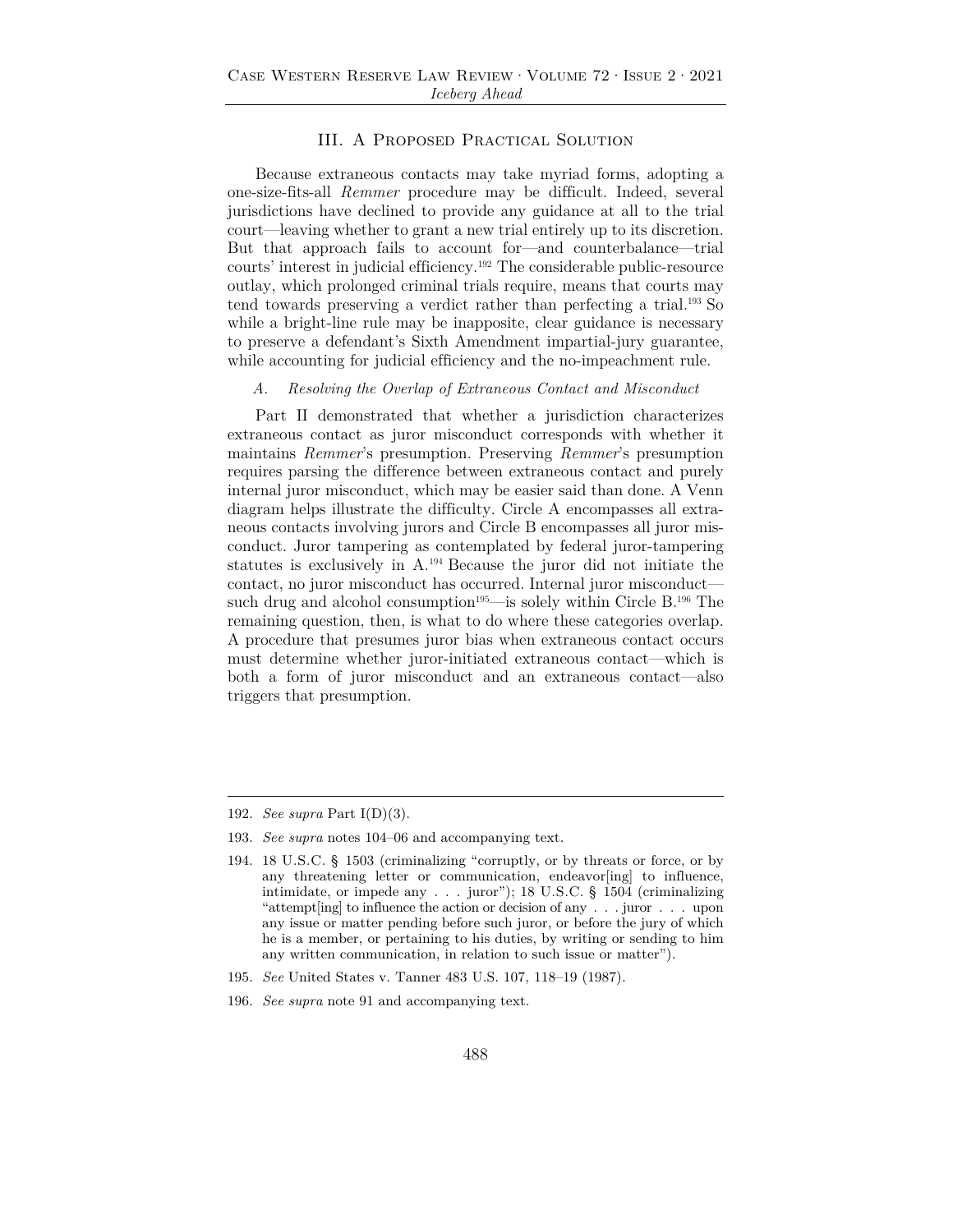

On one hand, it seems incongruous to presume bias when a juror is approached by a third party,197 but *not* presume bias when a juror *initiates* the extraneous contact.198 After all, both may expose a juror to biasing influences. And the no-impeachment rule prohibits jurors from testifying about the effects either has on jury deliberations. Yet it seems similarly incongruous to presume bias when, for example, a juror initiates an extraneous contact through internet research,199 but *not* presume bias when jurors engage in other misconduct that may seem on its face more egregious—such as drug or alcohol abuse,<sup>200</sup> falling asleep during trial, $201$  or conducting improper experiments during deliberations.202 Both call into question the jury's ability and willingness to base its verdict solely on the trial record.203

Of the two, this latter incongruity is more acceptable. Courts have consistently distinguished between internal and external influences permitting jurors to testify only about external influences on their deliberations.204 Precedent therefore supports remedying juror-initiated extraneous contacts in the same way as third-party-initiated extraneous contacts—that is, by presuming bias.

- 197. *E.g.*, *Remmer I*, 347 U.S. 227, 229 (1954).
- 198. *E.g.*, Smith v. Phillips, 455 U.S. 209, 215 (1982).
- 199. *See* United States v. Lawson, 677 F.3d 629, 639, 646 (4th Cir. 2012) (applying the *Remmer* presumption to a juror who "research[ed] on Wikipedia the term 'sponsor,' an element of the crimes charged").
- 200. *E.g.*, *Tanner*, 483 U.S. at 122.
- 201. *E.g.*, United States v. Hui, 64 F. App'x 264, 265 (2d Cir. 2003).
- 202. *E.g.*, Simon v. Kuhlman, 549 F. Supp. 1202, 1208 (S.D.N.Y. 1982) (holding that no new trial was required when jurors tested how difficult it is to identify a person wearing a nylon stocking over her face).
- 203. *Phillips*, 455 U.S. at 217; *see also* Irvin v. Dowd, 366 U.S. 717, 723 (1961) (requiring jurors to "render a verdict based on the evidence presented in court").
- 204. *See supra* notes 91–94 (discussing this distinction).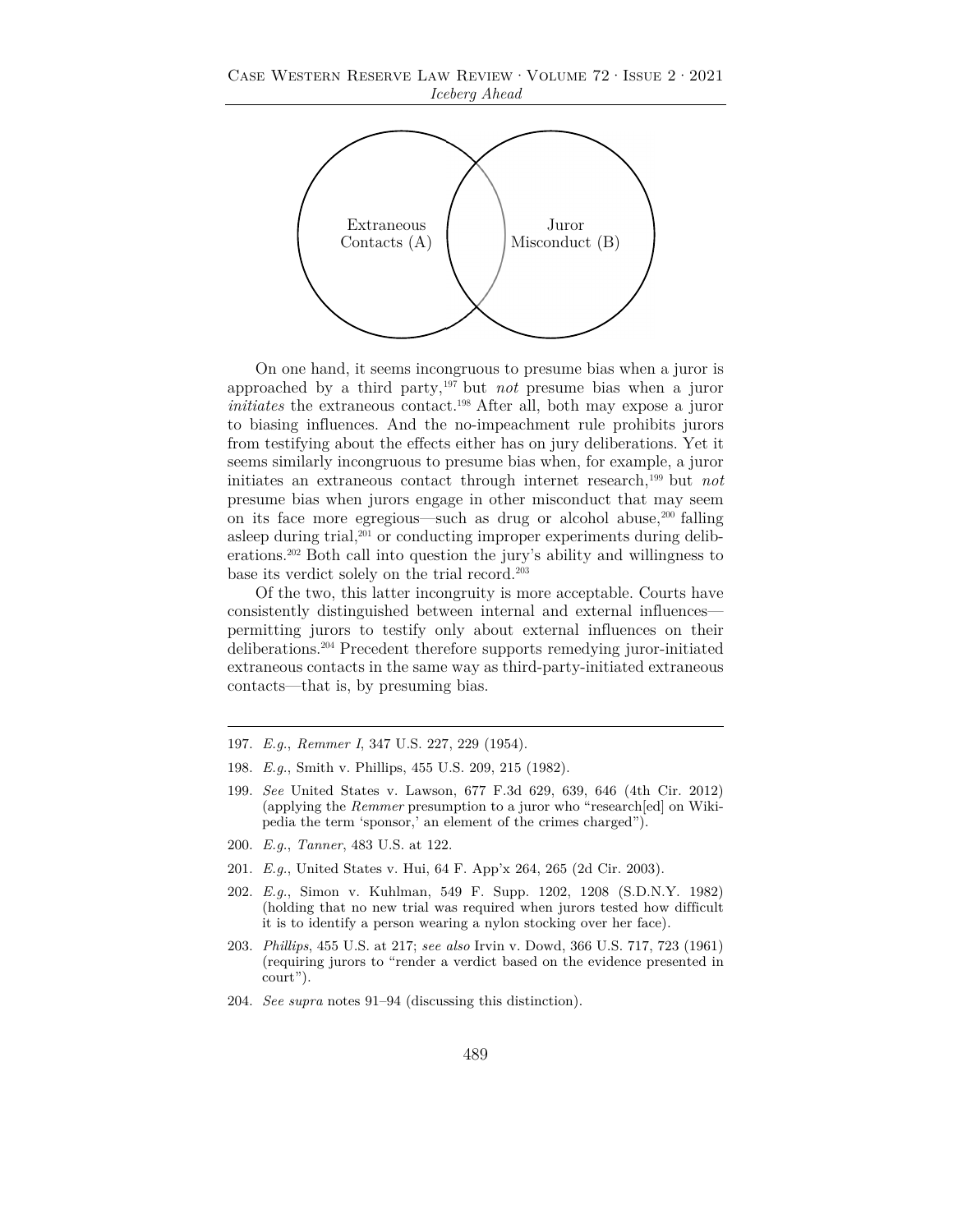Moreover, juror-initiated extraneous contacts have just as much potential to bias the juror as third-party-initiated extraneous contacts. For a rather extreme example, compare I.J. Smith—the contacted juror in *Remmer*—with George Pape—a juror for a racketeering trial of the infamous mobster John Gotti.205 Unlike Smith—who received a bribe offer—Pape *sought out* Gotti's associates, and offered to sell Gotti his vote. 206 Pape was later prosecuted and convicted of obstructing justice.207 Pape's offer to sell his vote was both juror misconduct and extraneous contact.

The jury acquitted Gotti,<sup>208</sup> so he had no need to appeal the verdict. But had the jury convicted him, the no-impeachment rule would have made it impossible to determine whether Pape had based his vote on Gotti's associates' agreeing or refusing to pay a bribe rather than on the facts in front of him. Nor could the court have considered evidence of whether Pape's bias had affected other jurors' deliberations.209 A *Remmer* presumption would therefore have protected Gotti's impartialjury guarantee by requiring a new trial.

A less obvious mix of juror misconduct and extraneous contacts arises in cases when jurors independently research facts or law pertaining to the case for which they are empaneled.<sup>210</sup> But courts should still apply *Remmer*'s presumption, since those contacts still have the potential to expose jurors to extrajudicial information.211 Because both may bias a juror, courts should not distinguish between juror-initiated extraneous contact and third-party-initiated extraneous contact.

Additionally, distinguishing between jurors who consult secondary sources and those who contact third parties is increasingly difficult in the Internet Age. As an example, Reddit.com allows users to "post, vote, and comment in communities organized around their interests."212 At least one of these communities, aptly named *Legal Advice*, allows users to ask questions about the law.<sup>213</sup> Questions that users pose and

- 208. *Id.*
- 209. *See supra* Part I(D)(2) (discussing the no-impeachment rule).
- 210. *See, e.g.*, United States v. Lawson, 677 F.3d 629, 639, 646 (4th Cir. 2012).
- 211. *E.g.*, *id.* at 645.
- 212. *About*, REDDIT, https://www.redditinc.com [https://perma.cc/U4W6-M5FT] (last visited Mar. 27, 2021).
- 213. *See LegalAdvice*, REDDIT, https://www.reddit.com/r/legaladvice/ [https:// perma.cc/LFB8-2ZGZ] (last visited Mar. 27, 2021).

<sup>205.</sup> Arnold H. Lubasch, *Juror Is Convicted of Selling Vote to Gotti*, N.Y. Times (Nov. 7, 1992), https://www.nytimes.com/1992/11/07/nyregion/juror-isconvicted-of-selling-vote-to-gotti.html [https://perma.cc/E2RN-4AKJ].

<sup>206.</sup> *Id.*

<sup>207.</sup> *Id.*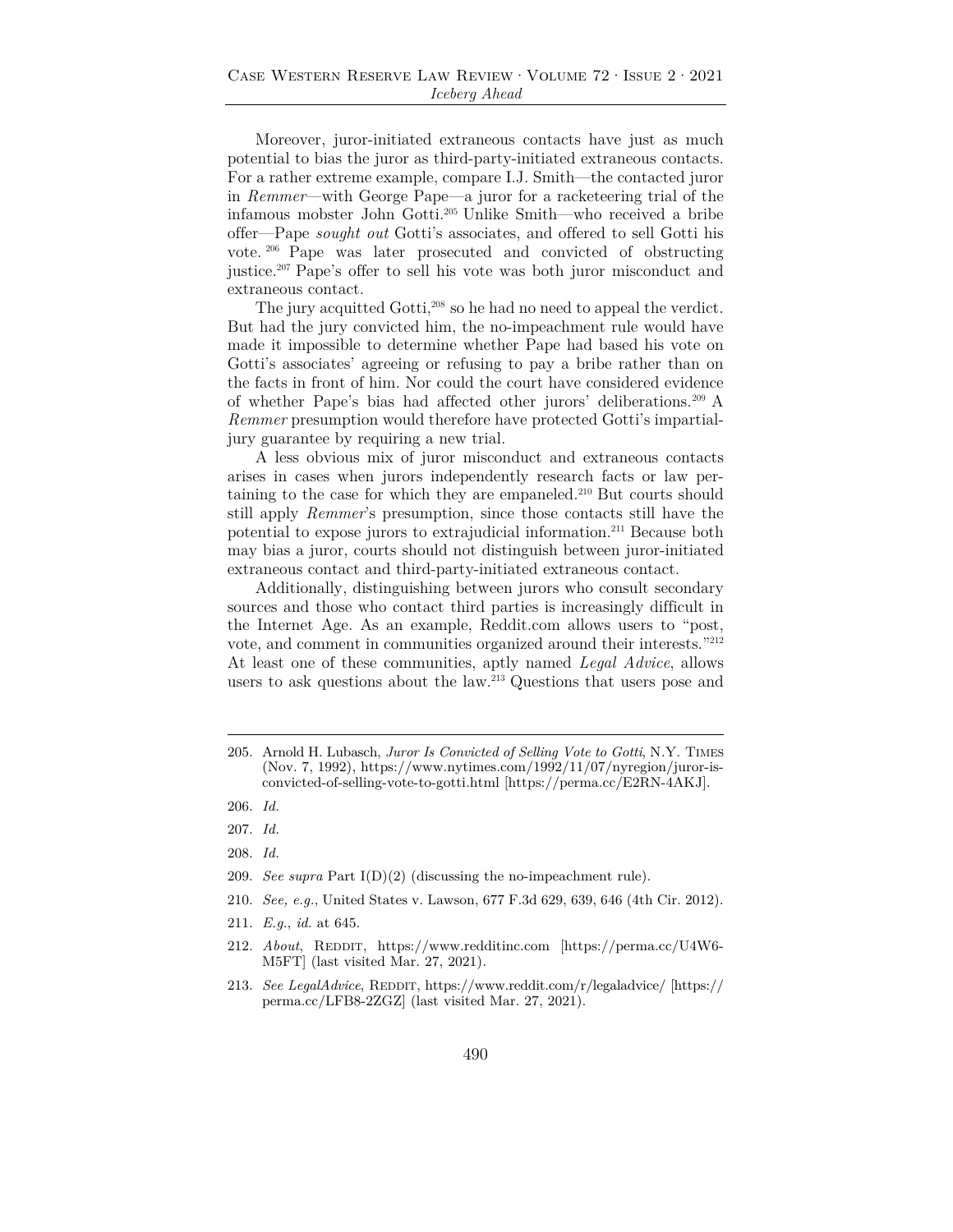responses to those questions are publicly viewable—and the community's rules require that users not delete those questions after they receive a satisfactory answer.214 As those rules put it: "This is a resource for everyone, and your post may help others in the future."215 The *Legal Advice* Reddit community is therefore one example of both a thirdparty-authored secondary source of legal information and a platform that could facilitate direct communication between jurors and third parties. An attempt to distinguish between juror-initiated research and juror-initiated communication would therefore be fruitless. And the policy concern that extraneous contacts will affect a juror's ability to deliberate impartially is equally salient whether that contact comes from viewing a pre-existing resource or communicating with a third party.216

Moreover, when a juror seeks extraneous information about the case, he manifests his unwillingness or inability to follow the trial court's instructions—instructions that are crucial to ensure an impartial jury.217 For example, courts routinely instruct juries not to conduct their own internet research on the facts and law of the case for which they are empaneled.<sup>218</sup> The Supreme Court interprets the impartial jury guarantee as requiring "a jury [to be] capable and *willing* to decide the case solely on the evidence before it."219 Jurors who cannot be trusted to abstain from internet legal research are therefore not the impartial, unbiased jurors the Sixth Amendment demands. These same concerns arise when jurors seek a third party's opinion about the case.220

A workable *Remmer* analytical framework should therefore reconcile the disparate approaches of juror misconduct and extraneous contact by drawing the line at exposure to *extraneous* contacts regardless of who initiates the contact. While courts may someday find

- 216. *See supra* notes 13–17 and accompanying text.
- 217. *See* Peña-Rodriguez v. Colorado, 137 S. Ct. 855, 861 (2017) (noting that "fair and impartial verdicts can be reached if the jury follows the court's instructions").
- 218. Ahunanya Anga, *Jury Misconduct: Can Courts Enforce a Social Media and Internet Free Process? We "Tweet," Not*, 18 J. Tech. L. & Pol'y 265, 277–78 (2013).
- 219. Smith v. Phillips, 455 U.S. 209, 217 (1982) (emphasis added).
- 220. *See* Godoy v. Spearman, 861 F.3d 956, 966 (9th Cir. 2017) (evaluating a claim of juror bias when a juror communicated with her friend—a judge about the trial throughout the proceedings); United States v. Lanier, 870 F.3d 546, 548 (6th Cir. 2017) (evaluating a claim of juror bias when a juror called her friend—an assistant district attorney—regarding a "problem" with jury deliberations).

<sup>214.</sup> *Id.*

<sup>215.</sup> *Id.*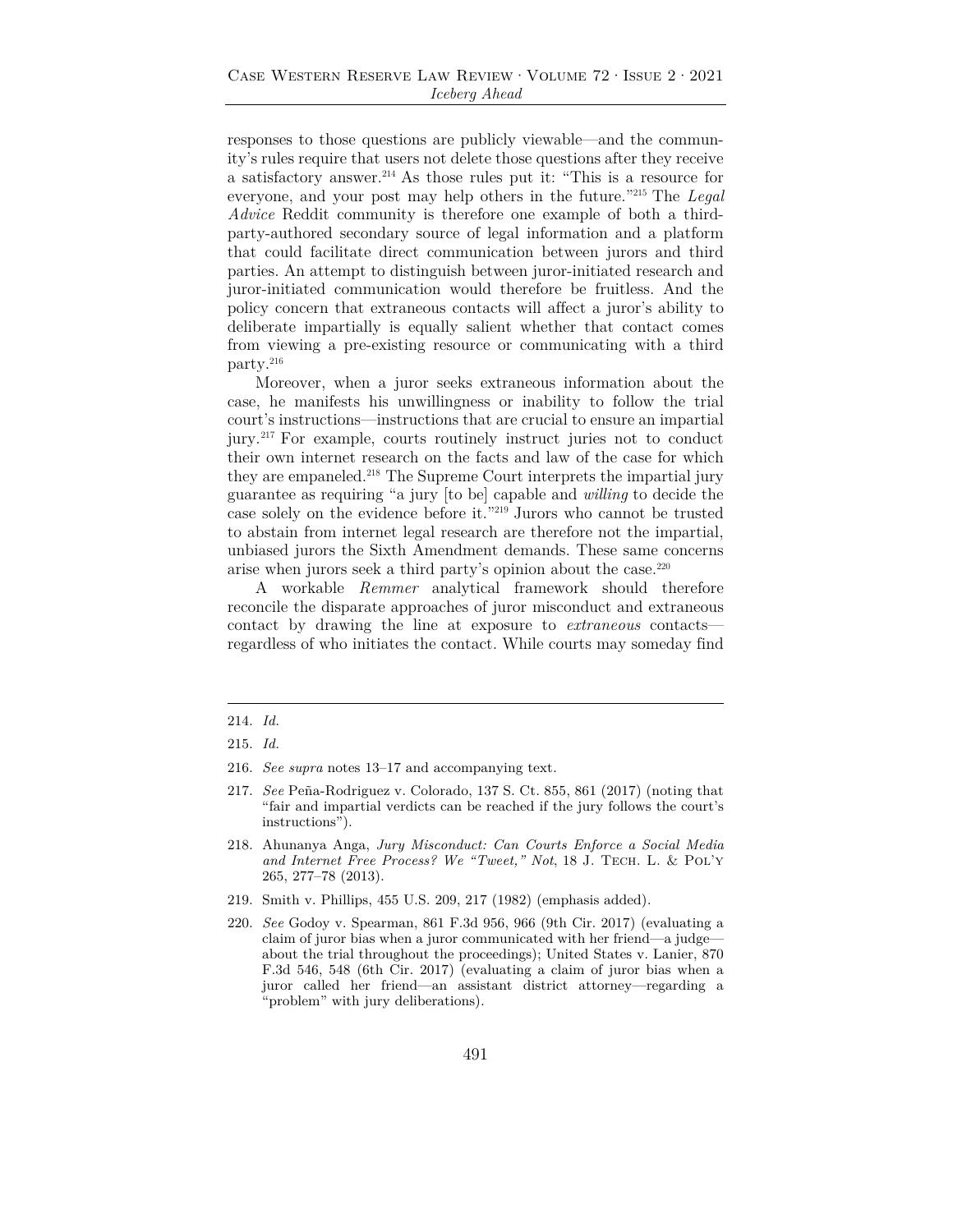it prudent to presume bias for allegations of internal juror misconduct as well,<sup>221</sup> that discussion is beyond the scope of this Note.

## *B. A Uniform Procedure*

Courts need a workable procedure to determine whether to presume an extraneous contact is prejudicial. This section draws on the most prudent and constitutional approaches adopted by state and federal courts to propose a procedure that acknowledges that a perfect trial is impossible, while protecting defendants' fundamental right to an impartial jury.

#### 1. Court-Initiated Hearings

Although some jurisdictions require a defendant to move for a new trial in order to qualify for an evidentiary hearing, $222$  the better practice is for the court to investigate *sua sponte* when it becomes aware of potential extraneous contacts with jurors.223 Information about extraneous contacts is frequently revealed directly to the trial judge. <sup>224</sup> Indeed, in *Remmer*, the defendant was not even informed of the extraneous contact and subsequent FBI investigation until after the trial when newspapers reported the events.<sup>225</sup> The burden to initiate the hearing should therefore not fall on the defendant—but the defendant should still be permitted to initiate the hearing by informing the judge of extraneous contact with jurors of which the defendant is aware.

## 2. Triggering the Presumption

*Remmer*'s presumption should not completely yield to judicial efficiency. But a threshold requirement to prevent defendants from abusing *Remmer* hearings is prudent. Under the proposed procedure, a defendant would be required to present evidence amounting to probable cause that (1) an extraneous contact with a juror took place, (2) the juror initiated the contact, or a third party initiated the sort of contact that might bias a reasonable juror,<sup>226</sup> and  $(3)$  the contact was not clearly irrelevant to the matter for which the juror is empaneled.

- 222. *E.g.*, Wahl v. State, 51 N.E.3d 113, 115 (Ind. 2016).
- 223. *E.g.*, State v. Berrios, 129 A.3d 696, 704 (Conn. 2016).
- 224. *E.g.*, *Lanier*, 870 F.3d at 548 (noting that the third party with whom the juror had extraneous contact was the party who revealed that contact to the district judge).
- 225. Transcript of Record, *supra* note 41, at 4.
- 226. *Cf.* Godoy v. Spearman, 861 F.3d 956, 966–67 (9th Cir. 2017).

<sup>221.</sup> This is not a completely outlandish possibility. Consider *Peña-Rodriguez*, 137 S. Ct. at 869, in which the Court carved out an exception to the noimpeachment rule when a juror manifests racial bias. It may be prudent to *presume* bias once those manifestations come to light.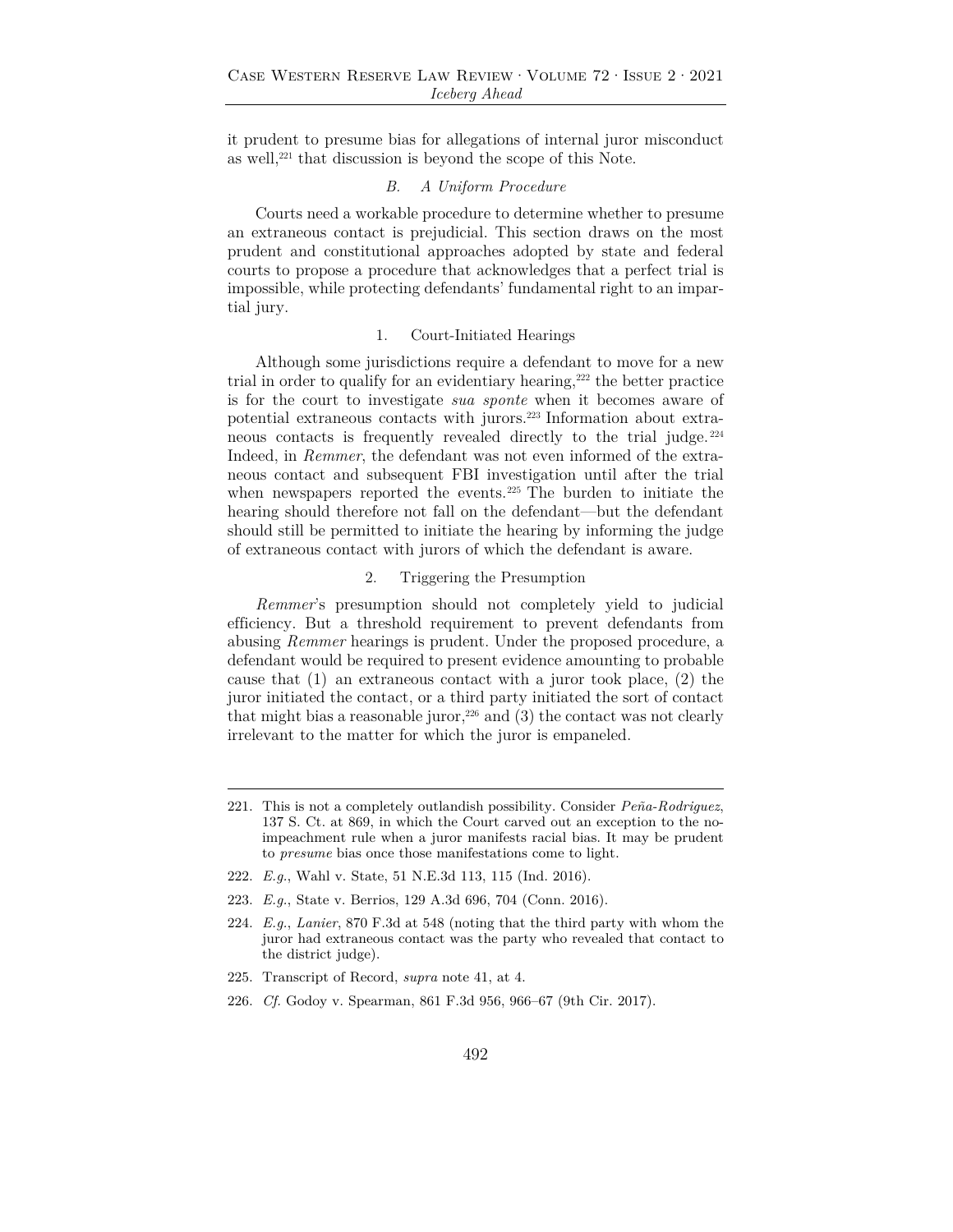A defendant's burden to trigger the presumption should not be an onerous one.227 Probable cause is a low bar—and one with which courts are already familiar. But requiring a threshold showing preserves judicial resources by screening out entirely meritless and unscrupulous claims of juror bias.228 And the threshold may be overcome as a matter of course by the information that prompted the trial judge to initiate proceedings. Once the defendant has satisfied this initial requirement, the burdens of proof and persuasion shift to the government.

Although the first and third elements are relatively selfexplanatory, the second element warrants some elaboration to provide the clear guidance that current procedures lack. If the defendant can show probable cause that a juror sought out the extraneous contact, the court should presume prejudice. 229 But jurors' relevant internet histories, phone records, and text messages may suffice to rebut the presumption if they prove that the contact was harmless.230

Further, courts must determine what sort of contact might bias a reasonable juror. As an obvious example, if the extraneous contact with a third party fulfills the elements of juror-tampering statutes,<sup>231</sup> the contact is presumptively prejudicial. *Remmer*'s presumption was originally intended to remedy a juror-tampering attempt.232 Even if a juror is unreceptive or resistant to a tampering attempt, that is no guarantee that he will not be "disturbed" or "troubled" by the attempt—and therefore unable to freely deliberate as though nothing had happened.<sup>233</sup> Requiring a presumption in instances of jury tampering is therefore a plain application of *Remmer*.

Courts should also presume prejudice when the extraneous contact is between "witnesses, attorneys[,] or court personnel and jurors."234 One of the earliest cases regarding extraneous contacts involving jurors arose in part out of a bailiff's comments to jurors.235 When extraneous contacts take place between jurors and parties involved in the proceed-

- 229. *See supra* Part III(A).
- 230. *See* United States v. Lanier, 988 F.3d 284, 290 (6th Cir. 2021).
- 231. *See supra* note 194 and accompanying text.
- 232. *Remmer I*, 347 U.S. 227, 229 (1954).
- 233. *Remmer II*, 350 U.S. 377, 381–82 (1956).
- 234. State v. Allen, 2005 UT 11, ¶ 51, 108 P.3d 730 (emphasis omitted).
- 235. Mattox v. United States, 146 U.S. 140, 142 (1892).

<sup>227.</sup> *Id.* at 968.

<sup>228.</sup> One such claim arose in *United States v. Frost*, 125 F.3d 346 (6th Cir. 1997). A juror left deliberations to lie down in a deputy court clerk's office after experiencing chest pains. *Id.* at 376. Without more, the defendant speculated that the juror had been exposed to extraneous influence and requested a *Remmer* hearing. *Id.*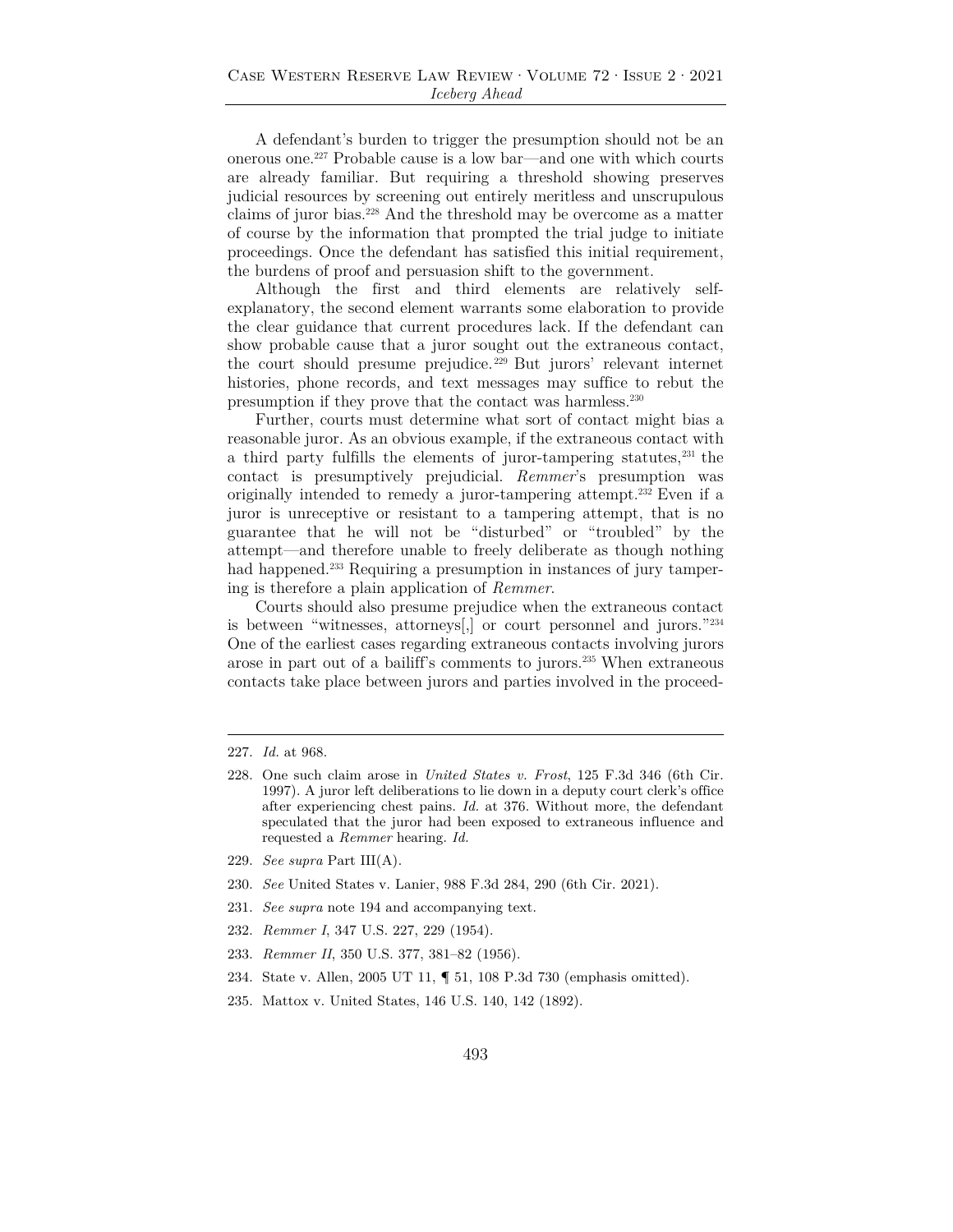ings, presuming bias serves two purposes. Not only does the presumption protect the defendant against the difficulty of proving bias, but it also protects the integrity of the judicial system. 236 As the Utah Supreme Court said, when the extraneous contact is between jurors and others involved in the proceedings, "it is probable that a doubt must and will continue to exist in the mind of the losing party and that of his friends as to whether or not he had a fair trial."<sup>237</sup> To ensure defendants' and the public's trust in the judicial system, therefore, these contacts should trigger the *Remmer* presumption.

Under the proposed procedure, courts need not apply *Remmer*'s presumption if a third party makes a cursory inquiry into the juror's experience unrelated to the matter for which the juror is empaneled. A third party would not trigger the presumption by asking a juror, for example, whether being empaneled on a jury is an interesting experience—because that sort of question is not the sort of contact that might bias a reasonable juror.

Nor does that sort of conversation touch on the matter for which the juror is empaneled—it is clearly irrelevant. This is a lower bar than the one employed by jurisdictions requiring that the contact "pertain[]" to the proceedings.238 Extraneous contacts may sometimes be ambiguous. Because the government is in a better position to fully investigate the extraneous contact, $239$  an ambiguous contact that is not obviously unrelated to the case should trigger the presumption of prejudice.

Finally, while trial courts should not have discretion to *deny* defendants *Remmer*'s presumption in the circumstances outlined above,240 they should have discretion to *impose* a presumption in the interest of justice in circumstances that do not otherwise meet the above requirements.

#### 3. Rebutting the Presumption

To rebut the presumption of juror bias, the proposed procedure would require the government to prove beyond a reasonable doubt that the extraneous contact would not have prejudiced a hypothetical

<sup>236.</sup> State v. Pike, 712 P.2d 277, 280 (Utah 1985) (noting that these contacts have a "deleterious effect upon the judicial process").

<sup>237.</sup> *Id.* (quoting Glazier v. Cram, 267 P. 188, 190 (Utah 1928)).

<sup>238.</sup> *E.g.*, Wahl v. State, 51 N.E.3d 113, 115 (Ind. 2016); *accord* State v. Coburn, 1999 ME 28, ¶ 7, 724 A.2d 1239, 1241–42 (Me. 1999).

<sup>239.</sup> *Cf. Remmer II*, 350 U.S. 377, 378–79 (1956) (describing the FBI's investigation into Slattery's comments to Smith).

<sup>240.</sup> *See supra* Part II(C) (explaining that additional safeguards are necessary to counterbalance the judicial preference for efficiency).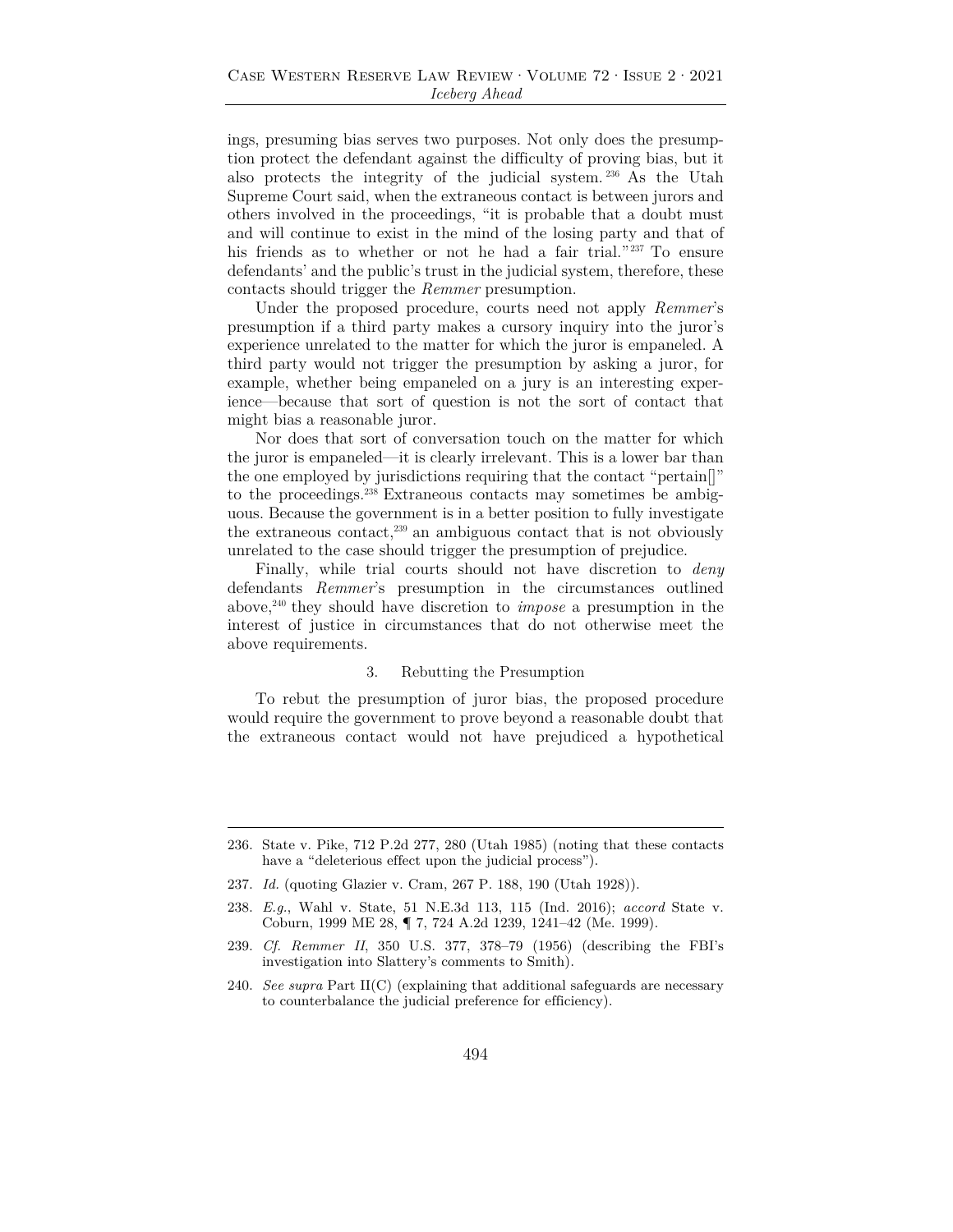reasonable juror. 241 Beyond a reasonable doubt is an evidentiary standard with which trial courts are already familiar. And adopting a specific evidentiary standard provides the clear guidance that existing jurisdictions often lack.<sup>242</sup> Because at stake is the validity of a trial that may revoke a defendant's liberty, beyond a reasonable doubt is the appropriate standard.243

Concerns about juror self-assessment have led many jurisdictions regardless of whether they presume bias or not—to adopt a hypothetical-reasonable-juror standard when determining whether an extraneous contact likely biased a juror.<sup>244</sup> This Note proposes that every jurisdiction adopt this objective standard.

An objective, hypothetical-reasonable-juror standard is more administrable than a subjective, actual-bias one. Although some jurisdictions inquire into actual bias, $245$  the no-impeachment rule leaves the court to take the juror at her word that she was not biased.246 But one recent study found that "jurors completely fail[] to self-diagnose bias."247 Juror testimony is therefore at best weakly probative for the purpose of *disproving* actual bias.248 But while the trial court need not inquire into actual bias, a juror's subjective belief that she *was* biased is still very probative—if not dispositive—of the extraneous contact's

- 241. Massachusetts follows this approach. Once the defendant makes a threshold showing, "the burden shifts to the Commonwealth to demonstrate 'beyond a reasonable doubt' that the defendant was not prejudiced by the extraneous matters. 'The judge . . . must focus on the probable effect of the extraneous facts on a hypothetical average jury.'" Commonwealth v. Guisti, 747 N.E.2d 673, 680 (Mass. 2001) (citation omitted) (quoting Commonwealth v. Fidler, 385 N.E.2d 513, 519 (Mass. 1979)).
- 242. *E.g.*, State v. Needelman, 276 So. 3d 444, 447 (Fla. Dist. Ct. App. 2019) (noting that the government "must demonstrate that the error was harmless" without providing an applicable evidentiary standard (quoting Williamson v. State, 894 So. 2d 996, 998 (Fla. Dist. Ct. App. 2005))).
- 243. *See generally* Note, *Reasonable Doubt: An Argument Against Definition*, 108 Harv. L. Rev. 1955 (1995).
- 244. *E.g.*, State v. Broomfield, 589 N.W.2d 225, 231 (Wis. 1999) (requiring defendants to show that the contact would have biased a hypothetical reasonable juror); *Guisti*, 747 N.E.2d at 680 (requiring the government to show that the contact would *not* have biased a hypothetical reasonable juror to rebut a presumption of prejudice).
- 245. *E.g.*, State v. Jenner, 780 S.E.2d 762, 774 (W.Va. 2015) (requiring the defendant to "prove, by clear and convincing evidence, that improper influence on a juror occurred and affected the verdict").
- 246. *See supra* Part I(D)(2) (discussing Rule 606(b) and the no-impeachment rule).
- 247. Yokum, *supra* note 98, at 913.
- 248. *Id.*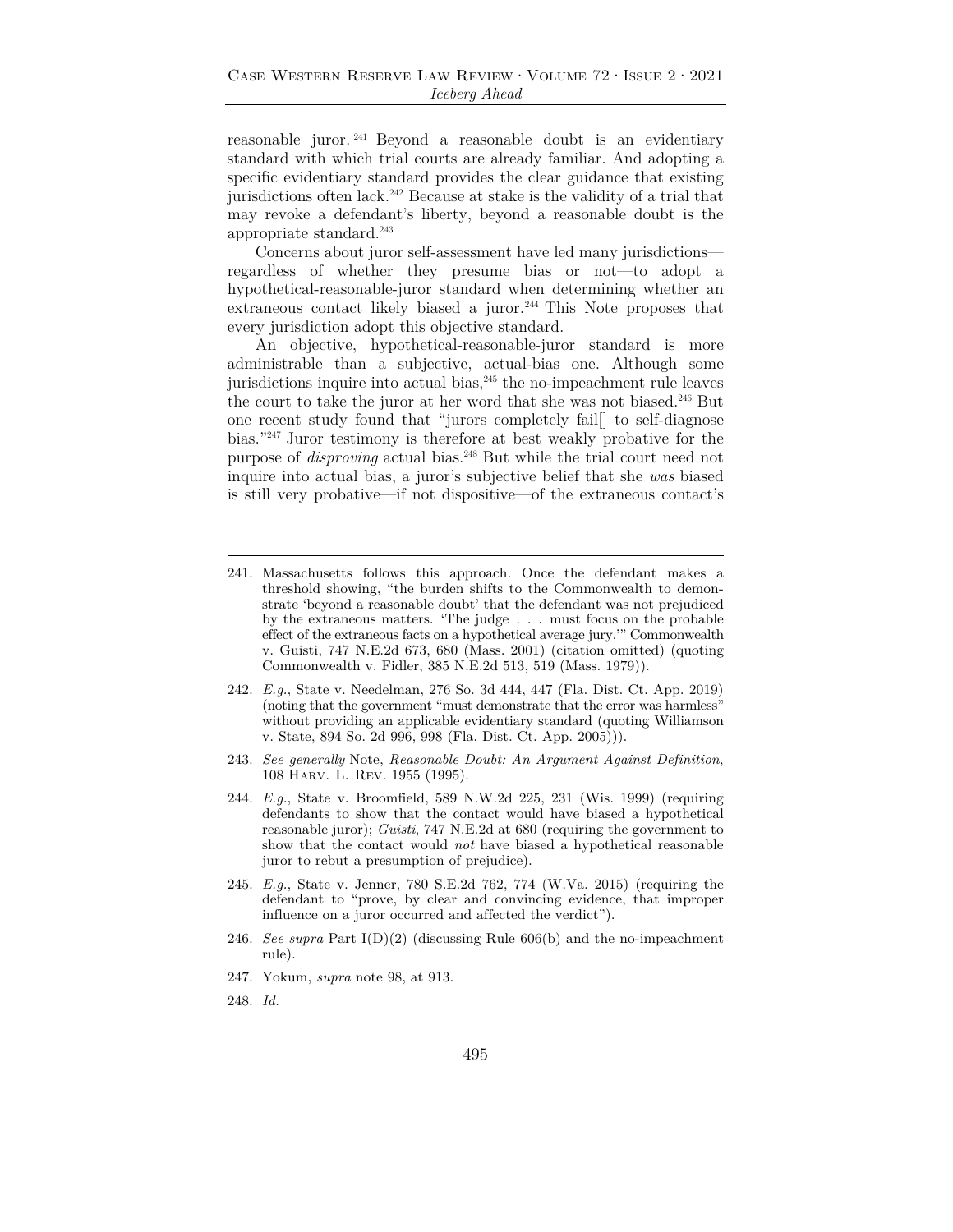effect on a hypothetical reasonable juror. 249 The objective standard therefore still takes into account the juror's subjective state of mind.

Concededly, requiring the government to rebut the presumption beyond a reasonable doubt is a heavy burden. But a heavy burden on the government is precisely what *Remmer* prescribed.<sup>250</sup> Moreover, while testimony regarding the contact's impact on the jury's deliberations and verdict is inadmissible because of the no-impeachment rule, information about the contact itself is exempt from that rule. Trial courts may compel jurors to produce text messages and web browsing histories<sup>251</sup> and interview third parties with whom jurors communicated,<sup>252</sup> thereby making that information available to the government. If necessary, the government may work with law enforcement to investigate the extraneous contact.253 If the extraneous contact would not have biased a hypothetical reasonable juror, these evidentiary sources should be sufficient to prove that fact beyond a reasonable doubt.

A full discussion of the proper remedy when juror bias is found is beyond the scope of this Note. However, courts have noted that a biased juror may warrant a mistrial.<sup>254</sup> Other jurisdictions look to factors such as the timing of the contact<sup>255</sup> or the efficacy of curative measures<sup>256</sup> when considering mistrial motions that allege extraneous juror contacts. While the proper remedy is likely a mistrial, this Note leaves open

- 249. If a juror was biased by contact that would not have biased a reasonable juror, she is therefore *not* a reasonable juror—which violates the impartialjury guarantee. *Cf.* People v. Kurth, 216 N.E.2d 154, 156 (Ill. 1966) (noting that a claustrophobic juror's deliberation may be "influenced by her fear of confinement" and that therefore "the possibility of prejudice is high"); Pace v. State, 524 S.E.2d 490, 500 (Ga. 1999) (holding that the trial court properly excused a juror prone to anxiety attacks).
- 250. *Remmer I*, 347 U.S. 227, 229 (1954) ("[T]he burden rests heavily upon the Government to establish . . . that such contact with the juror was harmless to the defendant.").
- 251. *See* United States v. Lanier, 988 F.3d 284, 290 (6th Cir. 2021) (describing the trial judge requiring a juror suspected of internet research and thirdparty contacts to preserve and produce her web browsing history and text messages).
- 252. *See* Reporter's Transcript of Evidentiary Hearing Day 3 at 35, Godoy v. Uribe, 2013 WL 2121440 (C.D. Cal. May 13, 2013) (No. CV 10-7927-R) (interviewing a third-party judge with whom the juror communicated regarding the trial).
- 253. *See, e.g.*, *Remmer II*, 350 U.S. 377, 381 (1956) (describing the FBI investigation into allegations of jury tampering).
- 254. *E.g.*, Hatten v. Quarterman, 570 F.3d 595, 600 (5th Cir. 2009); *see also* Williams v. Bagley, 380 F.3d 932, 944 (6th Cir. 2004) (noting that "even a single biased juror" violates a defendant's Sixth Amendment right to an impartial jury (citing Morgan v. Illinois, 504 U.S. 719, 729 (1992))).
- 255. *E.g.*, Bowman v. State, 387 P.3d 202, 205–06 (Nev. 2016).
- 256. *E.g.*, State v. Erickson, 610 N.W.2d 335, 338–39 (Minn. 2000).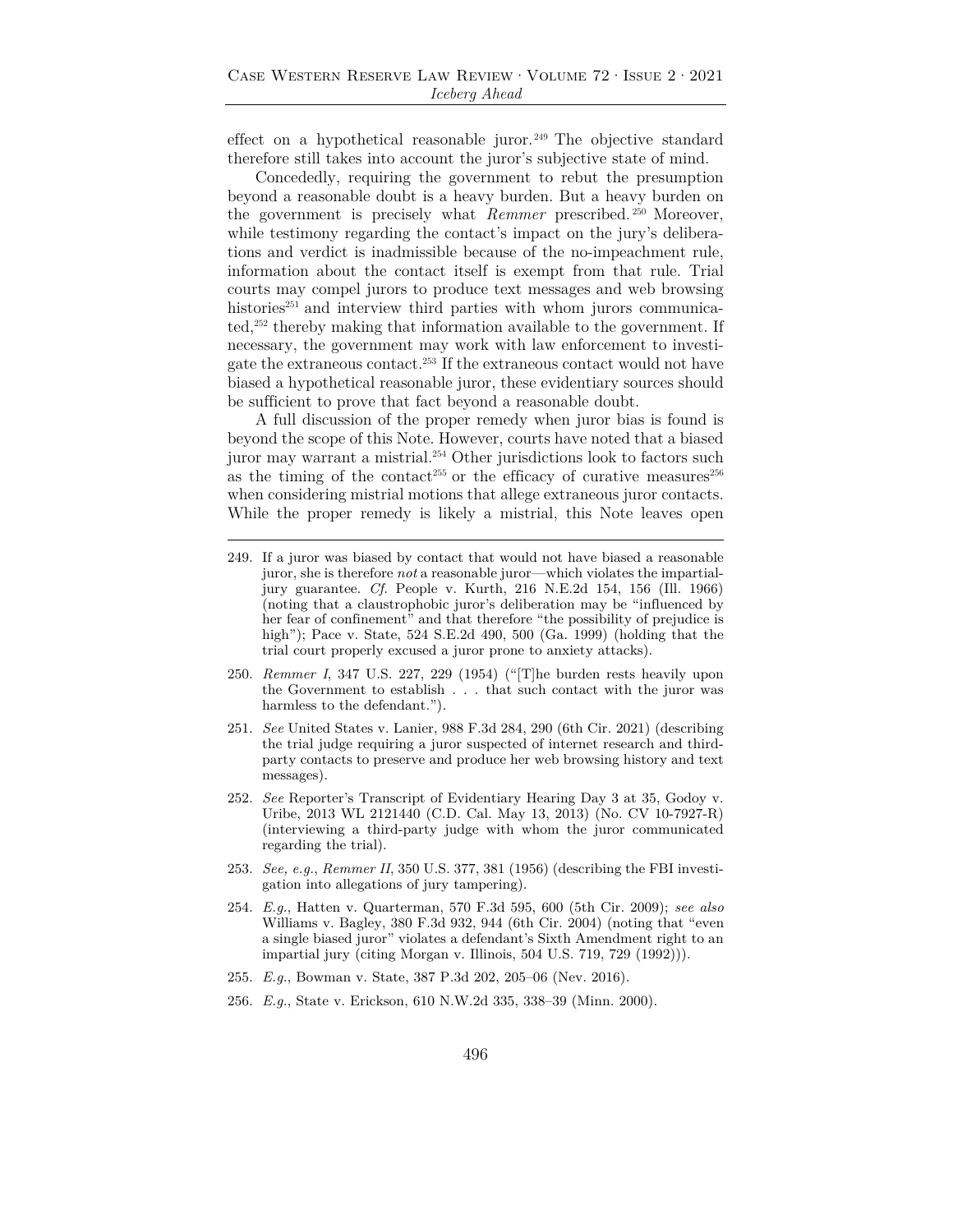whether excusing a biased juror before or during deliberation is a sufficient safeguard to a defendant's impartial-jury guarantee, and what prophylactic measures a trial court might take—such as admonishing or sequestering jurors—to prevent extraneous contacts in the first place.

#### **CONCLUSION**

To ensure that the Sixth Amendment's impartial-jury guarantee is equally available to all defendants, courts must respond to extraneous contacts uniformly. A careful analysis of *Remmer* and its underlying policies demonstrates that courts should presume that a juror is biased when she is involved in extraneous contacts that might bias an objective, reasonable juror. This presumption is necessitated by the noimpeachment rule, which restricts the available evidence to whether extraneous contact took place—the tip of the iceberg. The proposed procedure would keep defendants' impartial-jury guarantee afloat without wholly sacrificing judicial efficiency. While there may still be close calls and opportunities for judges to exercise individual discretion within this procedure, the proposed measures would ensure that the fundamental right to an impartial jury is equally guaranteed to every defendant.

*Andrew S. Rumschlag*†

<sup>†</sup> B.M. 2013, Berklee College of Music; J.D. anticipated 2022, Case Western Reserve University School of Law. Andrew thanks: Professor Jonathan Entin for his guidance throughout the Note writing process; Professor Dale Nance and Christopher Switzer for their comments, critiques, and suggestions; the entire law review staff for their careful cite checking and thoughtful editing; and his parents and H.H. & S.R. for their unending love and support. Andrew also thanks the late Professor Peter Gerhart for his insight while formulating this Note topic—but more importantly for exemplifying the best of what a legal scholar and truly other-regarding person can be. He is missed.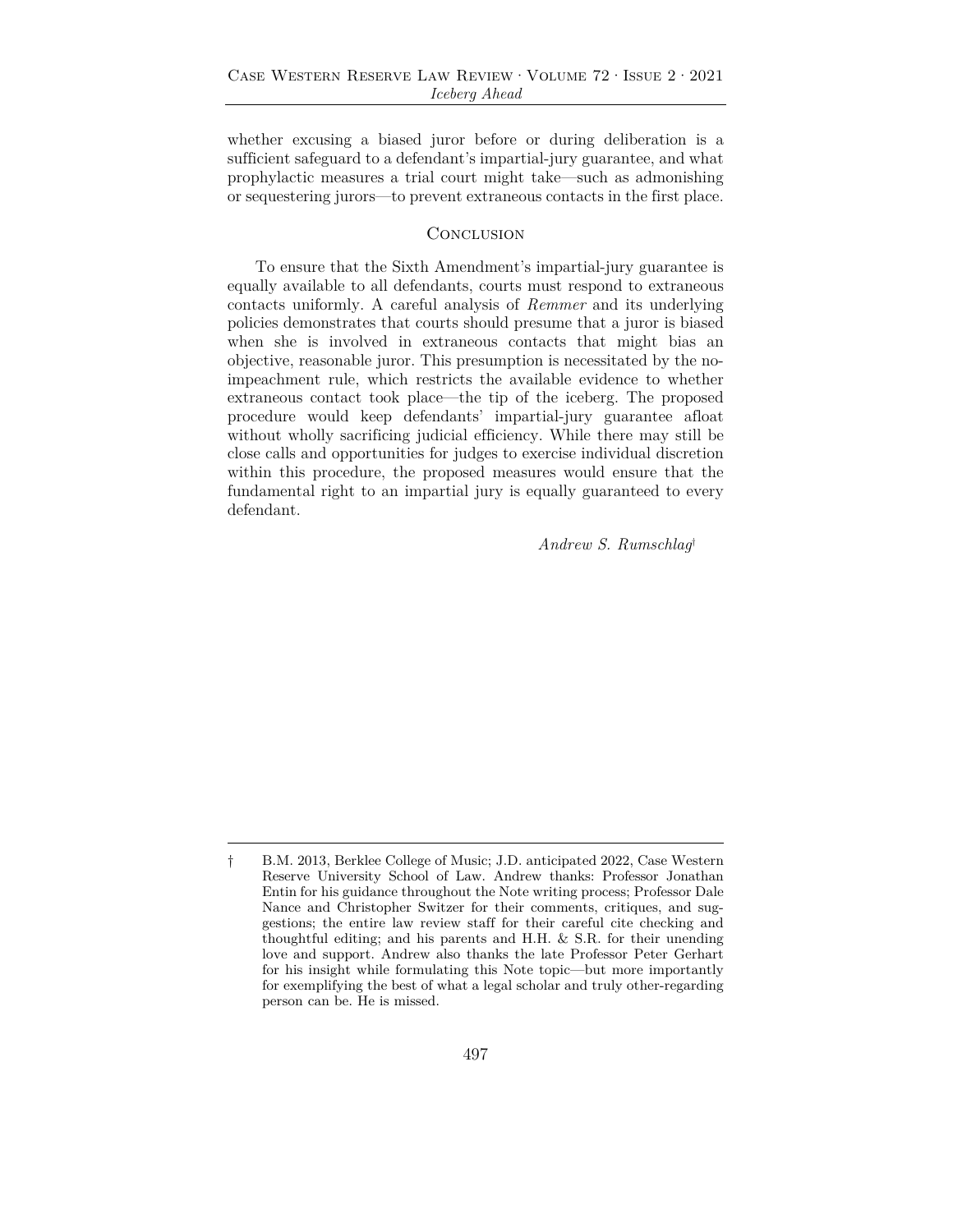## Appendix A

| <b>Jurisdiction</b> | Presumes<br>Prejudice | <b>Burdens</b><br>Defendant | Judicial<br><b>Discretion</b> |
|---------------------|-----------------------|-----------------------------|-------------------------------|
|                     |                       |                             |                               |
| First Circuit       | $X^{257}$             |                             |                               |
| Second Circuit      | $X^{258}$             |                             |                               |
| Third Circuit       | $X^{259}$             |                             |                               |
| Fourth Circuit      | $X^{260}$             |                             |                               |
| Fifth Circuit       | $X^{261}$             |                             |                               |
| Sixth Circuit       |                       | $X^{262}$                   |                               |
| Seventh Circuit     | $X^{263}$             |                             |                               |
| Eighth Circuit      |                       |                             | $X^{264}$                     |
| Ninth Circuit       | $X^{265}$             |                             |                               |
| Tenth Circuit       |                       | $X^{266}$                   |                               |
| Eleventh Circuit    | $X^{267}$             |                             |                               |
| D.C. Circuit        | $X^{268}$             |                             |                               |

| <b>Circuit Survey</b> |  |
|-----------------------|--|
|-----------------------|--|

- 258. United States v. Greer, 285 F.3d 158, 173 (2d Cir. 2002) ("It is well-settled that any extra-record information of which a juror becomes aware is presumed prejudicial.").
- 259. United States v. Claxton, 766 F.3d 280, 299 (3d Cir. 2014) ("[A]ny private communication, contact, or tampering directly or indirectly, with a juror during a trial about the matter pending before the jury is . . . deemed presumptively prejudicial." (quoting United States v. Vega, 285 F.3d 256,  $266$   $(3d$  Cir.  $2002)$ ).
- 260. Barnes v. Joyner, 751 F.3d 229, 245 (4th Cir. 2014) (noting that "the *Remmer* presumption" is only available when the contact is "more than innocuous" (quoting United States v. Cheek, 94 F.3d 136, 141 (4th Cir. 1996))).
- 261. *See supra* notes 157–64 and accompanying text.
- 262. United States v. Lanier, 988 F.3d 284, 295 & n.13 (6th Cir. 2021) (noting that the Sixth Circuit "places on the defendant the burden of proving bias at the *Remmer* hearing").
- 263. United States v. Turner, 836 F.3d 849, 867 (7th Cir. 2016) ("[I]n a criminal case, any private communication . . . with a juror during a trial about the matter pending before the jury is, for obvious reasons, deemed presumptively prejudicial." (emphasis omitted) (quoting United States v. Bishawi, 272 F.3d 458, 462 (7th Cir. 2001))).
- 264. United States v. Hall, 877 F.3d 800, 806 (8th Cir. 2017) (granting the district court "broad discretion" to detect and cure prejudice).

<sup>257.</sup> United States v. Pagán-Romero, 894 F.3d 441, 447 (1st Cir. 2018) ("It is now well established that less serious instances of potential taint should be addressed using the abuse-of-discretion standard, with the presumption of prejudice being reserved for more serious instances.").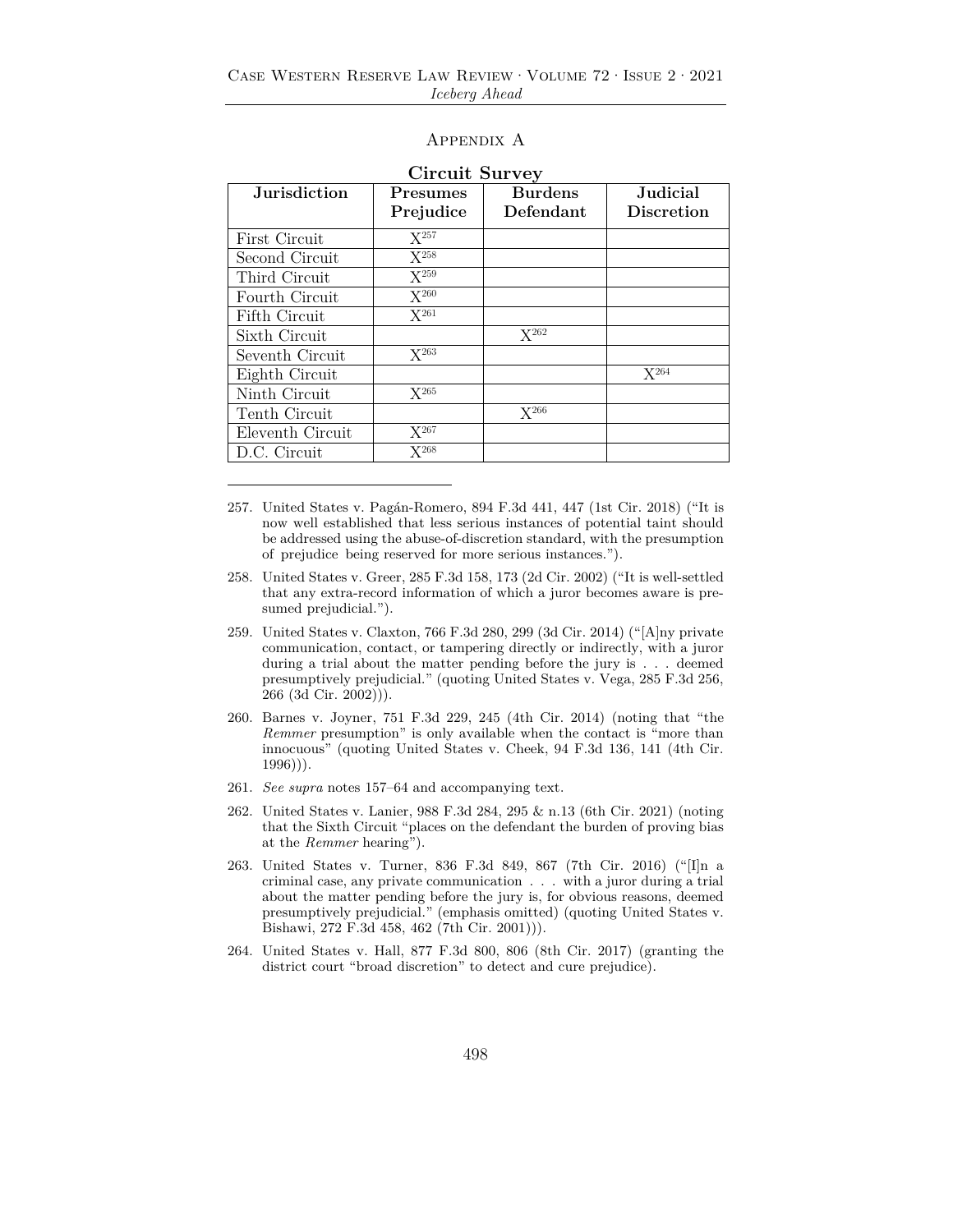- 265. Godoy v. Spearman, 861 F.3d 956, 968 (9th Cir. 2017) ("Once a defendant shows a possibly prejudicial contact, the presumption of prejudice attaches, and the burden shifts to the state to prove the contact was harmless.").
- 266. United States v. Barrett, 496 F.3d 1079, 1102 (10th Cir. 2007) ("[T]he defendant must . . . demonstrate 'that an unauthorized contact created actual juror bias; courts should not presume that a contact was prejudicial.'" (quoting United States v. Robertson, 473 F.3d 1289, 1294 (10th Cir. 2007))).
- 267. Ward v. Hall, 592 F.3d 1144, 1180 (11th Cir. 2010) ("[E]xposure [to extraneous information] is presumptively prejudicial.").
- 268. United States v. Gartmon, 146 F.3d 1015, 1028 (D.C. Cir. 1998) (noting that its cases maintain the presumption but declining to determine the continuing strength of the presumption after *Phillips* and *Olano*).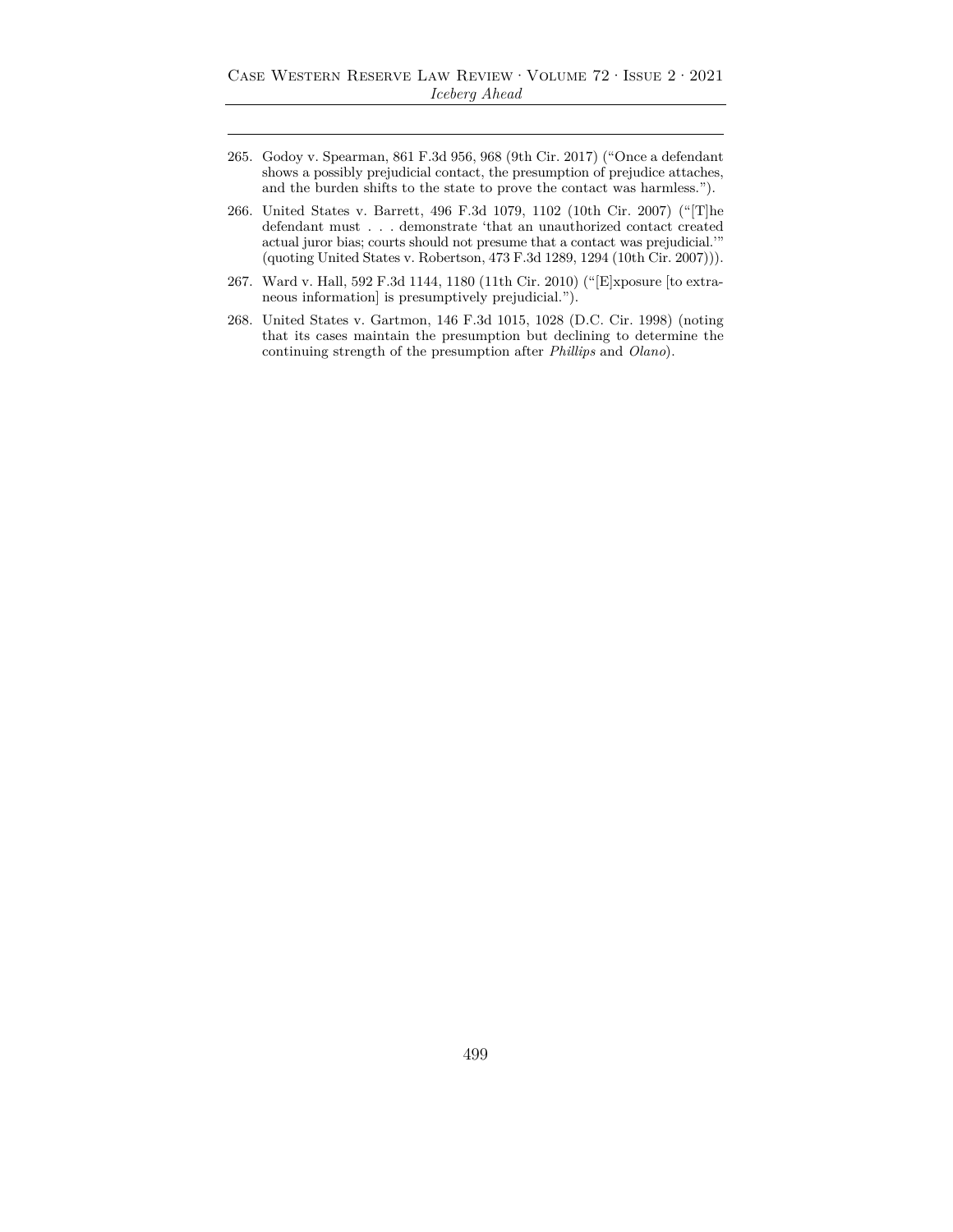## Appendix B

| Jurisdiction             | Presumes<br>Prejudice | <b>Burdens</b><br>Defendant | <b>Judicial</b><br><b>Discretion</b> |
|--------------------------|-----------------------|-----------------------------|--------------------------------------|
| Alabama                  | $\overline{X^{269}}$  |                             |                                      |
| Alaska                   |                       | $X^{270}$                   |                                      |
| Arizona                  |                       | $X^{271}$                   |                                      |
| Arkansas                 |                       | $X^{272}$                   |                                      |
| California               | $X^{273}$             |                             |                                      |
| Colorado                 |                       |                             | $X^{274}$                            |
| Connecticut              | $\overline{X^{275}}$  |                             |                                      |
| Delaware                 | $X^{276}$             |                             |                                      |
| Florida                  | $\overline{X^{277}}$  |                             |                                      |
| Georgia                  | $\overline{X^{278}}$  |                             |                                      |
| Hawaii                   | $\overline{X^{279}}$  |                             |                                      |
| Idaho                    |                       | $\mathbf{X}^{280}$          |                                      |
| Illinois                 | $X^{281}$             |                             |                                      |
| $\operatorname{Indiana}$ | $\overline{X^{282}}$  |                             |                                      |
| Iowa                     | $X^{283}$             |                             |                                      |
| Kansas                   | $X^{284}$             |                             |                                      |
| Kentucky                 | $X^{285}$             |                             |                                      |
| Louisiana                | $\overline{X^{286}}$  |                             |                                      |
| Maine                    | $\overline{X^{287}}$  |                             |                                      |
| Maryland                 |                       |                             | $X^{288}$                            |
| Massachusetts            | $X^{289}$             |                             |                                      |
| Michigan                 | $\mathbf{X}^{290}$    |                             |                                      |
| Minnesota                | $\overline{X^{291}}$  |                             |                                      |
| Mississippi              |                       | $X^{292}$                   |                                      |
| Missouri                 | $\overline{X^{293}}$  |                             |                                      |
| Montana                  | $\overline{X^{294}}$  |                             |                                      |
| Nebraska                 | $\mathbf{X}^{295}$    |                             |                                      |
| Nevada                   |                       | $X^{296}$                   |                                      |
| New Hampshire            | $X^{297}$             |                             |                                      |
| New Jersey               |                       |                             | $\mathrm{X}^{298}$                   |
| New Mexico               |                       | $X^{299}$                   |                                      |
| New York                 |                       |                             | $X^{300}$                            |
| North Carolina           |                       |                             | $\mathbf{X}^{301}$                   |
| North Dakota             | $\mathrm{X}^{302}$    |                             |                                      |
| Ohio                     |                       | $\overline{X^{303}}$        |                                      |
| Oklahoma                 | $X^{304}$             |                             |                                      |
| Oregon                   |                       |                             | $\mathbf{X}^{305}$                   |
| Pennsylvania             |                       |                             | $X^{306}$                            |
| Rhode Island             |                       | $\mathbf{X}^{307}$          |                                      |
| South Carolina           |                       | $\mathrm{X}^{308}$          |                                      |

## **State Survey**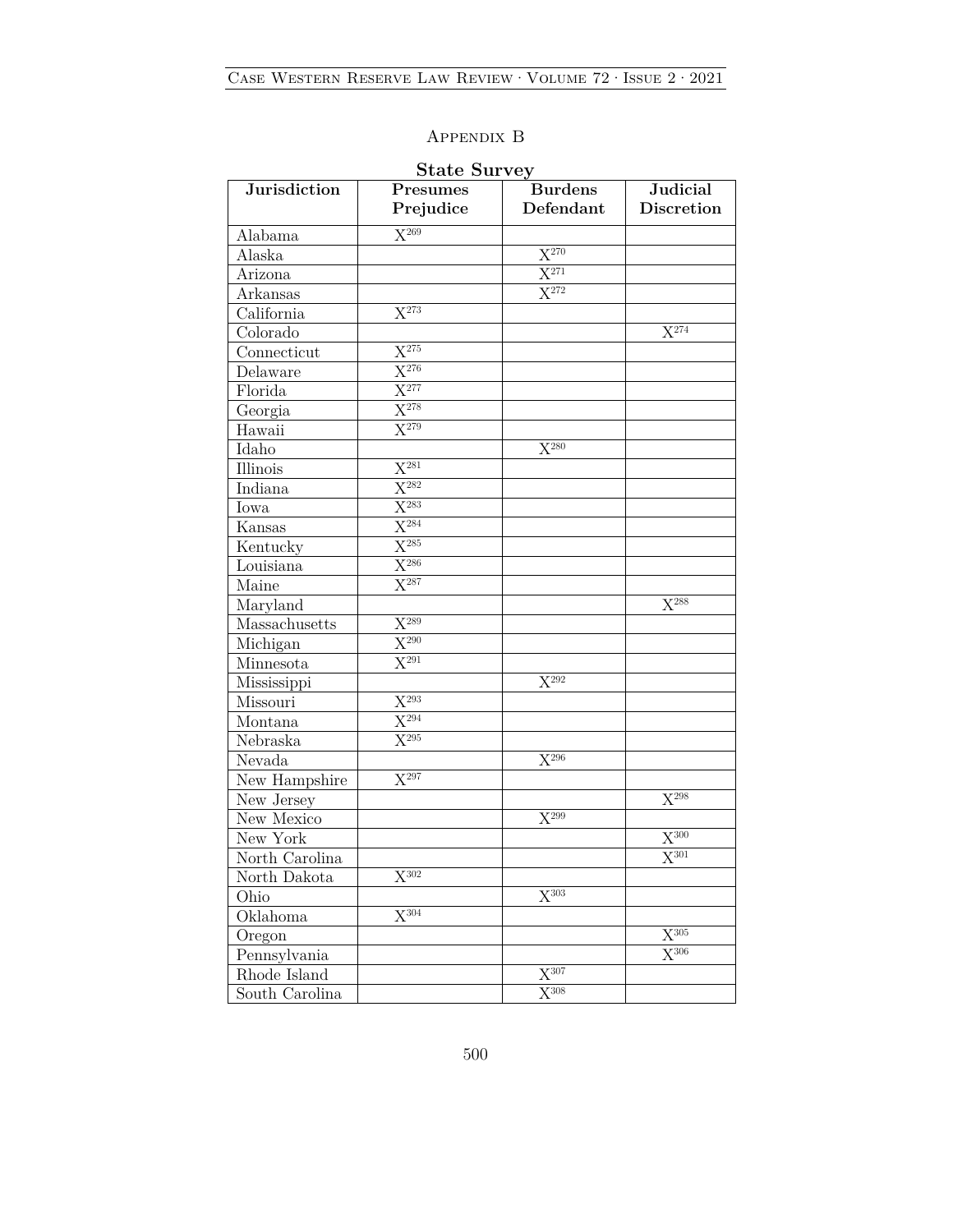| <b>Jurisdiction</b> | Presumes  | <b>Burdens</b>   | <b>Judicial</b>   |
|---------------------|-----------|------------------|-------------------|
|                     | Prejudice | Defendant        | <b>Discretion</b> |
| South Dakota        | $X^{309}$ |                  |                   |
| Tennessee           | $X^{310}$ |                  |                   |
| Texas               |           | $X^{311}$        |                   |
| Utah                | $X^{312}$ |                  |                   |
| Vermont             | $X^{313}$ |                  |                   |
| Virginia            |           | $X^{314}$        |                   |
| Washington          | $X^{315}$ |                  |                   |
| West Virginia       |           | $X^{316}$        |                   |
| Wisconsin           |           | X <sup>317</sup> |                   |
| Wyoming             |           | $X^{318}$        |                   |

Case Western Reserve Law Review·Volume 72·Issue 2·2021 *Iceberg Ahead* 

- 270. Swain v. State, 817 P.2d 927, 931 (Alaska Ct. App. 1991) (requiring "substantial likelihood" that the jury was prejudiced by extraneous information to grant a new trial), *cited with approval in* Titus v. State, 963 P.2d 258, 264 n.6 (Alaska 1998).
- 271. Am. Power Prods., Inc. v. CSK Auto, Inc., 367 P.3d 55, 59–60 (Ariz. 2016) ("That the nature of an error may render it impossible to prove the extent of any prejudice does not warrant a presumption of prejudice . . . . [T]he moving party is not required to prove actual prejudice, but is required to demonstrate the objective likelihood of prejudice.").
- 272. Finch v. State, 2018 Ark. 111, at 7, 542 S.W.3d 143, 147 ("[T]he moving party bears the burden of proving both the misconduct and that a reasonable possibility of prejudice resulted from it.").
- 273. *In re* Hamilton, 975 P.2d 600, 613–14 (Cal. 1999) ("[A] nonjuror's tampering contact or communication with a sitting juror, usually raises a rebuttable 'presumption' of prejudice."), *modified on reh'g denial* (June 30, 1999), *cited with approval in In re* Cowan, 419 P.3d 535, 544 (Cal. 2018).
- 274. People v. Harlan, 109 P.3d 616, 624 (Colo. 2005) ("[F]irst, a court makes a determination that extraneous information was improperly before the jury; and second, . . . makes a determination whether use of that extraneous information posed the reasonable possibility of prejudice . . . .").
- 275. State v. Berrios, 129 A.3d 696, 704 (Conn. 2016) ("We . . . agree . . . that the *Remmer* presumption remains good law . . . .").
- 276. Baird v. Owczarek, 93 A.3d 1222, 1228 (Del. 2014) (requiring the movant to prove either identifiable prejudice or "egregious circumstances" meriting the presumption of prejudice (quoting Sykes v. State, 953 A.2d 261 (Del.  $2008$ )).
- 277. State v. Needelman, 276 So. 3d 444, 447 (Fla. Dist. Ct. App. 2019) ("Once it is determined that extrinsic information was made available to the jury, 'the State has the burden of proving that there is no reasonable possibility

<sup>269.</sup> Resurrection of Life, Inc. v. Dailey, 311 So. 3d 748, 757 (Ala. 2020) (presuming prejudice when a juror is exposed to information "crucial in resolving a key material issue in the case" (quoting Dawson v. State, 710 So.2d 472, 475 (Ala. 1997))).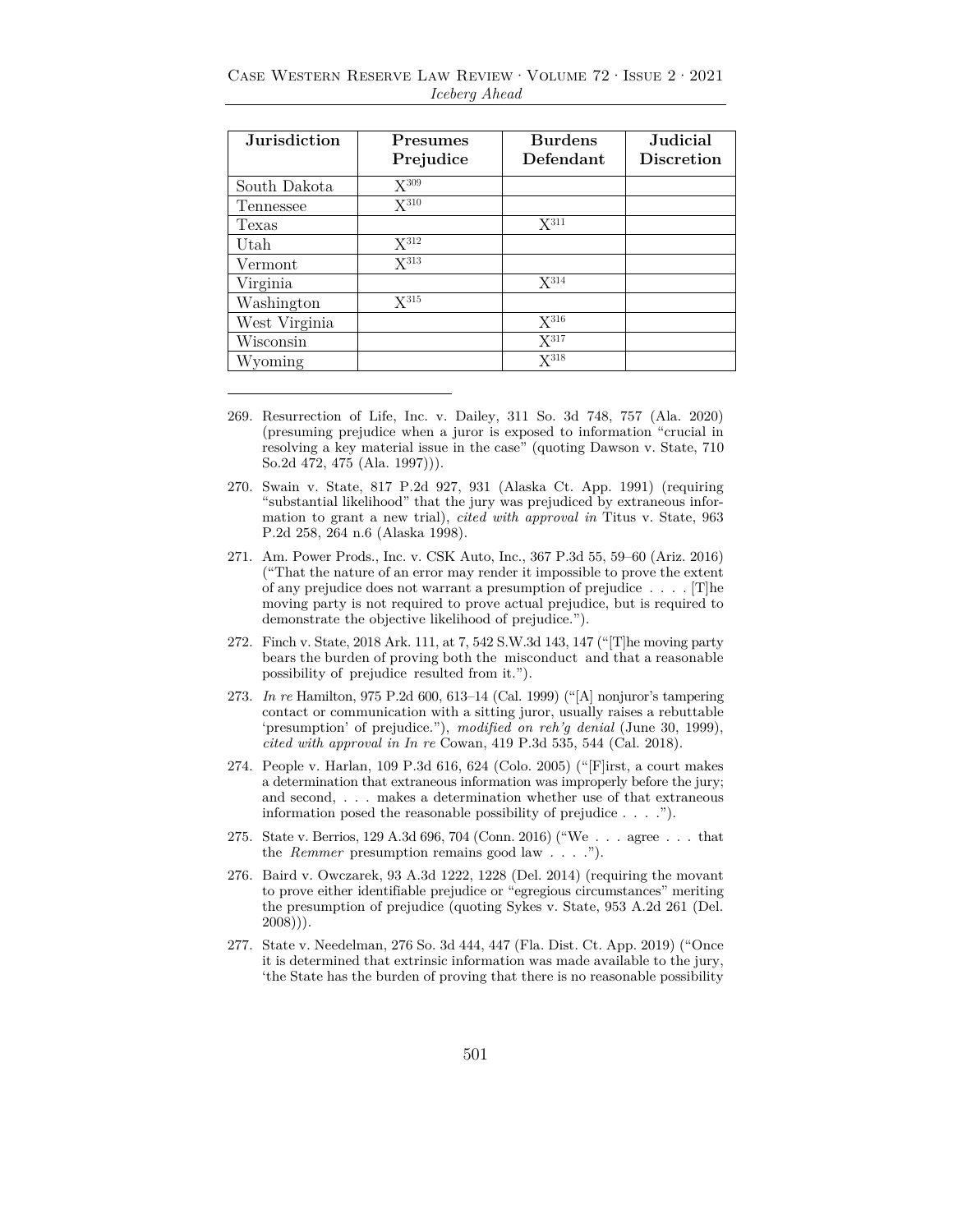of prejudice to the defendant.'" (quoting Williamson v. State, 894 So. 2d 996, 998 (Fla. Dist. Ct. App. 2005))).

- 278. Burney v. State, 845 S.E.2d 625, 642 (Ga. 2020) ("[W]hen irregular juror conduct is shown, there is a presumption of prejudice to the defendant . . . ." (quoting Dixon v. State, 808 S.E.2d 696, 702 (Ga. 2017))).
- 279. State v. Pitts, 456 P.3d 484, 496–97 (Haw. 2020) ("[A] rebuttable presumption of prejudice is raised when the nature of an outside influence is such that it 'could' substantially prejudice the defendant's right to a fair trial.").
- 280. McCandless v. Pease, 465 P.3d 1104, 1112 (Idaho 2020) ("[T]he party seeking a new trial must demonstrate that juror misconduct occurred" then "the district court must determine whether there has been 'a showing that prejudice reasonably could have occurred.'" (quoting Levinger v. Mercy Med. Ctr., Nampa, 75 P.3d 1202, 1206 (Idaho 2003))).
- 281. People v. Hobley, 696 N.E.2d 313, 341 (Ill. 1998) ("[T]he law is well established that communications about the case between jurors and third parties are presumptively prejudicial.").
- 282. Wahl v. State, 51 N.E.3d 113, 115 (Ind. 2016) ("Defendants seeking a mistrial for suspected jury taint are entitled to the presumption of prejudice . . . ." (quoting Ramirez v. State, 7 N.E.3d 933, 939 (Ind. 2014))).
- 283. State v. Christensen, 929 N.W.2d 646, 678 (Iowa 2019) ("[T]he *Remmer*type presumption is for 'more than innocuous interventions.'" (quoting Stephens v. S. Atl. Canners, Inc. (Coca Cola Co.), 848 F.2d 484, 486 (4th Cir. 1988))), *reh'g denied* (July 15, 2019).
- 284. State v. Pruitt, 453 P.3d 313, 327 (Kan. 2019) (requiring nonmoving party to prove beyond a reasonable doubt that extrinsic contact did not affect the trial's outcome).
- 285. Conyers v. Commonwealth, 530 S.W.3d 413, 427–28 (Ky. 2017) (prescribing a three-tiered approach that may presume prejudice only in extreme circumstances).
- 286. State v. Scott, 2004-1312921, p. 71–72 (La. 1/19/06); 921 So. 2d 904, 952 ("Once the defendant has established that an extraneous influence was present in the jury room, the burden shifts to the state, which may present evidence to rebut the presumption of prejudice."), *overruled on other grounds by* State v. Dunn, 2007-0878, p. 7 (La. 1/25/08); 974 So. 2d 658, 662–63.
- 287. State v. Coburn, 1999 ME 28, ¶ 7, 724 A.2d 1239, 1241 ("When a defendant demonstrates that a juror was subjected to extraneous information and that the information is sufficiently related to the issues presented at trial, a presumption of prejudice is established . . . .").
- 288. Johnson v. State, 31 A.3d 239, 246 (Md. 2011) (acknowledging that, while prejudice may be presumed in certain, unspecified situations, the trial court can ordinarily fashion a remedy other than mistrial).
- 289. Commonwealth v. Guisti, 747 N.E.2d 673, 680 (Mass. 2001) (requiring "the Commonwealth to demonstrate 'beyond a reasonable doubt' that the defendant was not prejudiced by the extraneous [contact]" (quoting Commonwealth v. Fidler, 385 N.E.2d 513, 520 (Mass. 1979), *superseded*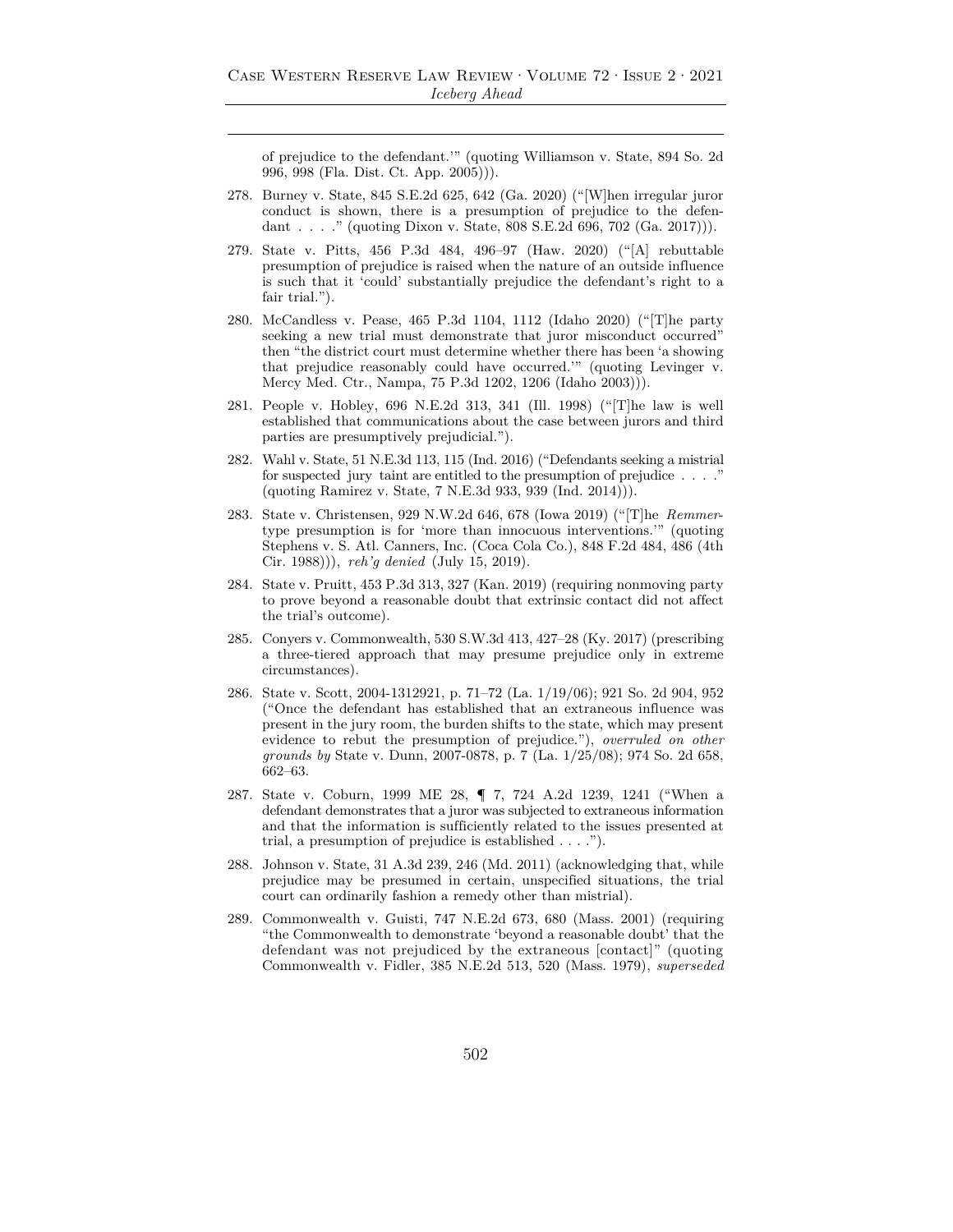*by rule on other grounds*, Commonwealth v. Moore, 52 N.E.3d 126, 132  $(Mass. 2016))$ .

- 290. People v. Rademacher, No. 258149, 2006 WL 707718, at \*3 (Mich. Ct. App. Mar. 21, 2006) ("If the defendant establishes [that extrinsic contact occurred and that contact could have affected the verdict], the burden shifts to the people to demonstrate that the error was harmless beyond a reasonable doubt." (quoting People v. Budzyn 566 N.W.2d 229, 235 (Mich.  $1997$ )).
- 291. State v. Erickson, 610 N.W.2d 335, 338 (Minn. 2000) ("[P]rivate communication with a juror is presumptively prejudicial.").
- 292. Rutland v. State, 2008-CT01544-SCT (¶ 24), 60 So.3d 137 (Miss. 2011) ("The party contending the misconduct must make an adequate showing to overcome the presumption of jury impartiality.").
- 293. Smotherman v. Cass Reg'l Med. Ctr., 499 S.W.3d 709, 712 (Mo. 2016) (en banc) ("[P]roving that a juror obtained extraneous evidence against the court's instructions  $\ldots$  raises a presumption of prejudice  $\ldots$ .").
- 294. Stebner v. Associated Materials, Inc. (AMI), 2010 MT 138, ¶ 17, 356 Mont. 520, 234 P.3d 94 ("A rebuttable presumption of prejudice exists when jury misconduct stems from extraneous influence . . . .").
- 295. State v. Thorpe, 783 N.W.2d 749, 759 (Neb. 2010) (applying a nominal "presumption" after requiring a defendant to "prov[e], by a preponderance of the evidence, (1) the existence of jury misconduct and (2) that such misconduct was prejudicial to the extent that the defendant was denied a fair trial").
- 296. Bowman v. State, 387 P.3d 202, 205–06 (Nev. 2016) ("[A juror's] exposure to extraneous information via independent research or improper experiment is . . . unlikely to raise a presumption of prejudice." (quoting Meyer v. State, 80 P.3d 447, 456 (Nev. 2003))).
- 297. State v. Stanin, 183 A.3d 890, 895 (N.H. 2018) ("[P]rejudice is presumed when there are communications between jurors and individuals associated with the case or when the juror's unauthorized communications with others are about the case." (quoting State v. Brown, 910 A.2d 1203, 1207  $(N.H. 2006))$ .
- 298. Brandimarte v. Green, 182 A.2d 562, 565 (N.J. 1962) ("Where there are sufficient allegations that the jury's verdict was discolored by improper influences, the trial judge should investigate the truth of the charges so that he may determine whether a new trial is warranted." (quoting State v. Levitt, 176 A.2d 465, 467 (N.J. 1961))), *cited with approval in* Davis v. Husain, 106 A.3d 438, 448 (N.J. 2014) ("An indication that jurors have used improper information in deliberations may require an inquiry into the information's effect on the jury's decision making.").
- 299. Kilgore v. Fuji Heavy Indus. Ltd., 2010-NMSC-040, ¶ 22, 148 N.M. 561, 240 P.3d 648 ("[W]e hereby disavow any further reference to a 'presumption of prejudice' in our case law because, in practice, the burden does not shift to the opposing party to disprove prejudice.").
- 300. People v. Maragh, 729 N.E.2d 701, 704 (N.Y. 2000) ("[B]ecause juror misconduct can take many forms, no ironclad rule of decision is possible. In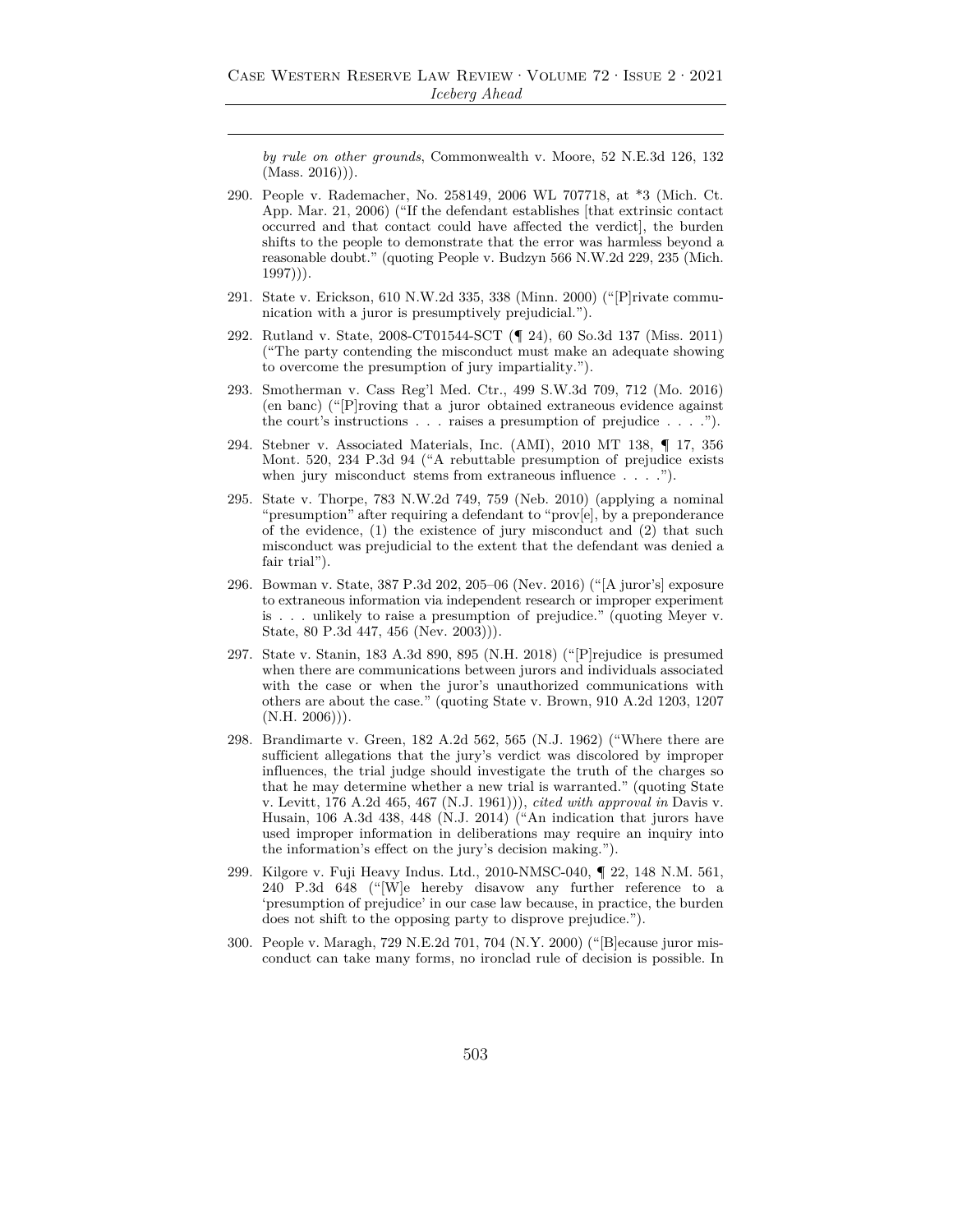each case, the facts must be examined to determine the nature of the material placed before the jury and the likelihood that prejudice would be engendered." (quoting People v. Brown, 399 N.E.2d 51, 53 (N.Y. 1979))).

- 301. State v. Hurst, 624 S.E.2d 309, 317 (N.C. 2006) ("[W]hen there is a substantial reason to fear that the jury has become aware of improper and prejudicial matters, the trial court must question the jury as to whether such exposure has occurred and, if so, whether the exposure was prejudicial." (quoting State v. Campbell, 460 S.E.2d 144, 156 (N.C. 1995))).
- 302. State v. Hidanovic, 2008 ND 66, ¶ 16, 747 N.W.2d 463, 469–70 (requiring the nonmoving party to prove that extrinsic juror contact was not prejudicial).
- 303. State v. Herring, 762 N.E.2d 940, 955 (Ohio 2002) ("The complaining party must show actual prejudice, *i.e.*, he must show that the communication biased one or more jurors." (citation omitted)).
- 304. Lay v. State, 2008 Ok CR 7, ¶ 16, 179 P.3d 615, 621 (presuming prejudice when extraneous contacts take place during deliberations).
- 305. State v. Moore, 927 P.2d 1073, 1091 (Or. 1996) ("The decision to grant or deny a motion for a mistrial 'is addressed to the sound discretion of the trial judge, who is in the best position to assess and to rectify the potential prejudice to the defendant.'" (quoting State v. Pratt, 852 P.2d 827, 835 (Or. 1993))).
- 306. Pratt v. St. Christopher's Hosp., 866 A.2d 313, 317 (Pa. 2005) (establishing a three-factor test to guide a court's inquiry).
- 307. State v. Quinlan, 921 A.2d 96, 111 (R.I. 2007) ("[A] rebuttable presumption of prejudice does not arise merely because extraneous information is placed before the jury.").
- 308. State v. Harris, 530 S.E.2d 626, 628 (S.C. 2000) ("In order to receive a mistrial, the defendant must show error and resulting prejudice.").
- 309. State v. Dillon, 2010 S.D. 72, ¶ 51, 788 N.W.2d 360, 373–74 (maintaining the presumption of prejudice, but providing a three-pronged framework allowing the government to rebut that presumption).
- 310. State v. Adams, 405 S.W.3d 641, 651 (Tenn. 2013) ("[When] the jury was exposed to extraneous prejudicial information or an improper outside influence, a rebuttable presumption of prejudice arises . . . .").
- 311. Howard v. State, 941 S.W.2d 102, 117 (Tex. Crim. App. 1996) (en banc) ("A defendant, to prevail on an appeal claiming reversible prejudice resulting from external juror influence, must show either actual or inherent prejudice."), *reh'g denied,* (Mar. 19, 1997), *overruled on other grounds by* Easley v. State, 424 S.W.3d 535, 538 (Tex. Crim. App. 2014).
- 312. State v. Allen, 2005 UT 11, ¶ 51, 108 P.3d 730 (maintaining the presumption of prejudice when the extraneous contact is between another participant in the trial and a juror).
- 313. State v. Abdi, 2012 VT 4, ¶ 14, 191 Vt. 162, 45 A.3d 29 (noting the state's "heavy burden" when proving that extrinsic contact was not prejudicial).